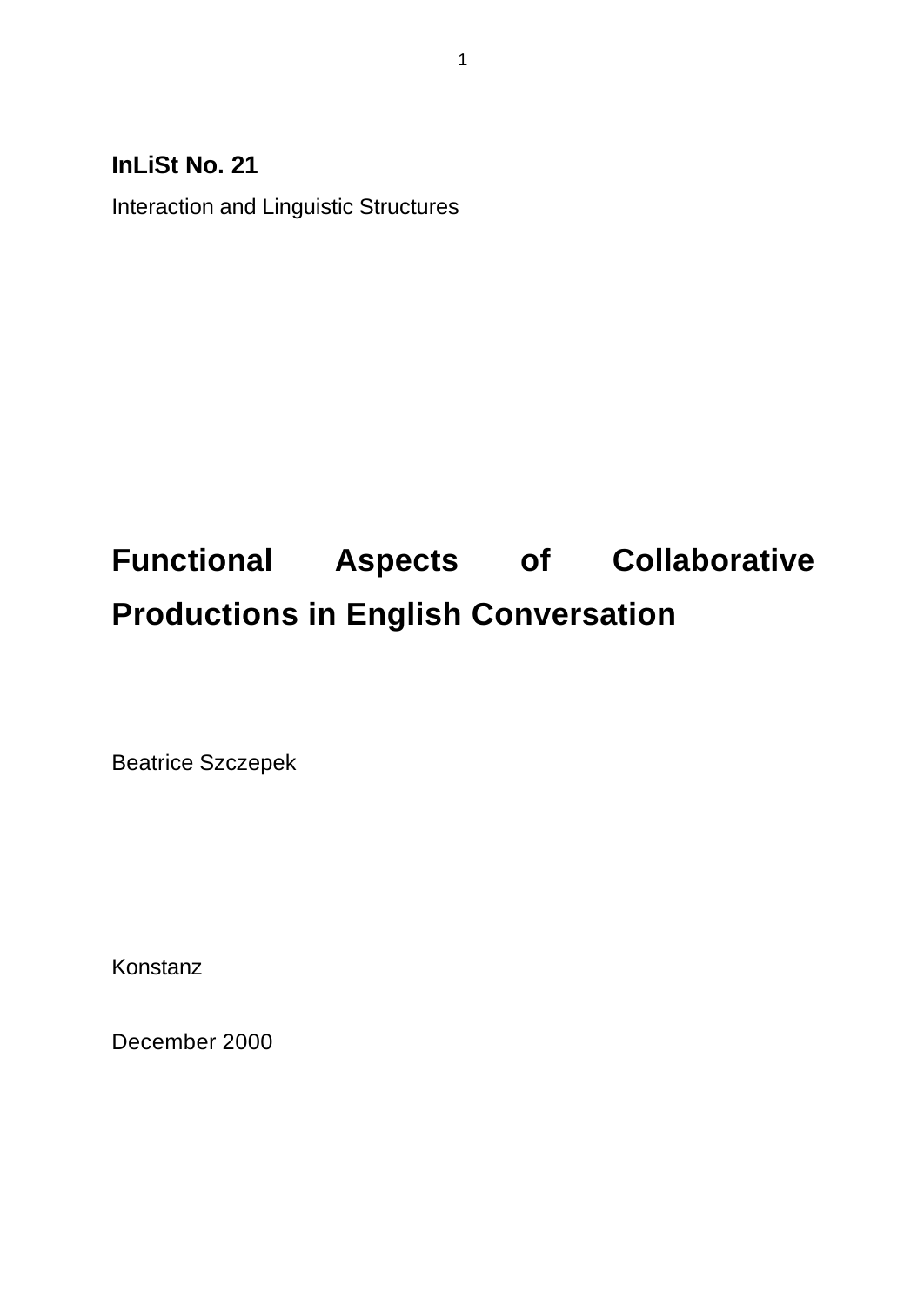In recognition of the enthusiasm he has brought to all aspects of the study of spoken verbal interaction, we dedicate this series to Professor Dr. Aldo di Luzio, University of Konstanz.

Prof. Dr. Elizabeth Couper-Kuhlen PD Dr. Susanne Günthner Universität Konstanz FB Sprachwissenschaft PB D 180 D-78457 Konstanz

Prof. Dr. Margret Selting Universität Potsdam Institut für Germanistik Postfach 60 15 53 D-14415 Potsdam

\_\_\_\_\_\_\_\_\_\_\_\_\_\_\_\_\_\_\_\_\_\_\_\_\_\_\_\_\_\_\_\_\_\_\_\_\_\_\_\_\_\_\_\_\_\_\_\_\_\_\_\_\_\_\_\_\_\_\_\_\_\_\_\_\_\_\_\_\_\_\_\_\_\_\_\_\_\_\_\_\_\_

\_\_\_\_\_\_\_\_\_\_\_\_\_\_\_\_\_\_\_\_\_\_\_\_\_\_\_\_\_\_\_\_\_\_\_\_\_\_\_\_\_\_\_\_\_\_\_\_\_\_\_\_\_\_\_\_\_\_\_\_\_\_\_\_\_\_\_\_\_\_\_\_\_\_\_\_\_\_\_\_\_

Prof. Dr. Peter Auer Albert-Ludwigs-Universität Freiburg Deutsches Seminar I Postfach D-79085 Freiburg i. Br.

**http://ling.sprachwiss.uni-konstanz.de/pages/anglistik/**

Additional copies may be ordered from: Universität Konstanz, Sekretariat LS Angl. Sprachwissenschaft, InLiSt PB D 180, D-78457 Konstanz, Tel.: +49/7531/88-2552, fax: +49/7531/88-4157 **http://inlist.uni-konstanz.de**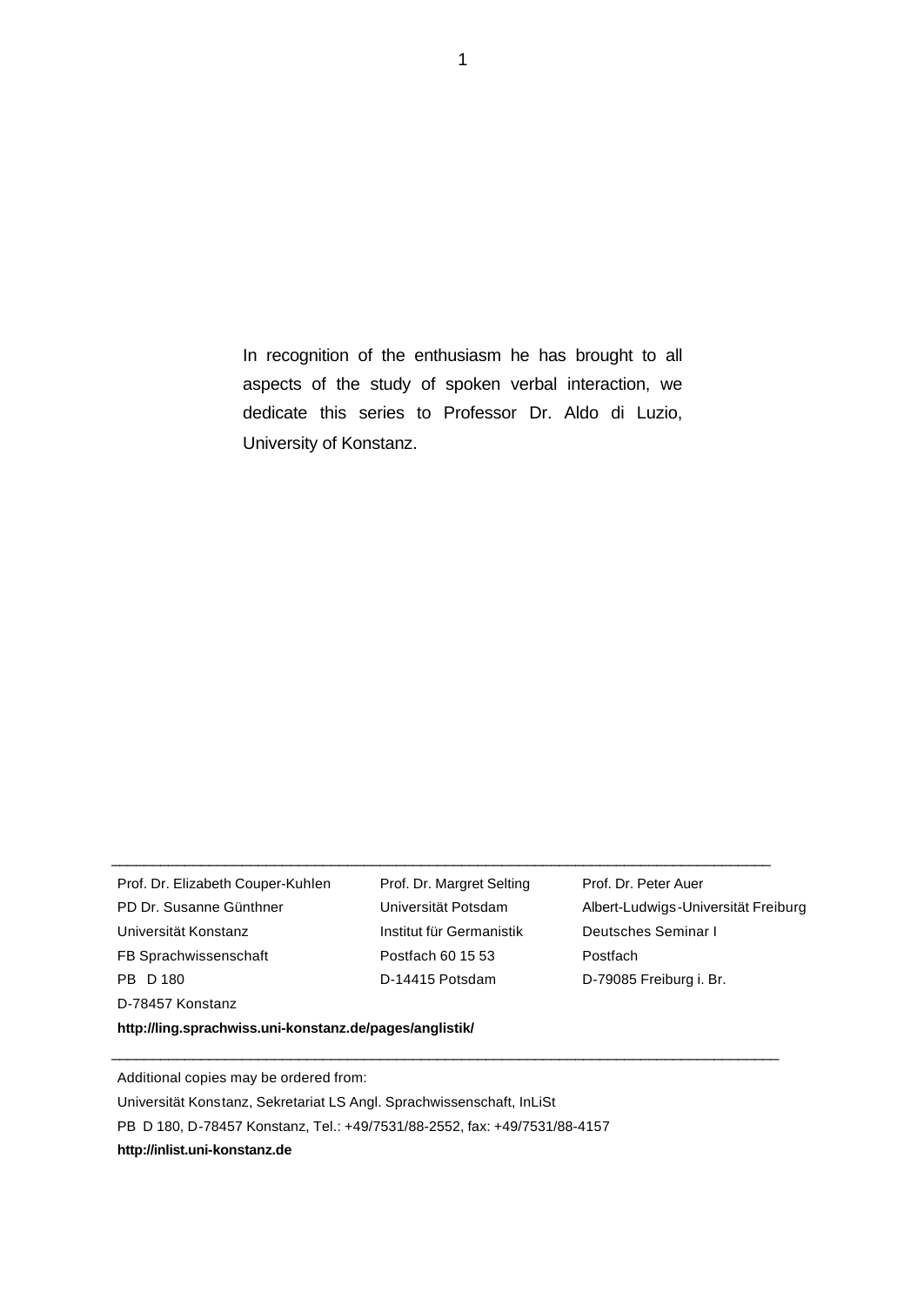1 Introduction $1$ 

This paper discusses what incoming speakers do interactionally when they complete or extend a previous participant's turn prosodically, syntactically and semantically.<sup>2</sup> The primary focus is on the way in which a collaborative incoming is designed, and how it might have been triggered from within the first speaker's utterance. Of course, this study does not claim to offer an exclusive list of all interactional functions which collaborative productions can possibly accomplish, but it suggests a number of things they seem to be doing in the current data collection.

In 2.1, several data extracts will be analyzed which suggest that one environment in which collaborative productions occur are conversational duets. In 2.2, the data analyses point towards another kind of collaborative incoming which displays understanding to the previous speaker. A range of differing data will be presented to suggest possible subfunctions of showing understanding. In 2.3, an utterly different type of collaborative is introduced and then interpreted as a second speaker's way of borrowing a construction from a first speaker. In 2.4, the data shows a first speaker eliciting information from another speaker, who is invited to complete a construction already begun.

#### **2.1 Collaborative Productions in Duets**

l

In this section it will be suggested that collaborative productions of one particular sort appear in conversational duets. A duet has been defined by Falk (1980:18) as a multi-party conversation where "two or more persons may participate as though they were one, by talking to an audience in tandem for both (or sometimes one) of them about the same thing, with the same communicative goal".<sup>3</sup>

According to Falk, duetters share a turn, each producing a so-called "subturn", and thereby share the role of speaker for the time of a conversational topic on which they have mutual knowledge. Further conditions for duetting as Falk understands the phenomenon are equal authority to talk about the topic, i.e. an equal right to the story, and camaraderie between the participants of the duet.

<sup>1</sup> The work reported here has been carried out in conjunction with the project "Aesthetic Phenomena in Spoken Communicative Genres: From Framing to Performance" as part of the Sonderforschungsbereich 511, "Literatur und Anthropologie", supported by the Deutsche Forschungsgemeinschaft.

<sup>2</sup> Cf. Szczepek (2000) for an inves tigation of the formal characteristics of collaborative productions.

<sup>3</sup> Lerner (1992) on assisted story telling deals with a similar phenomenon. For duets in German see Quasthoff (1980) and Hartog (1992).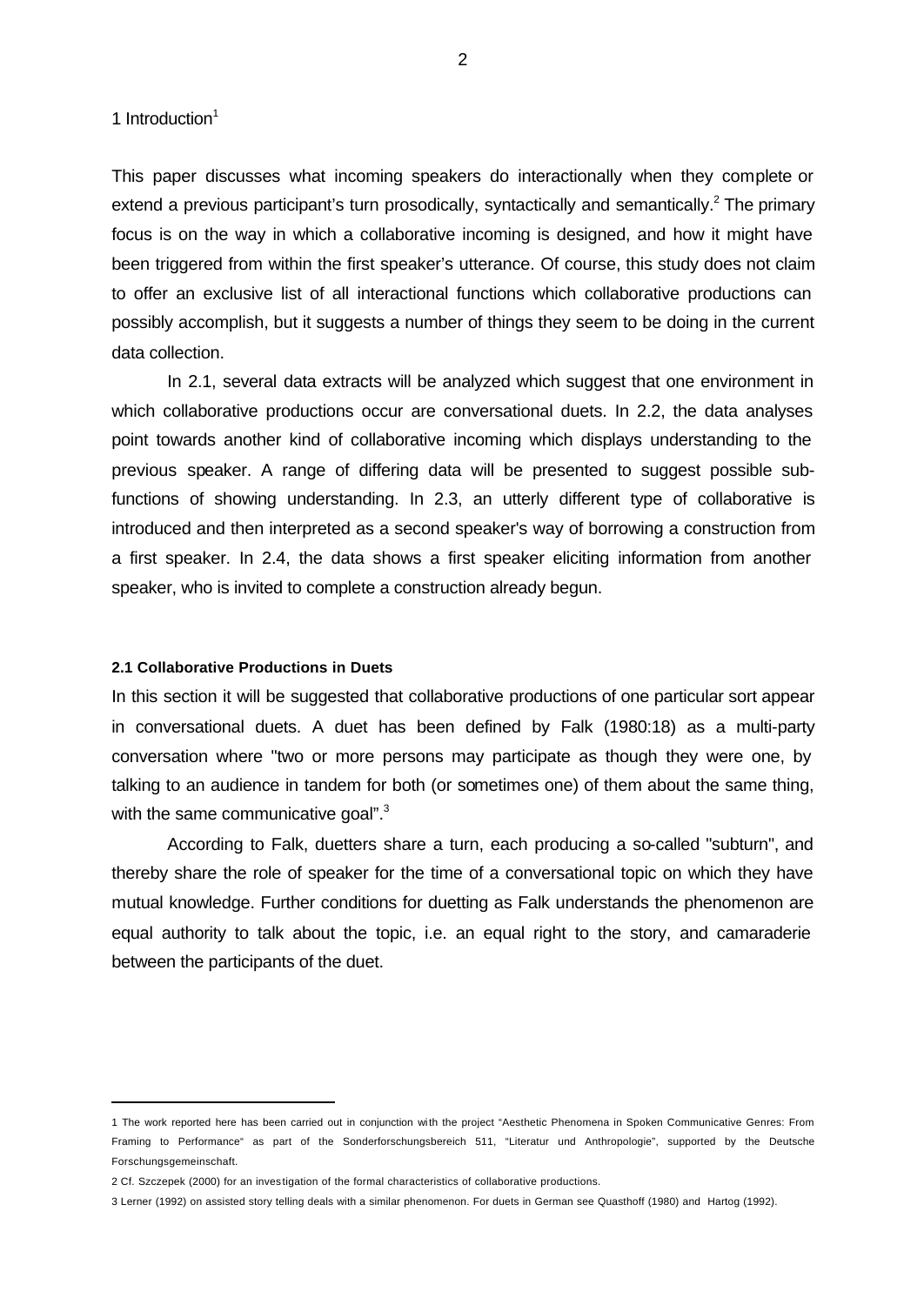One reason why Falk considers the respective duetters' contributions as subturns rather than as turns in their own right is because they are not treated as interruptions by the duet partner, and are usually received by the audience as if uttered by one person alone. In fact, Falk shows how the duetters are often treated as if they were one speaker by the other conversationalists. As a result, she defines a duet as necessarily including an audience of recipients, as the co-speakers in her view cannot be recipients of each other's talk. This view is a problematic one, as an example from my data will reveal below.

Another reason why Falk thinks of duetters' utterances as subturns is their internal make-up. She points out that "there is typically an absence of any transition in duet subturns. Duet partners are speaking as if they were one person. The second's utterance is often even syntactically, lexically and prosodically a continuation of the first's" (22, emphasis in the original). Sacks *et al* (1974) argue that turns "regularly have a three-part structure: one which addresses the relation of a turn to a prior, one involved with what is occupying the turn, and one which addresses the relation of the turn to a succeeding one." Once a duet has begun, the subturns typically lack the first part of turn structure, namely the part that expresses a relation to and an understanding of the prior turn.

A representative example of a duet is (1), "River," which comes from a family dinner conversation. The speakers are recapitulating a trip they took several months before:

#### (1)

## 29: River

| $\mathbf{1}$<br>2 | PA:                        | we TpOInted out this pub at mawnan smith when we passed THROUGH<br>there.      |  |  |  |
|-------------------|----------------------------|--------------------------------------------------------------------------------|--|--|--|
| 3                 |                            | but we wAnted to get TrAther NEARer to the, (.)                                |  |  |  |
| $\overline{4}$    | RO:                        | THAT'S RIGHT,                                                                  |  |  |  |
|                   | $5 \rightarrow PA$ :       | RIver.                                                                         |  |  |  |
|                   | $6 \rightarrow \text{RO}:$ | and we THOUGHT<br>[there must be something in MALpas.                          |  |  |  |
| $\tau$            | PA:                        | $\lceil$ (                                                                     |  |  |  |
| 8                 |                            | yeah.                                                                          |  |  |  |
| 9                 | $\rightarrow$ RO:          | and there WASn't.                                                              |  |  |  |
| 10                | PA:                        | m.                                                                             |  |  |  |
| 11                | RO:                        | yeah,                                                                          |  |  |  |
| 13                | $12 \rightarrow PA$ :      | and we deCIded to go through that ROAD,<br>from which there were lOvely VIEWS, |  |  |  |

The narrative is a collaborative one in which Patrick and Robert link their utterances together – respectively in the collaborative productions in lines 1-3, 5, 6, 9, 12, - so as to produce a chain of events which might have been told by one participant alone. Between those utterances, however, the participants are still providing each other with recipient responses (lines 4, 7, 8, 10, 11). They are moving back and forth between the role of speaker, i.e. cospeaker, and recipient. In fact, it seems they are acting as both at the same time. It becomes clear throughout the whole duet, from which our example is only a small extract, that the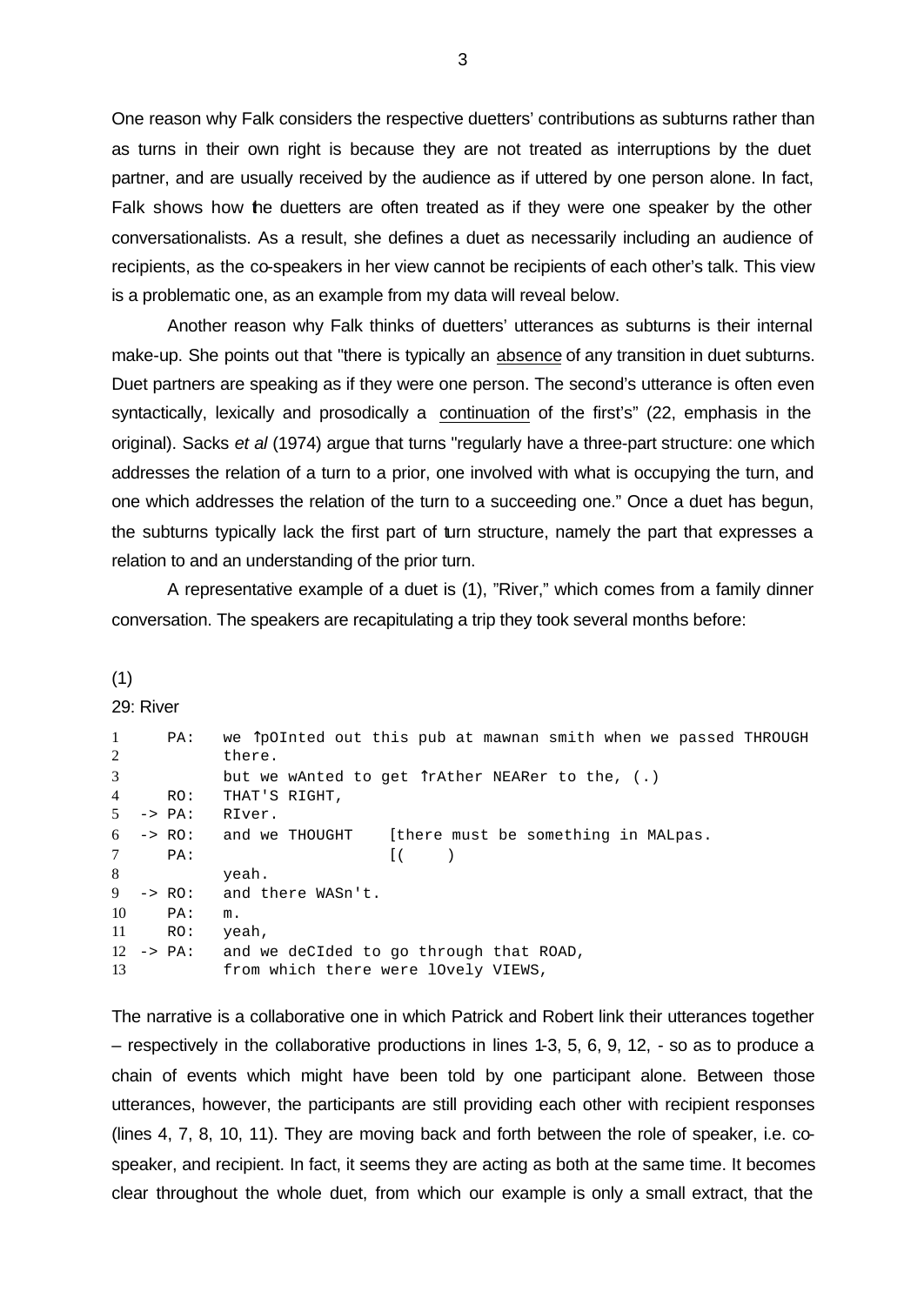question of who is (co-)speaker and who is recipient cannot be mutually exclusive.<sup>4</sup> All persons present, including the non-speakers, are "knowing recipients" (Goodwin 1977)<sup>5</sup> and have mutual knowledge about the trip discussed, so there is no "audience" in Falk's sense of people receiving news. For example, a recipient in a duet can share the co-speakers' knowledge but decide not to join in the duet itself and thereby act as audience. Moreover, even the duetters themselves are recipients of each others' subturns, as they react to them and, as in (1), "River," above, produce both backchannelling and duetting contributions.

However, other characteristics for duets which Falk mentions can be observed in the above example. The participants all have mutual knowledge of the trip discussed, they also have equal "authority" on it, as they have all participated in it, and they share a great deal of camaraderie. Their perspective seems a mutual one, as is partly evident in the frequent use of *we* as personal pronoun. The subturns are not treated as interruptions by each respective co-speaker. Also, at least one of the incoming contributions lacks that first part of turn structure mentioned above which has been associated with referring back to and signaling understanding of the prior turn (line 5). The other three collaborative incomings each contain *and*, which could be interpreted as a way of establishing a relation to previous material, and therefore as containing that first element.

While this extract is in some ways a representative instance of a duet, it also shows that duetters cannot be as readily divided into co-speakers and recipients as Falk suggests.

The next piece of data comes from a conversation in which two ex-missionaries, Sandy and Richard, are telling Richard's mother about their time in Africa. At this point they are engaged in a story about a woman who was killed by an elephant:

(2) 100: Skull SA: and ONE foot (.) of his feet; (.) CRUSHED one of her lEgs; -> and Unfortunately the Other one; (.) -> RI: [gOt her SKULL. ] -> SA: [(stamped) ] RIGHT on the back of her skUll.

l

Neither Sandy nor Richard have witnessed the accident, but they both seem to know the story well. Sandy has acted as primary speaker throughout the whole narrative before the beginning of this extract, and Richard has from time to time completed her utterances with

<sup>4</sup> Duets make the problematic concept of a strict division between the role of speaker and listener in conversation particularly apparent. As Tannen (1989:12) comments on the distribution of these two interactional roles: "Conversation is not a matter of two (or more) people alternatively taking the role of speaker and listener, but (...) both speaking and listening include elements and traces of the other."

<sup>5 &</sup>quot;A recipient presumed to already know about the event being described by the speaker will be called a knowing recipient while a recipient presumed to be not yet informed about that event will be called an unknowing recipient." (Goodwin 1977:283)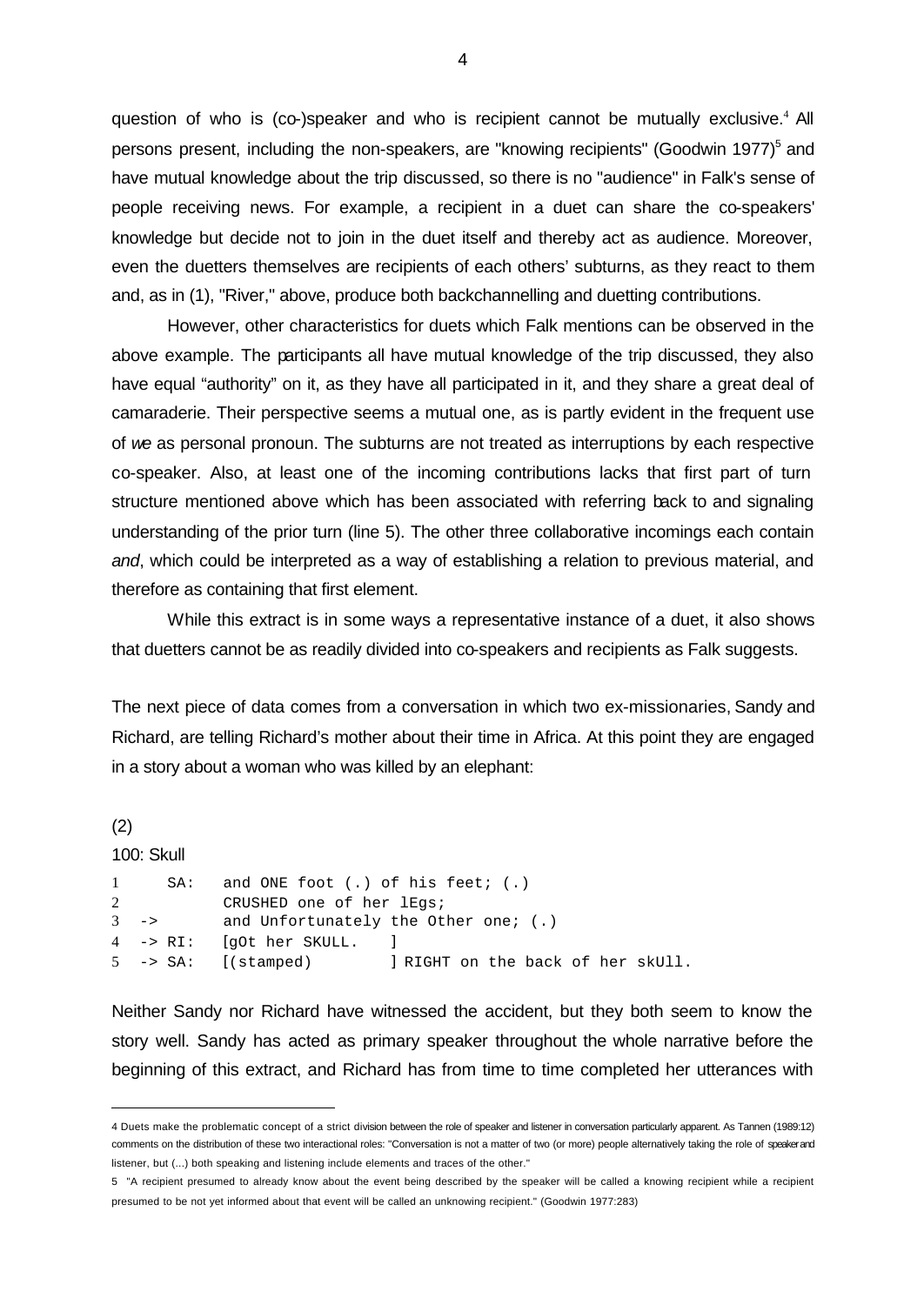short contributions. In this extract, the story is about to reach its climax, that is, the manner in which the woman died. Sandy is building up tension by neatly organizing small details of the story into single intonation units. She also sets up a rhythm with the stressed syllables *CRUSHED*, *lEgs*, *Un-* and *O-*. When she reaches the point where the actual climax is about to come, Richard comes in with that climax in exact coordination with Sandy's established rhythm.<sup>6</sup> Sandy, who also begins to continue her rhythm, draws out her one item *(stamped)* until Richard has finished his incoming, and then completes the story herself, as well.

This is again an instance where the narrative is mutual property, however the form of access the speakers have to it is different to that of the previous example, which was firsthand experience. Sandy and Richard have not been witnesses to the event, but they have both been told about it. They therefore also share a perspective, but this time one of knowing from hearsay rather than from participation. Sandy acts as a primary speaker in that she has started to tell the narrative, knowing that Richard is also familiar with it. Her prosody in line 5 does not rise to a higher volume and/or pitch, which would signal a fight for the floor<sup>7</sup>, nor does she sanction his version of the story climax in any other way. She even gives him time to finish and clearly does not treat his incoming as an interruption. However, she still produces her own completion of the utterance.

Richard on his part does not attempt to take over the floor after his candidate story climax. He offers his turn completion at an unmarked volume and pitch and lets the floor go back to Sandy immediately afterwards.

The above instance differs slightly from the previous example (1), "River", in that the perspective which the speakers share is one of second hand knowledge. There are also differences in floor distribution: firstly, one participant (Sandy) acts as primary speaker; secondly, the actual duet occurs in overlap, with the primary speaker paraphrasing the coparticipant's incoming after its occurrence.

The following example is taken from the same conversation as (1), "River." This time three of the conversationalists are taking part in the duet: Robert, Patrick and Patrick's wife Beverly. They are still re-enacting the trip they all took together. In this extract, they are collaboratively recollecting the bad service they received at the pub at which they went for lunch:

(3)

l

#### 29: Sausages

1 -> PA: and we waited FOUR hours for lUnch, 2 RO: ((cough)) 3 BE: ((cough))

7 Cf. French/Local (1986)

<sup>6</sup> For rhythmic coordination between speakers at turn transitions see Couper-Kuhlen (1993).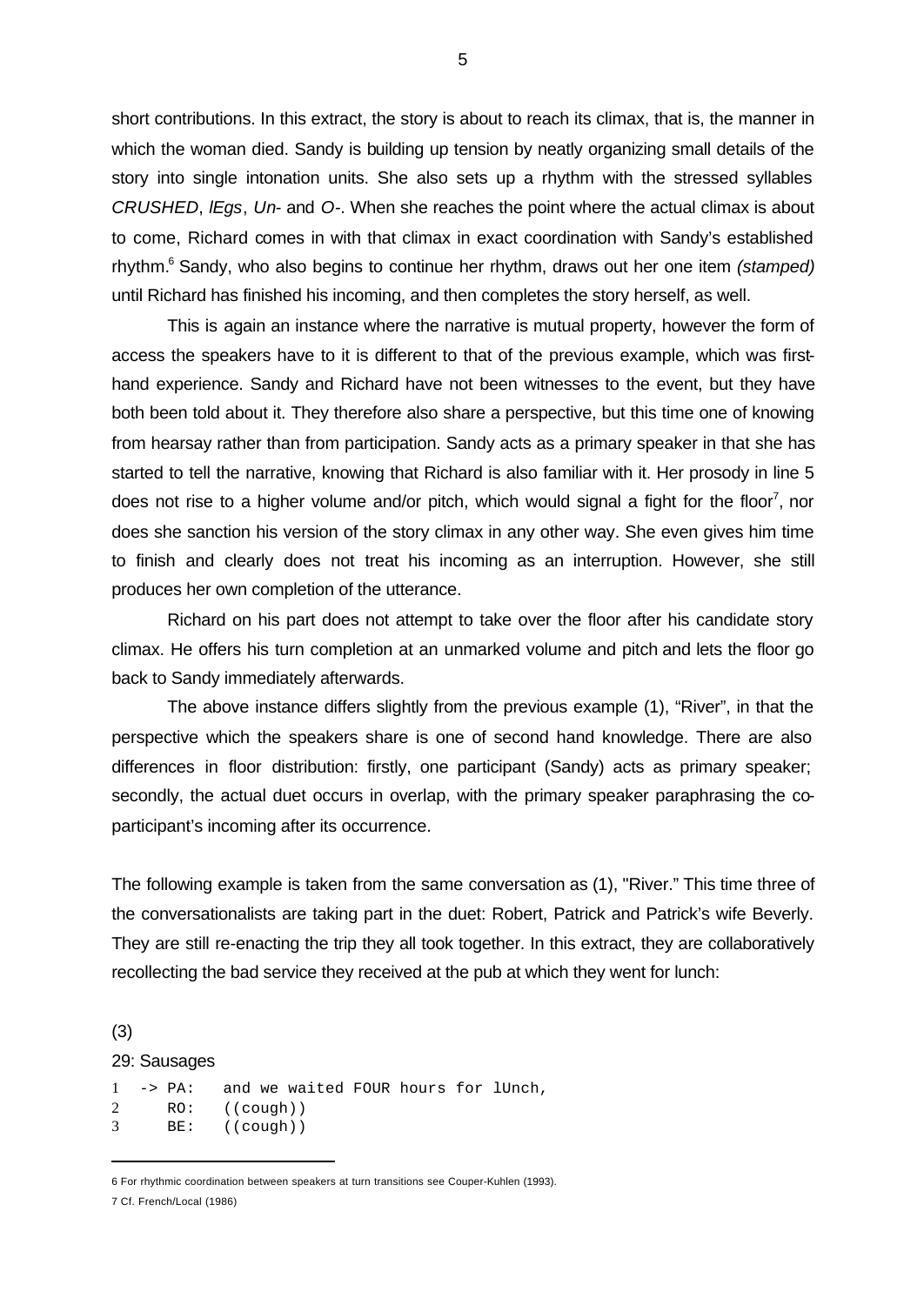(1.0) -> RO: TWO hours for the bEEr, (2.0) -> PA: and it was FREEZing cOld to bOOt. 7 -> re↑MEMber thAt. -> RO: and there was a hell of a NOISe going on,= =because they were doing alteRATions, -> BE: and they were BANG bang banging awAY, (5.0) 12 RO: now TWHAT did we HAVE. (1.0) PA: [<<f> YOU had SAUsages.> BE: [something with CHIPS. 16 [SAUsages wasn't it; RO: [THAT'S rIght, PA: [you had SAUsages. BE: [and CHIPS. RO: [THAT'S rIght, PA: you had SPEcial [LOcal CORnish SAUsages. 22 BE: [YES. because she said; DO you want ehm; Ordinary sausages or lOcal or HOME MADE; .h and we said  $\hat{)}$ OH we'll have the HOME MADE; 27 and mY TGOD [they were TERRible. -> RO: [and they were the WORST sAUsages; -> [i have Ever HAD- -> BE: [<<f> there was LOTS of GRISTle that [pig had.> -> RO: [<<f> i have Ever HAD; -> [in my WHOLE LIFE.> -> BE: [in MY life; -> ME TOO. RO: and i- i've got a THING about sau [sage- BE:  $[mhm,$ RO: BRITish sausages,

In the beginning of the extract we find a long collaborative sequence (lines 1-10) which recapitulates the long time the party had to wait for their food. Each speaker adds another aspect in a rhythmically similar fashion. In lines 1, 5, 6 and 7 Patrick and Robert design their intonation units so that they contain two prominent syllables with primary and then secondary stress: *FOUR, lUnch, TWO, bEEr, FREEZ-, bOOt, -MEM-, thAt*. Robert's two tone groups in lines 8 and 9 only have one primary stress each, but Beverly in line 10 takes up the rhythm again and even inserts two redundant syllables into her intonation unit in order to keep it up.

Up to this point, all speakers share a collective perspective and none of them treats the other's contribution as an intrusion on his/her right to speak; the floor is common property, as is the shared experience. In line 12 the topic changes to the actual food that was ordered. The sudden collaborative recollection of the food, especially the sausages, results in an outburst of talk at a noticeably higher volume than before. Lines 14/15 and 16/17 are spoken in overlap by two speakers, and in lines 18-20 all three participants speak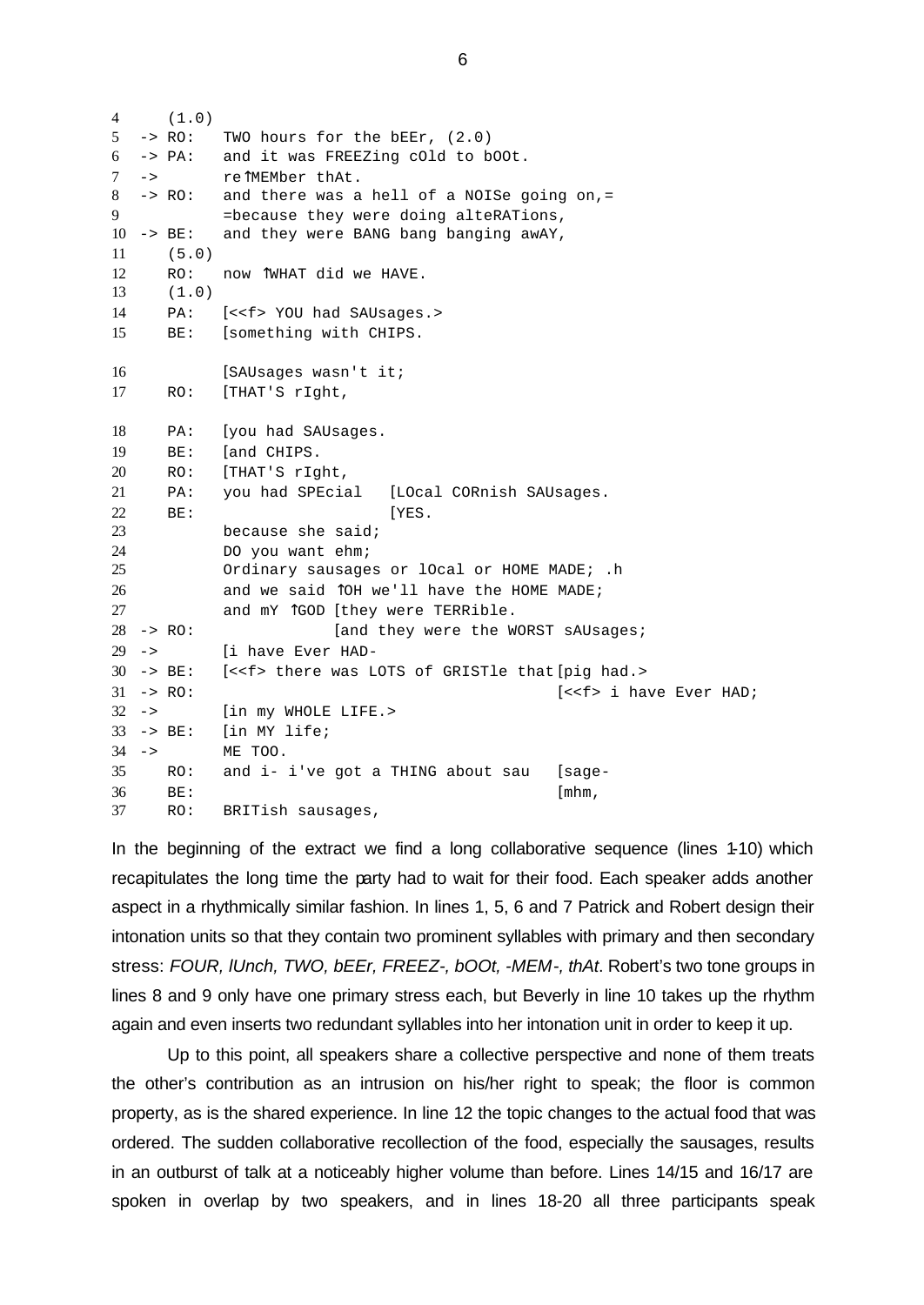simultaneously. This, however, is not necessarily an indication of a floor fight. According to Deborah Tannen's research on conversational styles (cf. Tannen 1984), one possible way of showing enthusiasm about a topic is to speak in overlap with other speakers and to do so at a louder volume, faster pace and greater intensity.<sup>8</sup> This seems to be the case in lines 14-22.

Beverly recalls the actual ordering of the food (lines 23-26). She then goes on to assess the quality of the food (line 27). However, Robert also comes in with an assessment in relatively loud volume of *and they were the worst sausages I have ever had*, which interrupts Beverly's first assessment *and my god they were terrible*.

However, Beverly still regards the floor as hers and continues at a higher volume, now intervening during Robert's turn (line 30). Robert also seems to consider himself a legitimate speaker, and restarts and continues his assessment (line 31/32), speaking likewise in a louder voice than before.

In line 33 Beverly shows agreement with Robert by completing his construction in the sense that he intended, however with her own personal pronoun (*my*). She also joins his rhythm, which he establishes in line 31 with *E-* and *HAD* and continues in line 32 with *WHO:LE* and *LIFE*. She produces *MY life* at the rhythmically precise moment in time, and overlaps with his *WHO:LE*. But whereas her two items only take up one rhythmic beat, he places his two items *WHO:LE* and *LIFE* on two beats and therefore his completion can be heard as the more prominent of the two.

By joining him in his utterance, she signals agreement with him. However, by her own use of the personal pronoun *my*, she makes his perspective her own and thereby takes over the construction. That is, she joins him in semantic content and in the activity of assessing, but not in perspective. She then offers explicit agreement in her next line (*ME TOO*). Robert then goes on to talk about his personal attitude towards sausages.

At this point, what the speakers are engaged in is not a duet in its strictest sense anymore. Rather, this instance is one in which we witness a change in the way speakers negotiate their rights to a certain element of the story: a past event, which is at first the shared property of all participants, is claimed by one single speaker, Robert, as a personal experience of his own. Another speaker, Beverly, is not willing to give up either the floor or her right to the story, but she does agree with Robert on the content level. By agreeing with him, she is no longer a co-speaker in a duet. She is now talking *to* him rather than *with* him.<sup>9</sup>

Although the participants are duetting before and after this episode, this is a moment in the interaction where the floor shifts from being a shared property to being claimed by

<sup>8 &</sup>quot;Rapid rate of speech, overlap, and lat ching of utterances are devices by which some speakers show solidarity, enthusiasm, and interest in others' talk." (Tannen: 1984:77)

<sup>9</sup> Cf. 4.2 on the agreeing function of collaboratives.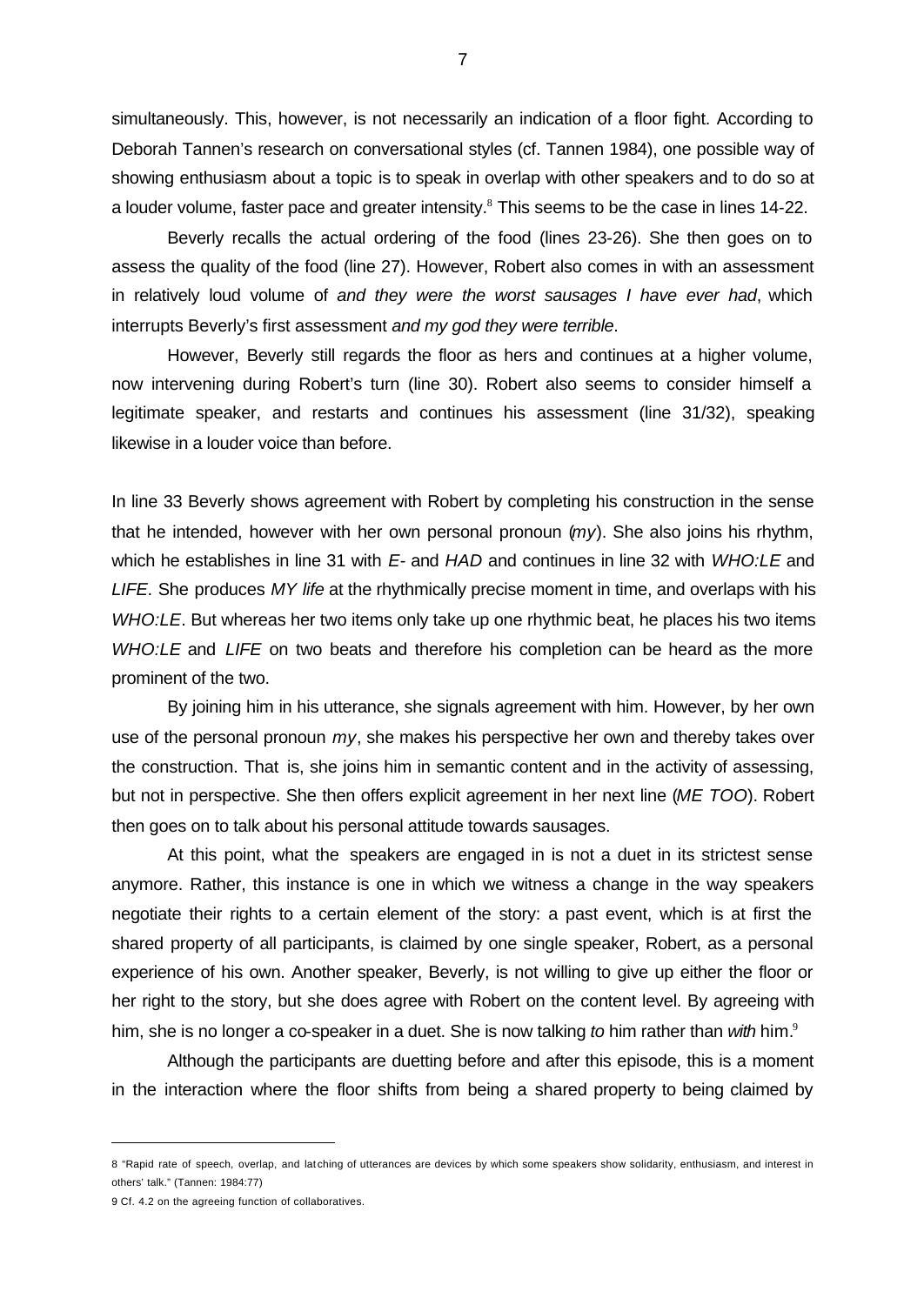individual speakers. So it seems that even when conversationalists are engaged in a duet for a longer period of time, this does not necessarily mean a sharing of the floor throughout.

A last example is one that contains an attempted duet from a speaker who does not have first-hand access to the main speaker's experience. Ken and Jo are telling a third person about a doctor whose diagnosing practices they both strongly disagree with. It is Ken who is directly affected by them as he suffers from a yet undiagnosed disease.

```
(4)
```
l

101: Drink

| $\mathbf{1}$   |                 | KE:                   | he just di- did a BLOOD TEST.=                              |                                                                   |
|----------------|-----------------|-----------------------|-------------------------------------------------------------|-------------------------------------------------------------------|
|                | $2 \rightarrow$ |                       |                                                             | $=$ and said yEAh well your b- your blOOd's all SHOT;=            |
|                | $3 \rightarrow$ |                       |                                                             | =and you have the liver of a NINEty year old, .hh                 |
| $\overline{4}$ |                 |                       | $uhm -$                                                     |                                                                   |
| 5 <sup>5</sup> |                 |                       | $[and i w- < f > and i and i THINK->$                       |                                                                   |
|                |                 |                       | $6 \rightarrow$ JO: $\left[ \text{< d0 you DRINK?} \right]$ |                                                                   |
|                | $7 \rightarrow$ |                       | and he DOESn't [drInk.>                                     |                                                                   |
|                |                 | 8 KE:                 |                                                             | $\left[ \langle \langle f \rangle \rangle \right]$ and i think -> |
| 9              |                 |                       | and i think $uh: -$                                         |                                                                   |
|                | $10 - 5$        |                       | you you picked up some uhm $( \cdot )$                      |                                                                   |
|                |                 | $11 - > J0$ :         |                                                             | < <pp> VIrus.&gt;</pp>                                            |
|                |                 | $12 \rightarrow KE$ : | VIrus;                                                      |                                                                   |
|                |                 |                       |                                                             |                                                                   |

Both participants have mutual knowledge about the incident discussed, but the experience itself is Ken's. He reports what the doctor said and begins listing the results from his blood test using list intonation (lines 2 and 3). With the last list item he seems to have word retrieval problems (lines 4, 5 and also 8-10). According to Jefferson (1990), lists usually have a threepart structure, which speakers orient towards. It therefore seems probable that Ken's hesitation in line 4 prompts Jo's incoming with a possible third list item in lines  $6/7$ .<sup>10</sup> She comes in in overlap with Ken's still hesitant production of a third list item and does so at a high volume but at an average pitch level. This may signal that she sees nothing wrong with a collaborative list here, as she has equal knowledge about the situation. Ken, however, seems to regard the floor as his own and apparently does not appreciate Jo's attempted duetting contribution. He does not take up her material even though he still has problems formulating his own. He also remains at *forte* and repeats his own words (*and I think*) until she stops talking, which indicates a fight for the floor on his part.

It is interesting that Ken accepts Jo's offer to help with the word-search for *virus* when she comes in at *pianissimo* in line 11, her prosody contextualizing her incoming as clearly

<sup>10</sup> Cf. Jefferson (1990) and Lerner (1994) on collaborative list construction.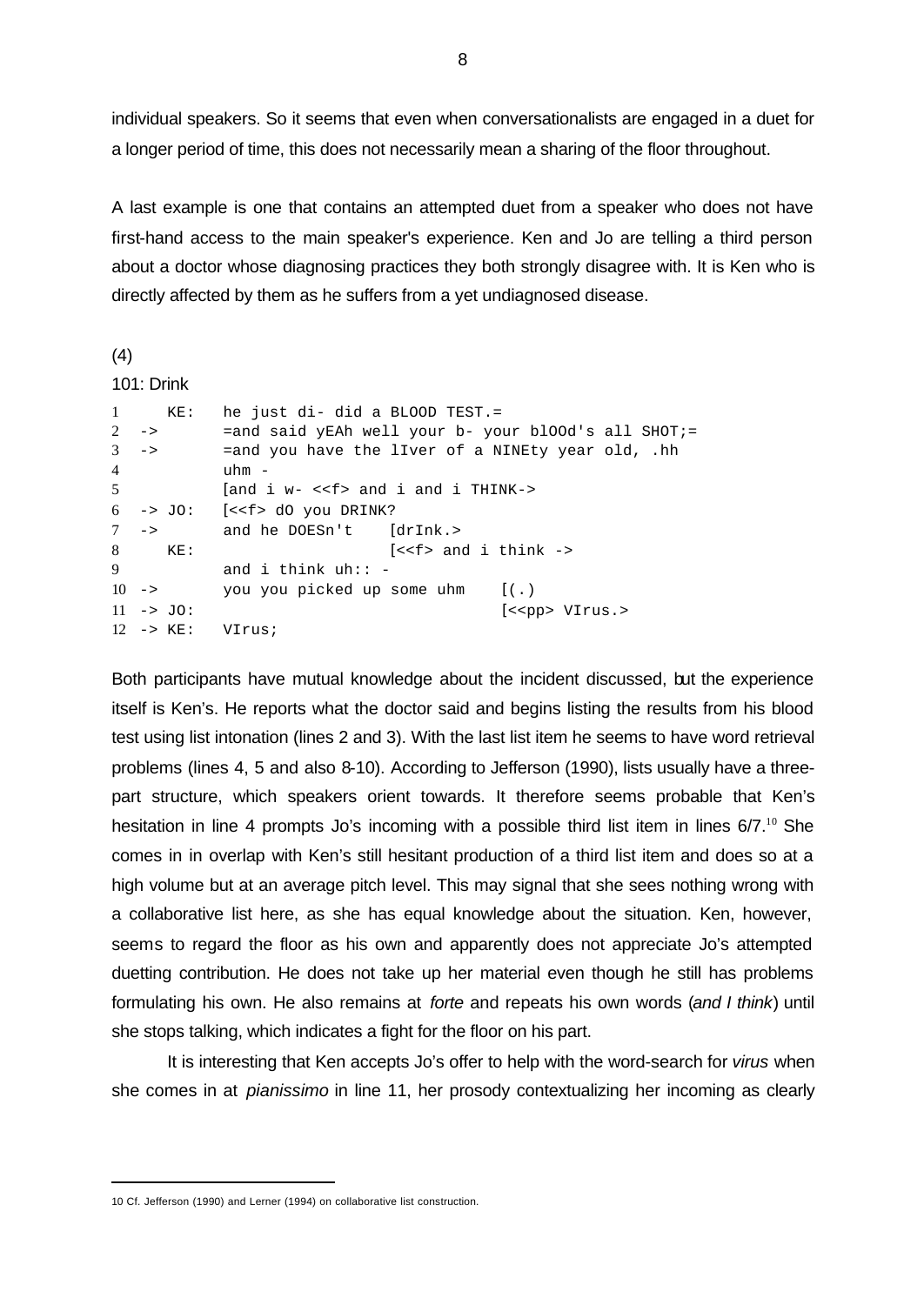non-competitive.<sup>11</sup> By now, she is clearly not attempting to collaborate in his turn as an equal duet partner anymore, but is contributing to it from the background.

It seems that what goes wrong in lines 5-8 is the distribution of authority on the subject. Ken sees himself as main narrator as he is the one with first-hand experience. Jo at first believes it okay to collaborate in his story as if it was also hers. When her incoming is treated as an interruption rather than as a collaboration she changes strategies and her help in Ken's word search is received without any more interactional trouble.

#### **Summary**

It is not surprising that collaborative productions occur frequently in duets. When two people share an experience, they are likely to know where their co-speaker is going with the construction long before s/he has come to a possible completion point. From the excerpts we have looked at, it has become clear that the content of a duet is accessible to both participants of the collaborative production. They are co-speakers who share both knowledge and the floor.

The data contain, however, varying degrees of distribution for both these aspects. Concerning the floor, there are cases in which one speaker has the role of main narrator, with the duet-partner contributing only small bits of shared information here and there ((2), "Skull," and (4), "Drink"). The major amount of speaking time is taken up by one main turnholder. In other cases the floor is more or less equally divided between the duetters, none of them claiming a primary right to speak ((1), "River" and the beginning of (3), "Sausages").

Who comes to be the 'storyteller of record' can be problematic when story consociate participation is a possibility. Determining who will emerge from the story's preface as teller is a concerted achievement. In addition, tellership can be transferred during the story or it can even alternate throughout the course of the story. Since there are ways for a story consociate to begin participating throughout the course of the story, co-telling is a systematic possibility. Therefore the narrative produced on each occasion can be seen as an outcome of its collaboratively achieved telling. (Lerner 1992:268)

With regard to distribution and kinds of knowledge, the above extracts also suggest several possibilities. Speakers can have different degrees of knowledge about something, but also different forms of access to it. Both are criteria for the rights which participants allow themselves and others to a particular story. Quasthoff (1980) calls this the "Prinzip der Zuständigkeit" (principle of responsibility) which a speaker may have for a particular story.

<sup>11</sup> Cf. 4.2.1 for collaborative incomings as a way of "helping out".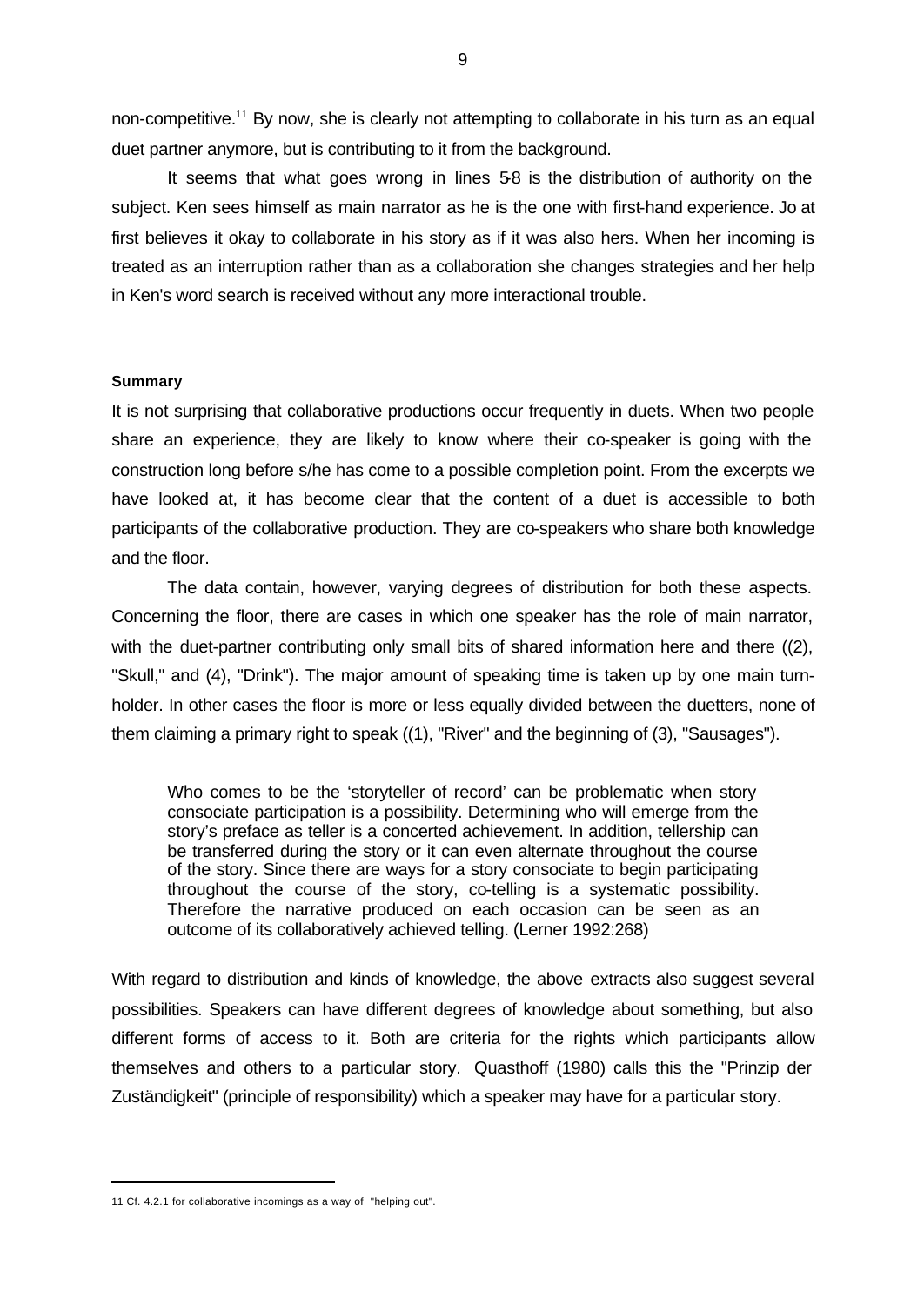It seems that it is not always the amount of knowledge a speaker has about a certain content which decides whose property a story may be. The form of access seems also to play an important role, for example whether a speaker has first-hand experience or not.<sup>12</sup>

We need to distinguish between, on the one hand, speakers' actual states of knowledge and, on the other hand, their orientations to the normative distributions of rights and entitlements to certain kinds of knowledge. (Drew 1991:41)

In the excerpts examined here, three different possibilities seem to exist: The speakers may talk about an experience shared by all, as in example (1), "River," where they are likely to have an equal amount of knowledge and are therefore equally authorized to tell the story. In such a case, we would expect the use of the personal pronoun "we" throughout, although that alone of course  $\bar{b}$  not a reliable indicator for such a collective perspective.<sup>13</sup> In these instances of duets, the narrative clearly belongs to all of the involved participants, and the floor is distributed equally among the duetters. $14$ 

A second possibility is knowledge which some or all conversationalists have equal access to without being first-hand witnesses. It is not knowledge of a shared experience but involves a neutral or third perspective. An example is a narrative which the speakers are acquainted with, but which none of them have experienced themselves ((2), "Skull"). Instances from the current data collection of collaborative informings or collaborative answers to questions, where more than one person have an answer, also belong in this group. With this type of duet it is possible for one participant to consider the material his/hers, acting as primary speaker, and others to come in only for a short additional comment, but there are also duets of this type with a similar amount of speaking time for all co-speakers.

A third kind of duet in our data are those where only one of the co-speakers' perspectives is represented, either because only they themselves have actually witnessed what is being discussed, or because the conversational topic is in some other way primarily related to them ((4), "Drink"). Here we would expect to find one of the conversationalists being the person to whom the story unmistakably belongs and the others being secondary speakers, coming in with smaller amounts of talk and taking up less speaking-time. This role of secondary speaker can be compared to another type of "Koerzähler" (co-teller) in

<sup>12</sup> Hartog (1992:197), finds that in medical genetic counselling, women dominate as primary speakers when it comes to discussing family issues. 13 The "we" might be non-inclusive and refer to the speaker and other, non-present persons.

<sup>14</sup> Quasthoff (1980) on collective story -telling makes a distinction between the narrator and co-teller ("Erzähler" and "Koerzähler") of a story: "a narrator, who has lived through the experience and initiates the narrative discourse unit" ("ein Erzähler, der das Geschehen miterlebt hat und der die narrative Diskurseinheit initiiert bzw. (...) einleitet") and "a co-teller who, like the narrator, has also lived through the experience and participates in the verbal representation of the experience" ( "ein Koerzähler, der wie der Erzähler das erzählte Geschehen miterlebt hat und der sich in der Erzählsituation an der verbalen Repräsentation des Geschehens beteiligt.") (113). She mentions the possibility of a "co-teller gradually taking over the story telling" ("etappenweise Übernahme der Repräsentation der Geschichte durch den Koerzähler") (127) However, this is not exactly our phenomenon, as Quasthoff considers whole episodes told by a second speaker, not smaller units, such as incomplete syntactic constructions.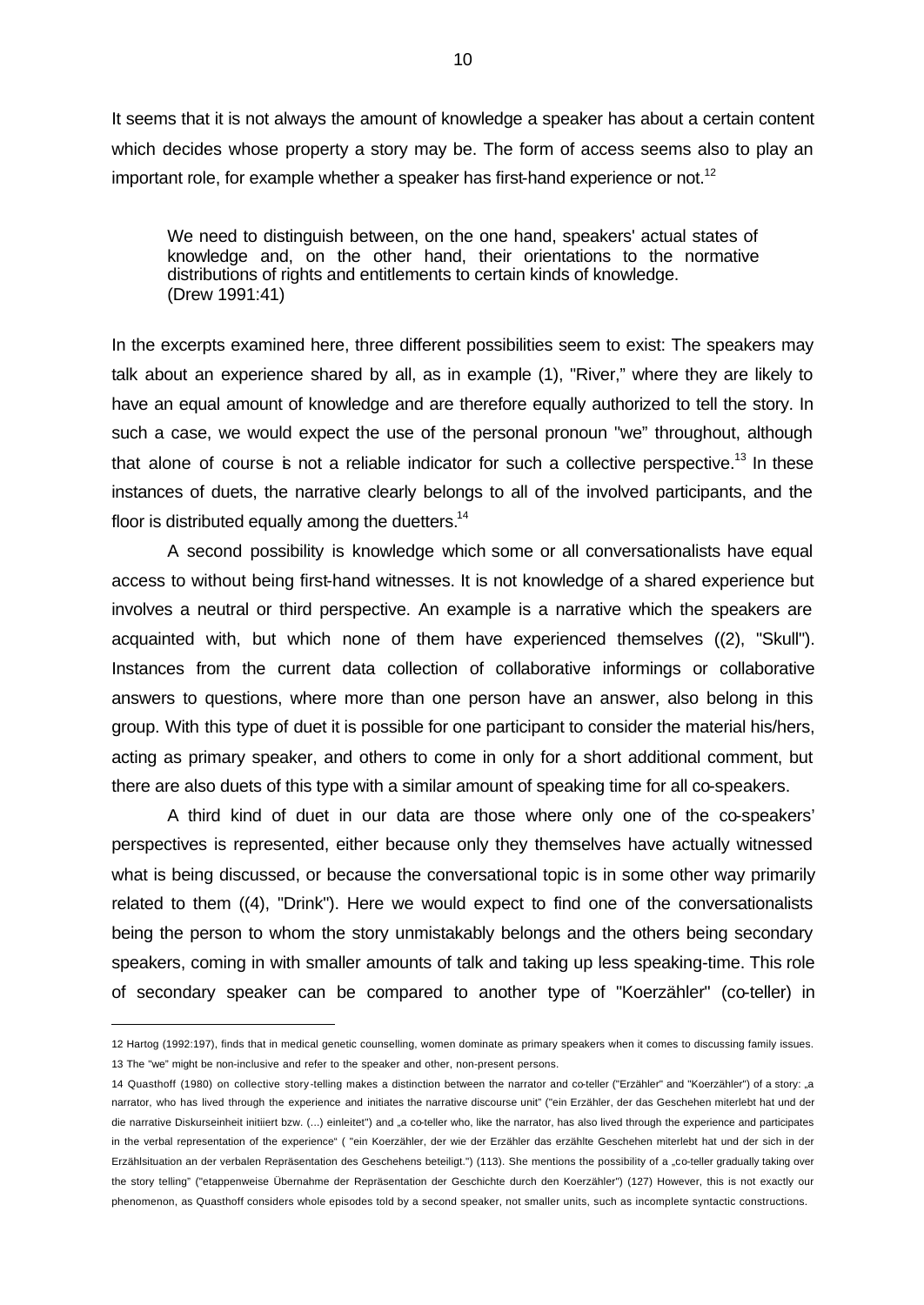Quasthoff (1980:126*f*), where the co-teller's behaviour is primarily supportive and consists of brief conversational contributions. The co-teller's respective activities are ones that contribute to a first narrator's perspective:

Das Reagieren auf ein Hilfeersuchen des Erzählers, das Aushelfen bei Formulierungs– und Benennungsschwierigkeiten des Erzählers, das Ergänzen von Informationen, die die Handlungsrolle des Ko-Erzählers im Geschehen betreffen, und das Korrigieren des Erzählers durch eine konfligierende Geschichtsdarstellung. (1980:125, emphasis in the original)<sup>15</sup>

In the data for the present study, this type includes cases where incoming participants have an almost equal amount of knowledge about the discussed topic, but the fact that there is someone who this story or topic "belongs to" seems to deprive them of their right to act as equal co-speakers in the duet. It is interesting to see how interlocutors deal with the choice of personal pronouns in such a case ((3), "Sausages").

Another characteristic of collaborative productions in duets is the way participants handle each others' incomings in relation to turn-taking. Duetters typically do not treat each others' contributions as interruptions of their own turn. If that happens, it can be an indication of the incoming speaker's attempt to duet, but the current speaker's denying him/her the right to do so ((4), "Drink"). Sometimes first speakers insist on their own completion of a construction: however they usually give the incomers time to finish ((2); "Skull"). Often, speakers link their utterances together as if uttered by one speaker alone, without insisting on their own version of a continuation ((1), "River").

On the part of incoming speakers an attempt at a duet does not seem to be an attempt to take over the floor. The prosody of such incomings is non-competitive. After a duetting contribution participants typically do not claim the floor for themselves but seem to consider it common property. An indication for this are the pauses between duet contributions, as for example in (1),"River."

One possible function of collaborative productions in a duet has been pointed out by Harvey Sacks (1995). Discussing his famous example "We were in an automobile discussion"<sup>16</sup>, he remarks:

16 Joe: We were in an automobile discussion,

<sup>15 &</sup>quot;Reacting to a narrator's asking for help, helping out with difficulties in phrasing and word retrieval, adding information concerning the role of the co-teller in the reported incident and correcting the narrator with a conflicting version of the story."

Henry: discussing the psychological motives for

Mel: drag racing on the streets. (Sacks 1995, 144)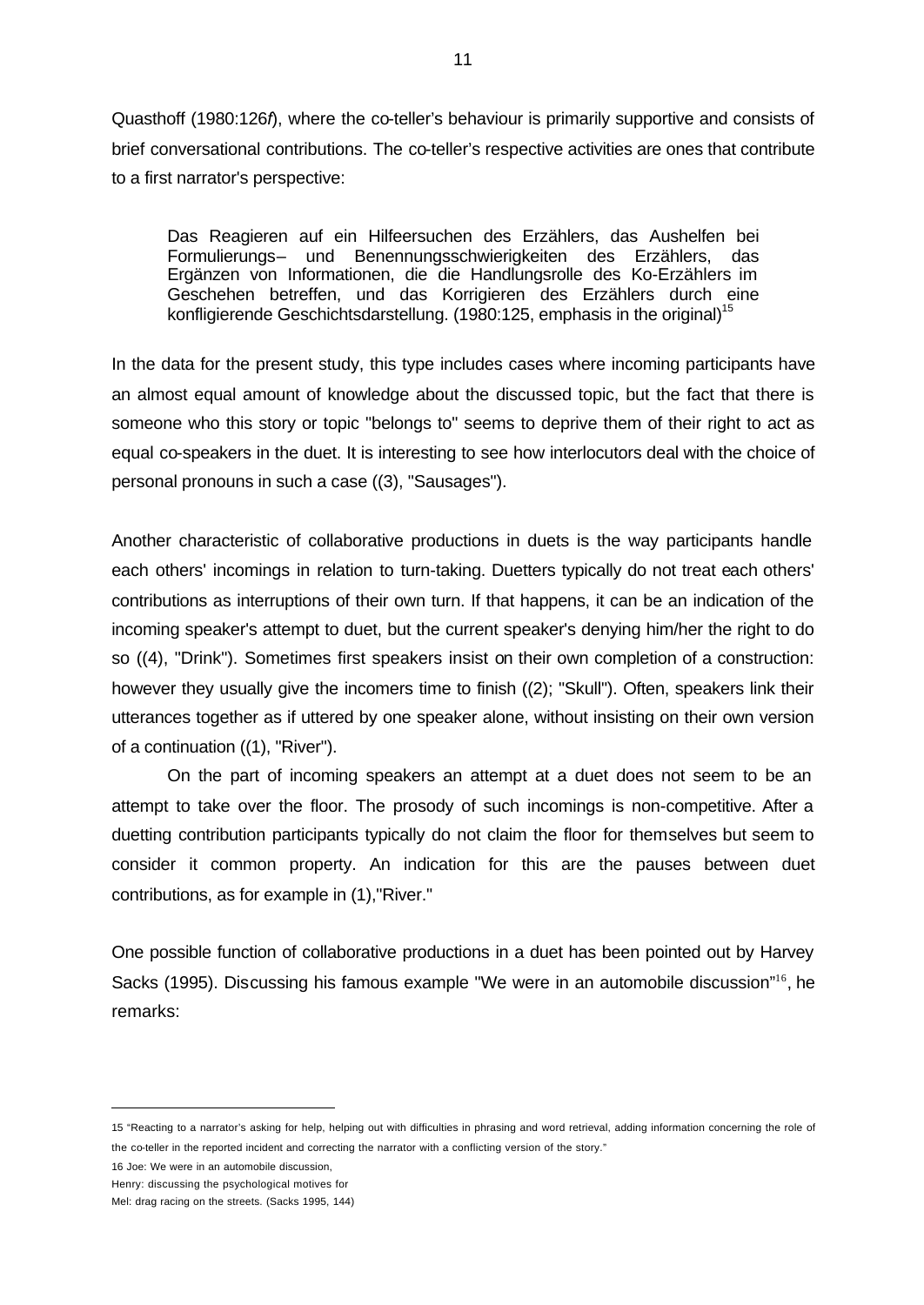We would take it that that's an obvious device to show, through this playing with the syntactic features of an utterance, that these people are close to each other. They're a unit. Because a sentence is obviously a prototypical instance of that thing which is done by some unit. Normally, some single person. That then permits it (...) to be a way that some non-apparent unit may be demonstrated to exist. We get, then, a kind of extraordinary tie between syntactic possibilities and phenomena like social organization. (145)

There probably isn't any better way of presenting the fact that 'we are a group' than by building a new sentence together. (322)

However, there are different kinds of units. One possibility is the duet: Two or more participants share knowledge and show each other that they do. At certain moments in the duet their 'togetherness' becomes maximally apparent. That is when they collaboratively build a semantic, syntactic and prosodic production. They might be forming their unit in front of an unknowing audience or because they want to establish rapport with each other, or both.

Consequently, one way of signaling unity to another is to show that you *know* what they are saying. Another way is to show them that you *understand* what they are saying. This is a second function collaborative productions can take in interaction.

#### **2.2 Showing Understanding**

l

In order to complete another's utterance, a participant is not necessarily required to know what the other person knows about their current utterance. In fact, in most cases incoming speakers do not share the previous speaker's knowledge, they guess it. And, at least in this data collection, in 99.5% of the cases they get it right.<sup>17</sup> This is at least partially due to the syntactic, semantic and prosodic projectability of utterances.<sup>18</sup>

Schegloff (1984) discusses the difference between agreeing and showing agreement:

<sup>17</sup> A single exception in the data underlying this investigation is 4: Gun-Shy

| $\mathbf{1}$ | JO: | what happens when you call andy TDORkins.                 |
|--------------|-----|-----------------------------------------------------------|
| 2            | BA: | < <nasal> well ANdy's a little NERvous &gt;</nasal>       |
| 3            |     | you know we're we're << laughing> TRIED to schedule the   |
| 4            |     | debAte,>=                                                 |
| 5            |     | just before the eLEction,=                                |
| 6            |     | < <nasal> WE HA:VE the mineApolis debate;&gt; hh</nasal>  |
| 7            |     | i think the DAY before the elEction.                      |
| 8            |     | I: think $\leq$ <i>staughing</i> DORkins I:s; $>$ (.)     |
| 9            | JO: | I:s in TROUBle.                                           |
| 10           | BA: | well I Also think he's GUN-shy. (.)                       |
| 11           |     | < <i> maybe that's not the word to&gt; 1 OSE but; .hh</i> |
| 12           |     | I think he's a LITTle-                                    |
| 13           | JO: | he's BARbra shy.                                          |

<sup>18</sup> Cf. Sacks, Schegloff, Jefferson (1974); Auer (1996)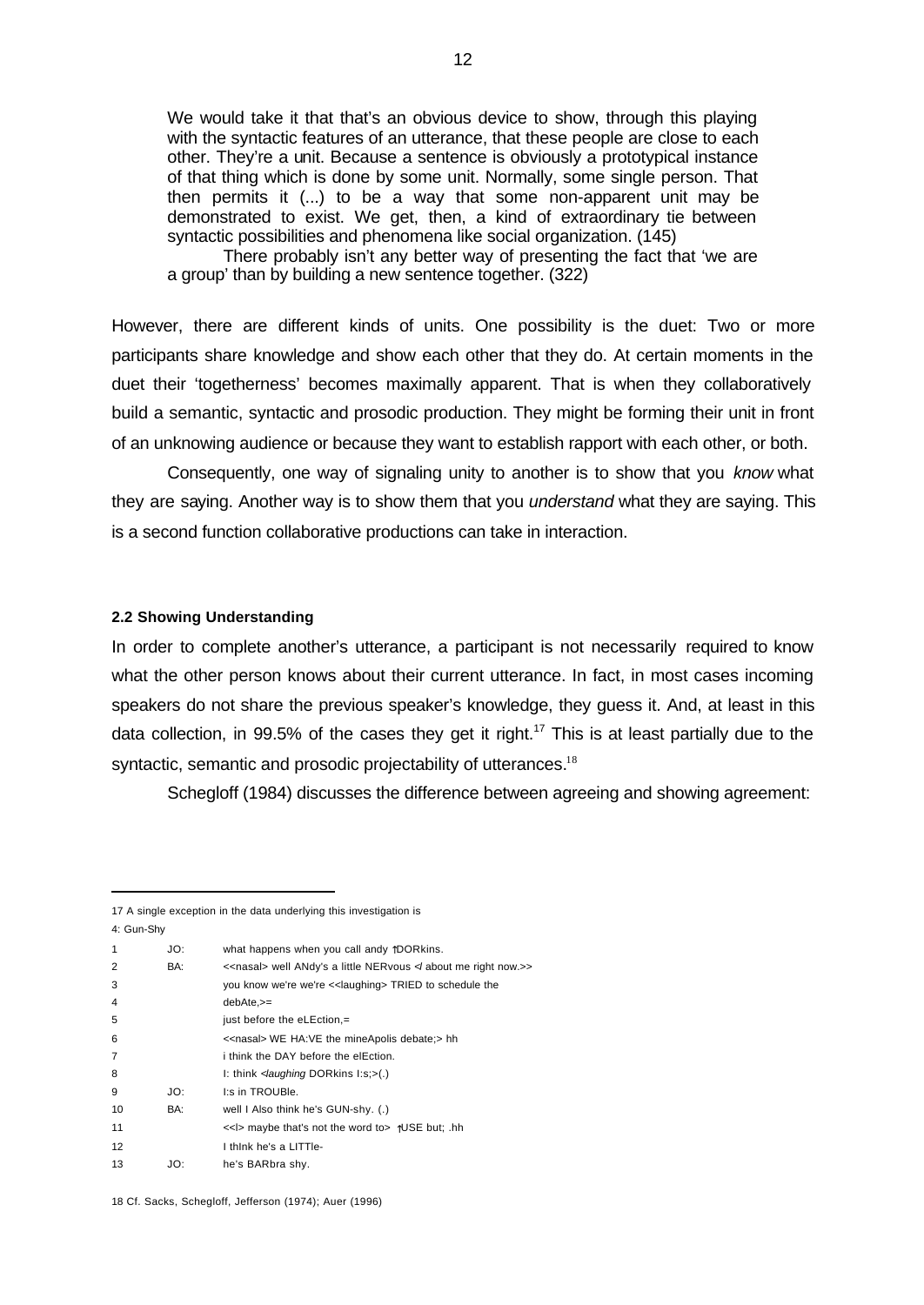There is a range of forms through the use of which conversationalists can do the work of bringing off collaboratively that they are in agreement. Some are nea[t]ly prepackaged, for example, "I agree," "I know," "Right," and the like, which are *assertions of agreement*; others, unlistable because they are in particulars (*sic*) fitted to the matter being agreed on, *show agreement* by a variety of techniques, for example, showing one knows what the other has in mind by saying it for him, as in completing his sentence or his argument. (1984:42, emphasis mine)

What Schegloff (1984) writes about agreement is also applicable to the larger notion of understanding in general. Rather than asserting understanding explicitly, as in "I understand" or "I know what you mean," participants more frequently *show* their understanding in their follow-up turn, for instance by completing the other's utterance. This display of understanding often seems to be used to accomplish another action simultaneously.

The following example is a fairly typical case of a collaborative incoming showing a second speaker's understanding of a first speaker's material. The conversationalists come from the same family as those in (1), "River," and (3), "Sausages," but this time they have met for a different conversational occasion. Beverly is planning a trip to their mutual relatives in Australia, whom Harry and his wife Muriel have already visited several times. At the moment of our extract, Harry tells Beverly about how many of their relatives' acquaintances were born in England:

#### (5)

#### 28: Wide Australian

| $\mathbf{1}$   | HA:                   | one of dAvid's frIEnds comes from cAme from hErnel THEMPstead; |  |  |  |
|----------------|-----------------------|----------------------------------------------------------------|--|--|--|
| 2              |                       | when he $\qquad$ [was (.) thir TTEEN. (.)                      |  |  |  |
| 3              | BE:                   | $[\langle \langle \text{the } \rangle \rangle]$ (Thas he; ) >  |  |  |  |
| $\overline{4}$ | HA:                   | or eLEVen. (1.1)                                               |  |  |  |
| 5              | BE:                   | ↑↑он∶,                                                         |  |  |  |
| 6              |                       | -> HA: you would you would nEver qUEss it from his Accent;=    |  |  |  |
|                |                       | $7 \rightarrow$ i mean he's (.)                                |  |  |  |
|                |                       | 8 -> BE: WIDE austrAlian<br>[now.                              |  |  |  |
|                | $9 \rightarrow HA$ :  | [spEAking au [STRAlian,                                        |  |  |  |
|                | $10 \rightarrow BE$ : | [yeah.                                                         |  |  |  |
| 11             | HA:                   | with (                                                         |  |  |  |
| 12             | BE:                   | $m_i$                                                          |  |  |  |
| 13             |                       | MU: oh yes like KEIR does of course but, (0.5)                 |  |  |  |
| 14             |                       | < <h> FUNNily enough Ewan DOESn't.&gt;</h>                     |  |  |  |

Harry's utterance before Beverly's incoming contains a description of "David's friend" that can roughly be summarized as 'born in England but speaking without a British accent'. From this Beverly infers that the person speaks with an Australian accent, which, given the conversational topic 'Australia', is rather predictable. From the transcript it may seem possible to assume that Harry does not hear her incoming, but she speaks at the same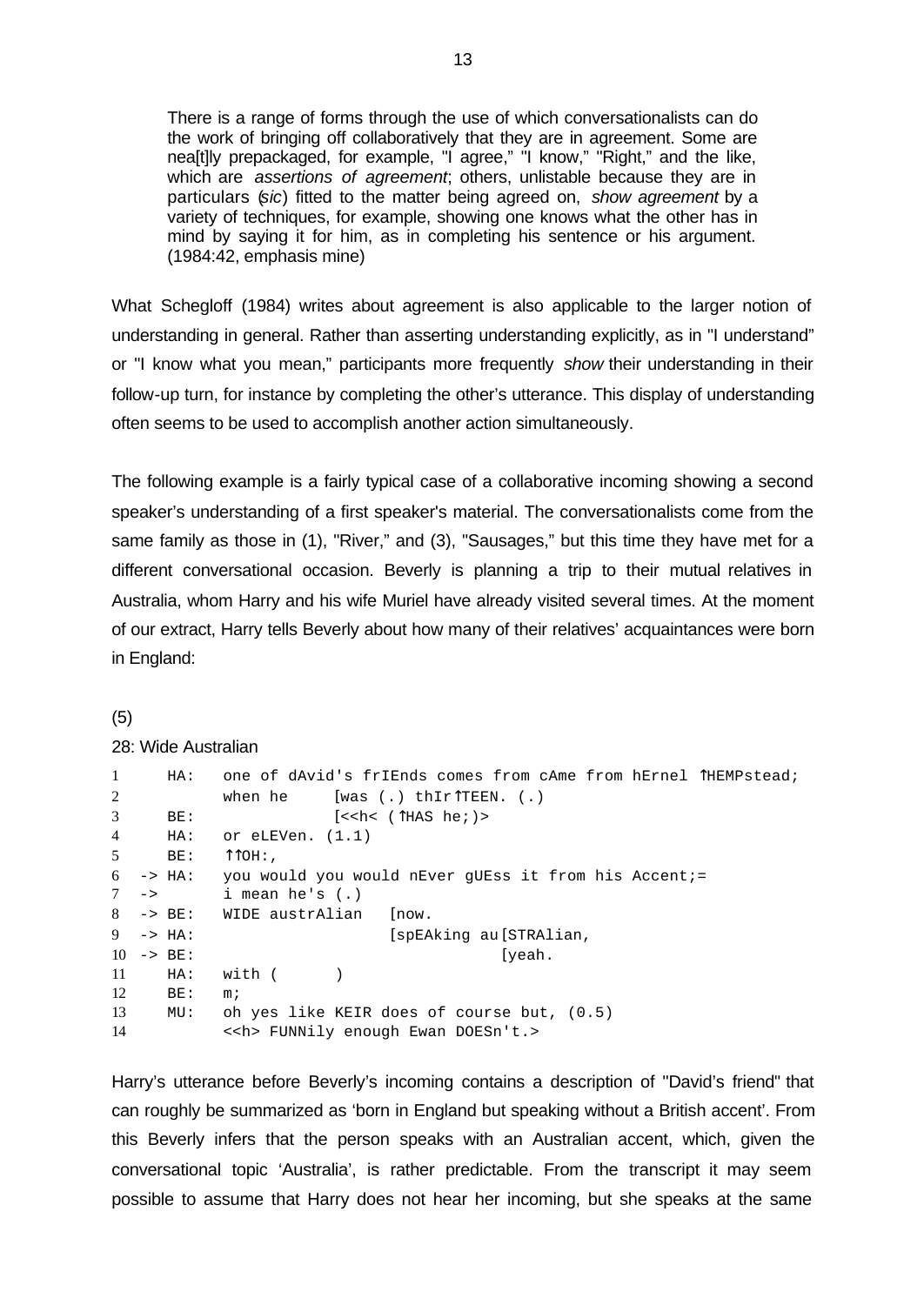volume and roughly the same pitch level as Harry, although without the kind of high onset we would expect of a new turn. She quite clearly designs her completion as part of Harry's utterance without claiming the floor for herself. Her lack of desire to take the floor is also displayed in lines 10 and 12: in line 9 Harry has produced his own completion of the utterance, semantically very similar to Beverly's version, but realized via a different syntactic construction. As he insists on his own completion, and does so in overlap with Beverly's incoming, it could be interpreted by Beverly that he did not appreciate her attempt to finish his utterance. In lines 10 and 12, she gives him supportive backchannelling, even though she has already shown that she has long understood what he wanted to say. She thereby assures him of his right to speak and simultaneously declines it herself. Similar to (2), "Skull," in the above extract the first speaker does not yield his utterance to the incoming participant, but produces a completion even though the incoming speaker's completion has already been given.

What Beverly is doing here is showing that she understands what Harry wants to tell her. The fact that her incoming is not treated as competitive by Harry shows that it is received as a "listening activity" (Yngve 1970).<sup>19</sup> Beverly does not claim the right to a whole utterance but lets the floor pass directly back to Harry, who is the original turn-holder.

The following sections will introduce some actions which participants accomplish in the current data corpus when they engage in showing understanding via a collaborative production.

#### **2.2.1 Helping Out**

As mentioned above, there are cases where participants seem to show their understanding of a previous utterance and accomplish another action at the same time. An example is taken from a radio phone-in program where Barbara is the host and Hanna the caller. The topic is the tax policies of a particular senator.

#### (6)

l

#### 1: Introducer of bills

| $\mathbf{1}$    | HA: | we TJUST HEARD the other day about TWELLstone by the way     |
|-----------------|-----|--------------------------------------------------------------|
| $\overline{2}$  |     | bArbra,                                                      |
| $\mathfrak{Z}$  |     | < <all> hE never mentioned this to YOU;=</all>               |
| $\overline{4}$  |     | but I don't suppose he WOULD; > .hh                          |
| 5 <sup>5</sup>  |     | that hE is one of the $\hat{L}$ THREE $\hat{L}$ LARgest; (.) |
| $6 - >$         |     | uhm (.) uh (.) intro $\hat{D}$ DUcer of $\hat{B}$ ILLS; (.)  |
| $7 \rightarrow$ |     | i- uh $(.)$ that uh $(.)$ that uhm -                         |
| $8 - 5$         |     | $[<$ all+p> well Anyway.>                                    |

<sup>19 &</sup>quot;A person engages in different activities when he has the turn than when he doesn't have it. When he has the turn he engages primarily in speaking activities and when he doesn't have it he engages primarily in listening activities." (Yngve 1970:568)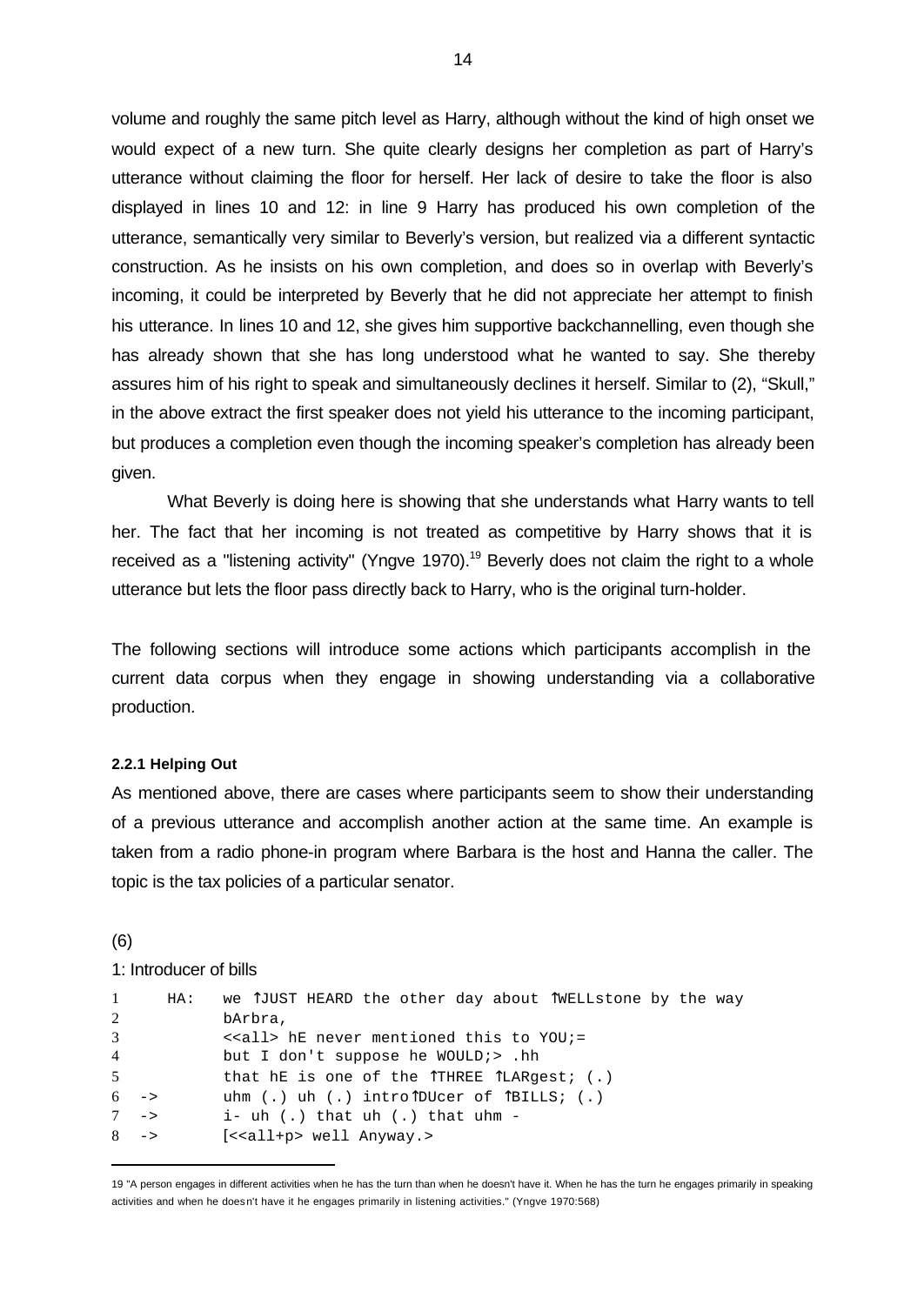```
9 -> BA: [<<f> that SPEND MONey.>
10 -> HA: <<f> MOney spending [bills.>
11 BA: [<<l> Okay.>
```
Hanna has obvious problems with the production of her argument as she searches first for the expression *introducer(s) of bills*, which she finds by herself, and then for a second one, *money spending bills*, in which she eventually needs Barbara's assistance. In the respective lines 4-6, there are six pauses, five *uhm*s, three false starts, and eventually her resignation in the phrase *well anyway* in line 7, which is produced very quickly, at *piano* and comes down on a final fall. Her difficulties become even more apparent as her previous speech tempo is rather fast and now the flow of her utterance is forcefully held up by her word search, which takes place right in the climax of her argument.

In line 8 Barbara helps out with the missing words. Her prosody is *forte* with a high degree of intensity on *spend money*. Even louder, however, is Hanna's version *money spending bills*. It is interesting to note that she does not repeat Barbara's exact phrase: Barbara completes the syntactic structure and Hanna produces an unattached noun phrase. She does so with the raised volume that often accompanies a successful word-search.<sup>20</sup>

In other instances of helping out, incoming speakers are uncertain whether the expression they are offering is indeed the one wanted. They offer what they believe the other person is looking for with high rising intonation at the end, thereby contextualizing it as a 'question,' along the lines of "is this what you mean?" An example of such try-marking is taken from a family dinner, where in the following extract mother (Sally) and daughter-in-law (Cecilia) discuss a particular soft drink:

## (7)

l

#### 97: Regular grape

| 1               |                 | SA:                   | what i'm gonna comPLAIN about is that they don't make white    |  |  |
|-----------------|-----------------|-----------------------|----------------------------------------------------------------|--|--|
| 2               |                 |                       | qrape;                                                         |  |  |
| 3               |                 |                       | this stuff is GOOD.                                            |  |  |
| 4               |                 |                       | it's like spArkling GRAPE JUICE (.) COCKtail or something,     |  |  |
| 5               |                 |                       | you know remember that (<br>$)$ $-$                            |  |  |
| 6               |                 | CE:                   | < <h+f> they only make that&gt; with NUtra sweet though;</h+f> |  |  |
| $7\overline{ }$ |                 |                       | DON'T they;                                                    |  |  |
| 8               | $\rightarrow$   |                       | they DON'T make; $(-)$                                         |  |  |
|                 | $9 \rightarrow$ |                       | $REGular - (-)$                                                |  |  |
|                 |                 | $10 \rightarrow SA$ : | a REGular GRAPE?                                               |  |  |
| $11 - 5$        |                 |                       | I don't KNOW.                                                  |  |  |
| 12              |                 | CE:                   | every time i look at that bot that bottle of water;            |  |  |
| 13              |                 |                       | that spArkling WATer it's all (                                |  |  |
| 14              |                 | SA:                   | but they don't make this kind at TALL anymore.                 |  |  |

<sup>20</sup> An item that has been successfully found after a word-search is often repeated by the original searching party at a high volume. (Szczepek 1998:29)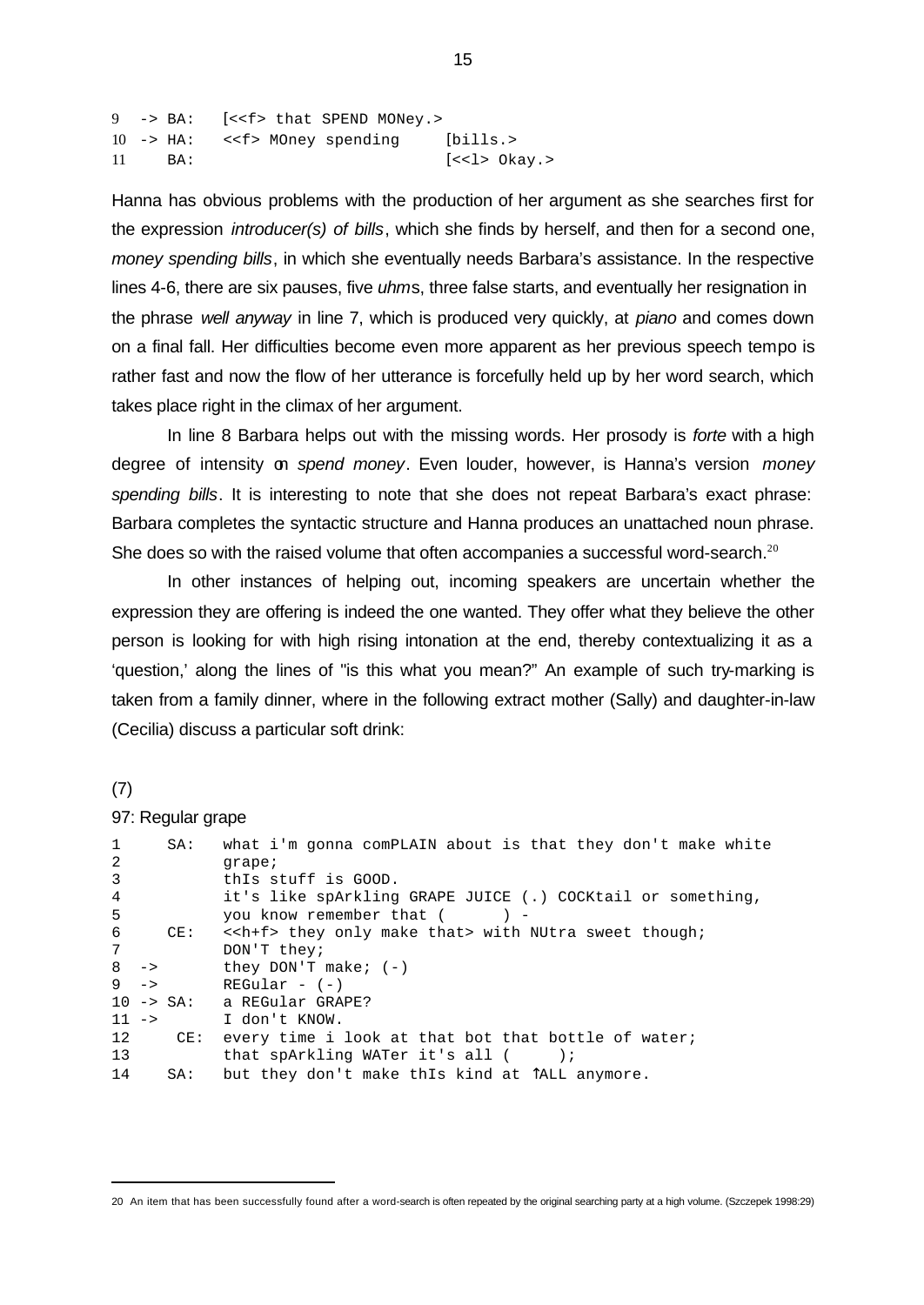In line 6 Cecilia begins her question about the drink. What Cecilia wants to know is whether the company that produces the drink also makes a regularly sugared one as opposed to a nutra sweet version. She has trouble finding a verbal item that could come after "*REGular*". In line 10, Sally offers a candidate. She does so in high rising intonation which is heard as try-marking.

However, she does not give Cecilia the time to confirm that this was indeed the term looked for.<sup>21</sup> Sally assumes she has guessed the right expression, and continues to answer immediately. What is interesting about this example is that both participants are engaged in questions. Cecilia asks about the regular drink and Sally asks whether "*a REGular GRAPE*" is the item being looked for. Sally's completion of Cecilia's question has 'question intonation.' However, that intonation is not necessarily due to her completing Cecilia's question. The intonation on line 10 has probably less to do with the fact that Sally is completing a question which could possibly have rising intonation, and more with Sally's uncertainty about that completion. In other words the verbal material "*a REGular GRAPE*" belongs to Cecilia's utterance; the prosody in which it is delivered seems to be Sally's.

The above case suggests that in instances of try-marking, the incoming speaker, although s/he completes or continues the prosody of the previous speaker, does not necessarily do so in the way it was projected. We do not know whether Cecilia or Michael (note 18) were going to design their question with rising intonation. In other cases where the try-marking is not involved in a question from a first speaker, it is even more obvious that the rising pitch was not projected by the current utterance before the incoming. So although the second speaker's prosody is heard as a completion of the ongoing turn, it is one which the second speaker claims authorship for.

The fact that a speaker can follow up on the syntactic projection of an utterance but not on its prosodic projection is certainly one that could inspire further research.

In the examples above, a recipient's showing understanding seems to be sequentially necessary. They are cases where a first conversationalist gets into trouble with his/her current verbal material and seems to be searching for a particular word or phrase. S/he displays this word search through hesitation signals such as pauses, false starts, and *uh*s. A second speaker joins in, producing the item in an attempt to help out. If the candidate suggestion is what the first speaker was looking for, that speaker takes up the turn where

<sup>21</sup> In other instances this question is answered by the first speaker. See for example: 101: School

<sup>1</sup> MI: are THEY – (2.0)

<sup>2</sup> TEACHing – (1.0)

<sup>3</sup> any more lamBAda at uh; (2.0)

<sup>4</sup> JA: <<p> SCHOOL?>

 $5$  MI:  $\leq$  yeah.>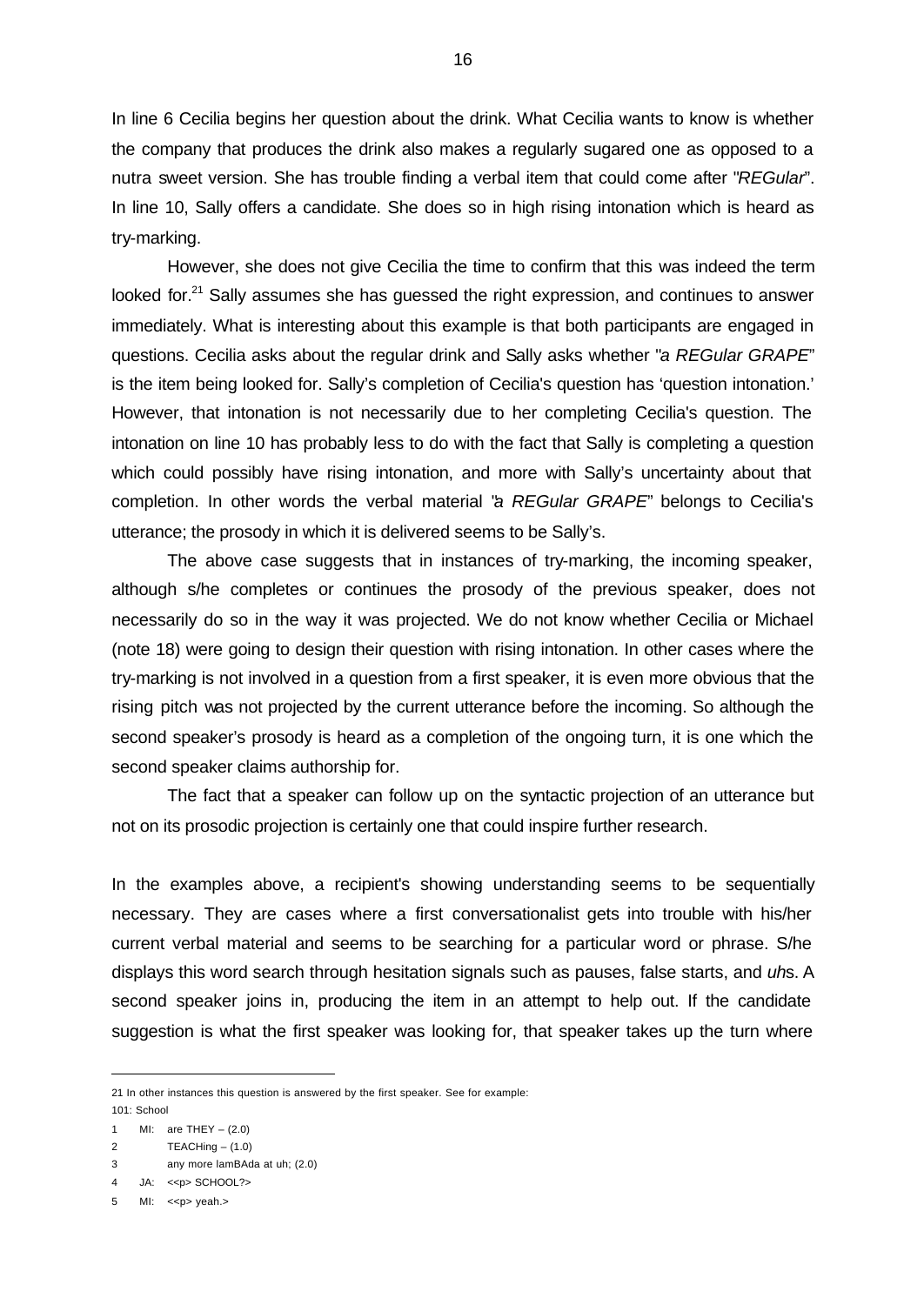s/he left it incomplete and is again in possession of the floor. The incoming participant is not treated as an interrupter. Ferrara (1992:220) describes such sequences as "helpful utterance completions."

In (7), "Regular grape," we saw an instance of an incoming speaker who wishes to show understanding and to help out, but who is unsure whether s/he has understood the first speaker correctly. In such cases, second speakers typically design their completion prosodically as a candidate completion.

#### **2.2.2 Terminating Another's Turn**

Another action that participants seem to accomplish when they show understanding via a collaborative production is terminating the first speaker's turn. The term 'terminate' is understood here in the sense of a forcible termination, in contrast to a more 'natural' end. An example is taken from a radio discussion with a politician during election time. Barbara is the host and Graham the congressman. The topic is representative government in general and the people's influence on a specific law in particular. Although the majority of constituents opposed the law – evidenced by large scale rejection after responsible politicians invited public reaction – the bill was passed. The congressman has been asked to comment on this particular bill:

#### (8)

#### 1: Fight a bill

| $\mathbf{1}$   | GR:                          | if you're going to FIGHT a BILL;                                   |
|----------------|------------------------------|--------------------------------------------------------------------|
| 2              |                              | if you WAIT until it gEts to the floor of the HOUSE; $(.)$         |
| 3              |                              |                                                                    |
|                |                              | the VOTES have already been CAST.                                  |
| $\overline{4}$ | BA:                          | < <p> yeah.&gt;</p>                                                |
| 5              | GR:                          | you HA: VE to be prO ACtive;                                       |
| 6              |                              | and you have to be out in FRONT of the bills; .h                   |
| $\tau$         |                              | < <all> and THAT'S what we're trying to do with a lOt of the</all> |
| 8              |                              | Issues.>                                                           |
| 9              |                              | we want to BRING em home at our TOWN meetings; .hh                 |
| 10             |                              | we want to comMUNicate to our $(.)$ vOters what's going On;        |
| 11             |                              | and A:sk for your response (.) $T^{ERly}$ .h                       |
| 12             |                              | to make $\int$ SURE that (.) uh (.) a- i-                          |
|                | $13 \rightarrow$             | $aGAIN$ i commEnd;                                                 |
|                | $14 \rightarrow$             | ALL the CALLs that were MADE;                                      |
|                | $15 - \ge$                   | and ALL the LETTers that were WRITTen; .h                          |
| 16             |                              | i just think that [TOO Many                                        |
|                | $17 \rightarrow BA$ :        | [< <all+f> but it TSHOULD have been EARlier.&gt;</all+f>           |
|                | $18 \rightarrow \text{GR}$ : | it SHOULD have been EARlier.                                       |
| 19             | BA:                          | i DO wanna answer that gentleman's call- that gentleman's          |
| 20             |                              | question.                                                          |

Before this extract, Graham has already been talking for 30 seconds, reporting how the people's calls to the White House came too late to stop the bill. In lines 1-11, Graham is in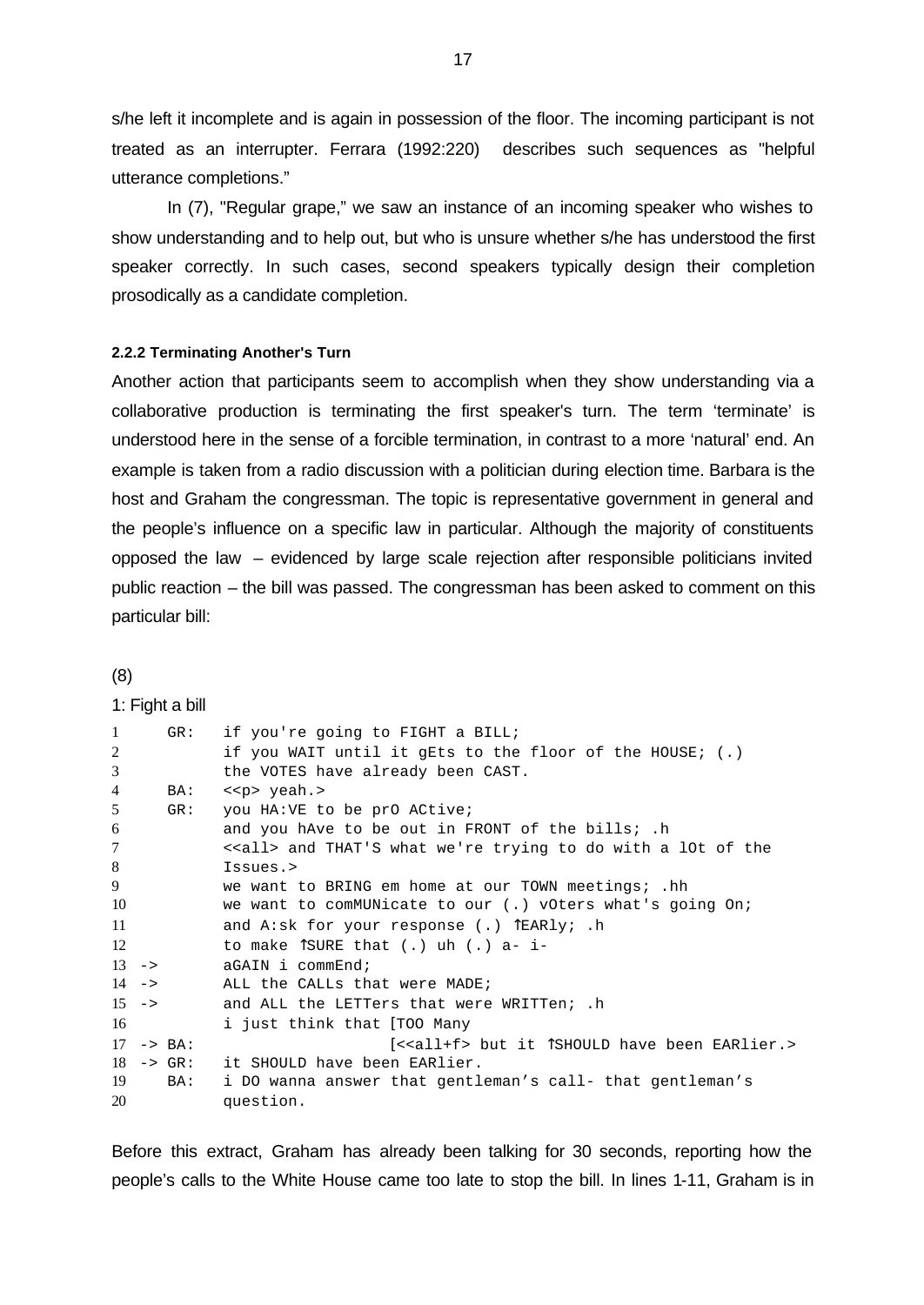the middle of explaining the general conditions under which the public can influence political decisions. From line 7 onwards, he digresses into a brief election speech, which he has problems bringing to completion in line 11. Instead, he begins to repeat himself in lines 12- 16; he has already thanked the public for their participation earlier in his turn.

In line 17 Barbara completes the concessive he has begun at a faster speech rate and at a higher volume than his. He agrees to her completion of his statement and shows that he does by repeating her exact material in the same prosodic fashion as she has done (line 18). After his repetition, Barbara changes the topic and turns to another member of the audience.

By the time Barbara comes in, Graham's turn has taken up 1 minute 7 seconds, with only one instance of backchannelling from Barbara (line 4). Considering the radio medium as one with restricted speaking time, this is an extremely long turn. Barbara is responsible for precise time management in her show, and it seems she is acting upon that responsibility she brings his turn to a sudden completion by showing she understands what he wants to say. Her prosody signals both the aspect of speeding up (*allegro*) and of considering it her right to do so (*forte* without a rise in pitch level) $22$ .

In collaborative productions such as this one, in which an incoming participant forcibly terminates another's utterance by showing s/he has understood, the first speaker has usually displayed some kind of uncertainty, sometimes accompanied by prosodic hesitation. It is characteristic for the completing speaker to come in at a fast tempo and high volume.

#### **2.2.3 Showing Support**

In dealing with conversationalists showing understanding of each other, there are two senses of the term 'understand' that are relevant. One sense is implied in all collaborative productions that show understanding, namely that of comprehending what the other speaker has in mind. This sense of understanding concerns the semantic-pragmatic content of the current utterance, which the incoming speaker demonstrates to have correctly predicted. The Concise Oxford Dictionary lists as one meaning of 'understand' to "perceive the meaning of (words, a person, a language, etc)". A second meaning is the empathetic use of the term in the sense of 'I understand you, your motives for doing such-and-such a thing, for arguing this way', etc. The same dictionary lists as another meaning to "be sympathetically aware of the character or nature of, know how to deal with". This second sense is especially implied in those cases where the supportive function of showing understanding of the participant seems to be the main reason for the incoming.<sup>23</sup> See for example another piece of radio

<sup>22</sup> cf. French/Local (1986)

<sup>23</sup> Schwitalla (1992) describes this function of collective speech as "showing the current speaker (and other participants) in a demonstrative and exceptional way that one thinks and feels like him/her" ("dem aktuellen Sprecher (und anderen Beteiligten) in demonstrativer und auffallender Weise zeigen, daß man so denkt und fühlt wie er." (1993: 73))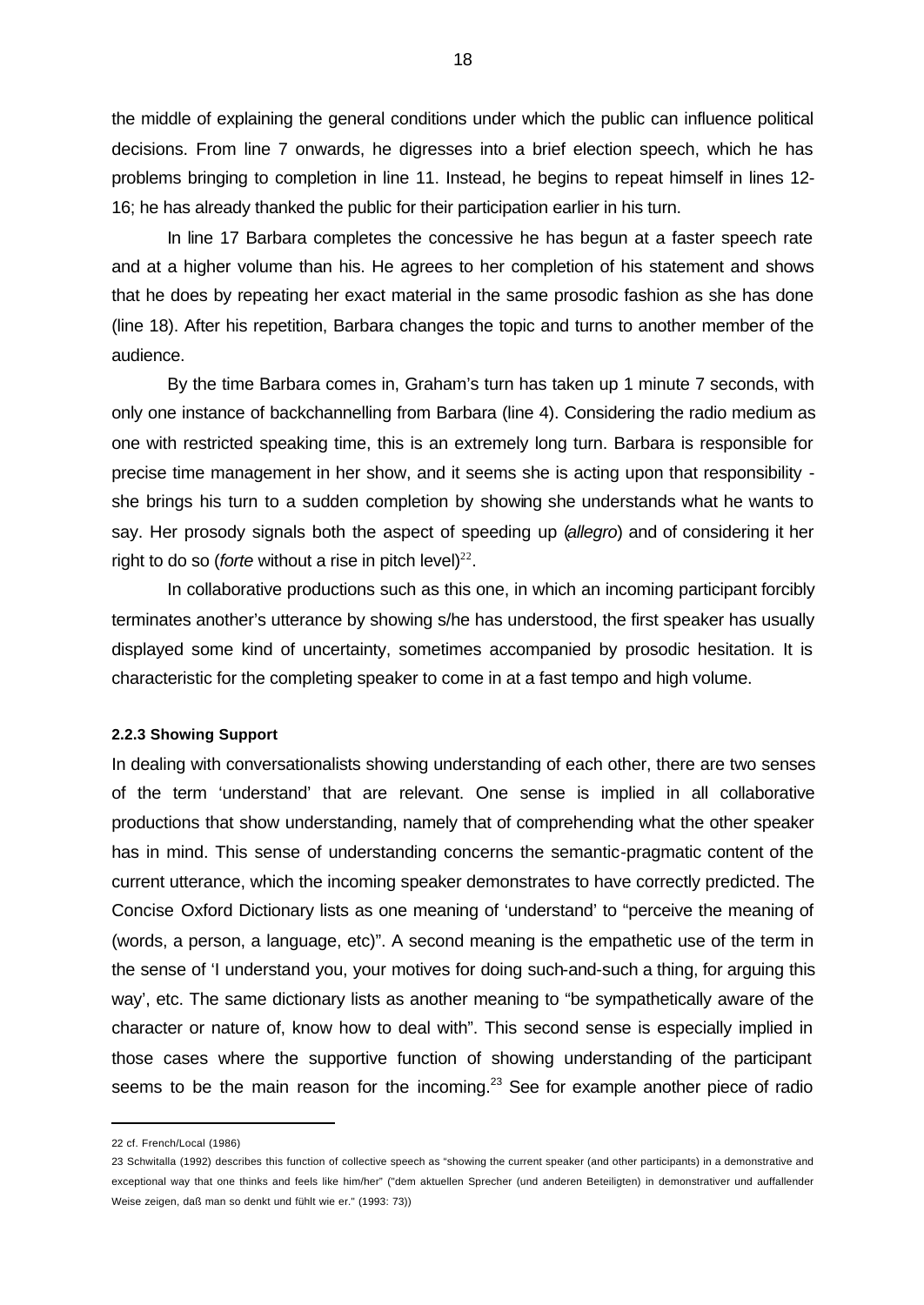data. Barbara Carleson is hosting a radio show on the pros and cons of prolonging life on medical machines, even if the person concerned will not gain consciousness again.

(9)

l

3: Let her go

| $\mathbf{1}$   | HE:                   | I had to make a decision with my MOther,               |
|----------------|-----------------------|--------------------------------------------------------|
| $\overline{2}$ |                       | who was eighty seven years OLD, .hh                    |
| 3              |                       | i'm an only CHILD,                                     |
| $\overline{4}$ |                       | a:nd I had to make the decIsion whether or NOT; .hh    |
| 5              |                       | to con $T$ Inue - .hh                                  |
| 6              |                       | hAve her continued $0:n$ maCHI:NES, $(.)$ .hh          |
| 7              |                       | $BA:$ << p> $mhm$ , >                                  |
| 8              |                       | $\rightarrow$ HE: $\circ$ O:R to let her GO:,          |
| 9              | $\rightarrow$         | and i mAde the decIsion to $[1Et her \hat{G}0.$        |
|                | $10 \rightarrow BA$ : | $[sp>1Et her \int GO.>$                                |
| 11             | HE:                   | and it was (.) .hh VEry very TDIFFicult.               |
| 12             | BA:                   | $\langle p \rangle$ mhm, $>$                           |
| 13             |                       | HE: there were mAny unresolved THINGS;                 |
| 14             |                       | that we had not (.) TALKED about during our LIVES, .hh |
| 15             |                       | uhm 1SO many unfinished thIngs;                        |
| 16             |                       | and .hh still i had to make that deCISion and i, .hh   |
| 17             |                       | take responsiBILity for that,                          |
|                |                       | 18 -> BA: < p+1> i thInk you made the RIGHT decision;  |
|                | $19 - >$              | i'm GLAD you DID make that decision.>                  |
| 20             |                       | HE: a:nd i i uh REALLy canNOT -                        |
| 21             |                       | i f:eel that SHE is in a way still wIth me.            |

Heather has made it clear in her talk before the above extract that she is in favor of "letting go", so the phrase has come up several times by the time Barbara produces it in precise overlap with Heather (line 10).

There are no signals from Heather that she is hesitating in any way. She has no problems finding the right expression, and she does not offer the slightest pause before Barbara's incoming. This is a characteristic environment for collaborative productions that show support, where the incoming participant's completion is designed to overlap precisely with the first speaker's and is usually done at very low volume. It does not lay claim to the floor in any way, but on the contrary seems to support the original speaker in his/her right to speak. Barbara also signals support verbally by taking up the gist of Heather's argument and prosodically by producing Heather's projected intonation, including the steep fall on *-GO*. 24 She adopts Heather's perspective for a moment and thereby backs her up in the decision she made to 'let her mother go.'

There is no immediate next-speaker evidence for the fact that Barbara's completion is received as support, but there is Barbara's additional backchannelling in line 12.

<sup>24</sup> Cf. note 4. The steep fall on ↑*GO* in lines 9/10 can be interpreted as signaling a contrast between letting go and continuing on machines, which might explain why BA is able to predict the falling contour.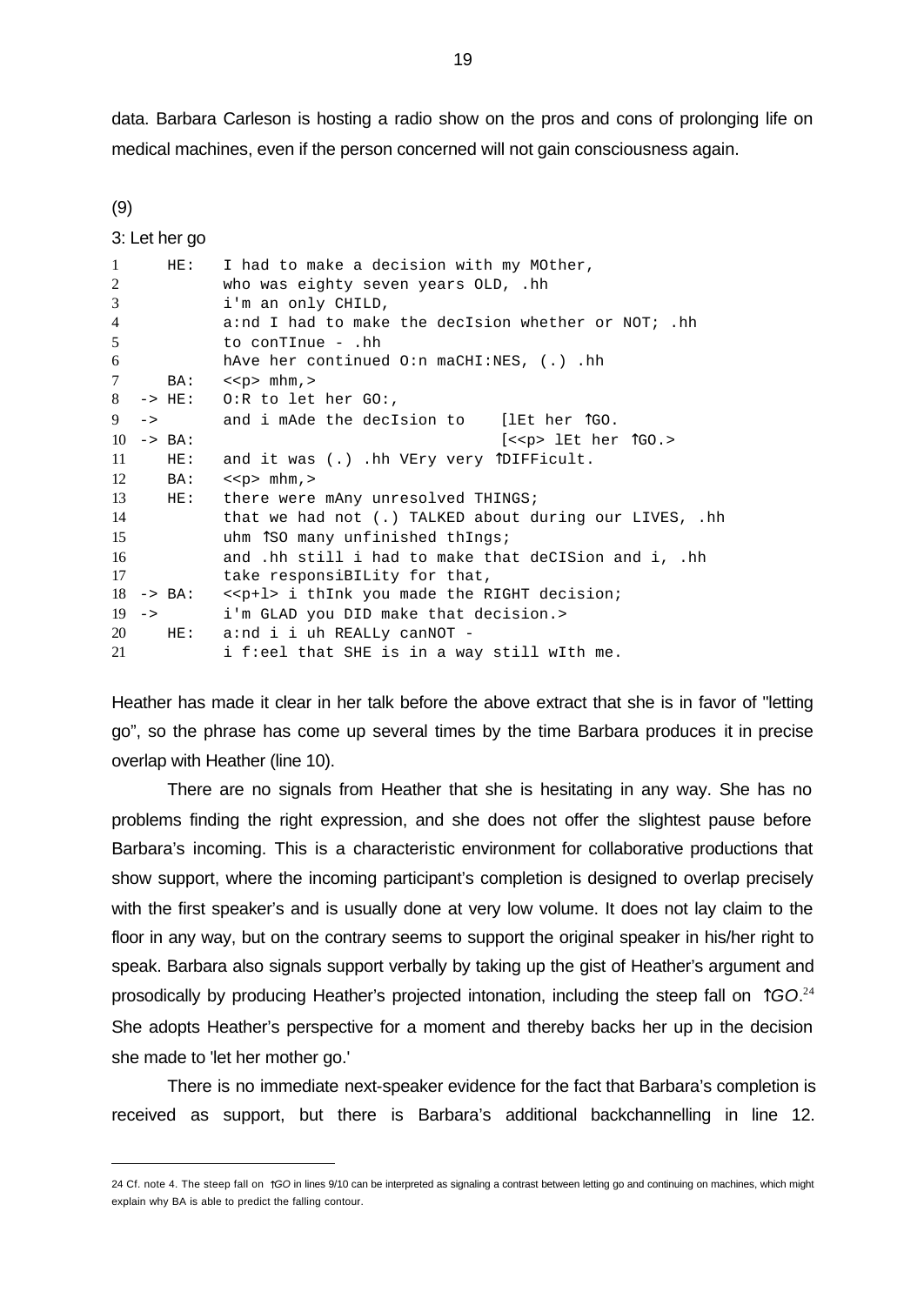Furthermore, shortly afterwards in lines 18/19 Barbara explicitly states her agreement with Heather's decision, again with extremely subdued prosody.

#### **Summary**

l

Showing understanding of a first speaker by doing a collaborative completion of their utterance represents the largest group in this data collection. Among them are instances where the showing of understanding has an additional interactional function. Some of these secondary functions have been shown in the above data extracts. No doubt there are others. However, in many cases the showing of understanding seems to be motivated by the desire to establish rapport as an end in itself.

Showing understanding of previous talk is of course a component of all sequential utterances in a conversation (Schegloff 1984).<sup>25</sup> Collaborative productions are just one way of doing so, perhaps a particularly effective one, as the understanding is displayed before the current speaker has reached completion. The main criterion for collaborative productions to belong in this group of interactional functions is that here the two participants take the roles of speaker and recipient rather than that of co-speakers, as was the case in the duets. The incoming participant is not by experience or state of knowledge on a par with previous speaker but clearly a recipient of the ongoing utterance.

So the collaborative productions in this category are unmistakably recipient activities. Concerning the question of whose perspective the collaborative production represents, the incomings that show understanding are usually oriented towards the first speaker's perspective. Incoming speakers tend to complete the other's material as the other speaker's, not as something independently their own. That is, the whole collaborative utterance typically belongs to the participant who began it.

Again, the aspect of perspective is often closely linked to the distribution of floor. The prototypical case is one in which one conversationalist begins a construction, the dher completes it, and the floor goes directly back to the original turn-holder after the collaborative incoming.<sup>26</sup> However, there are other possibilities. Second speakers do not necessarily have to share the same perspective as the original one; they need not even take up the projection of a previous utterance. The following section will demonstrate that there are cases where an incoming speaker's completion is not at all what a first speaker wanted to say.

<sup>25 &</sup>quot;Utterances, or larger units, are constructed to display to coparticipants that their speaker has attended a last utterance, or sequence of utterances, or other unit, and that this current utterance, in its construction, is placed with due regard for where it is occurring." (Schegloff 1984:37) 26 In those imaginable cases where completions of others' material is done to grab the floor, the incoming would act as a transition device from the role of recipient to that of speaker.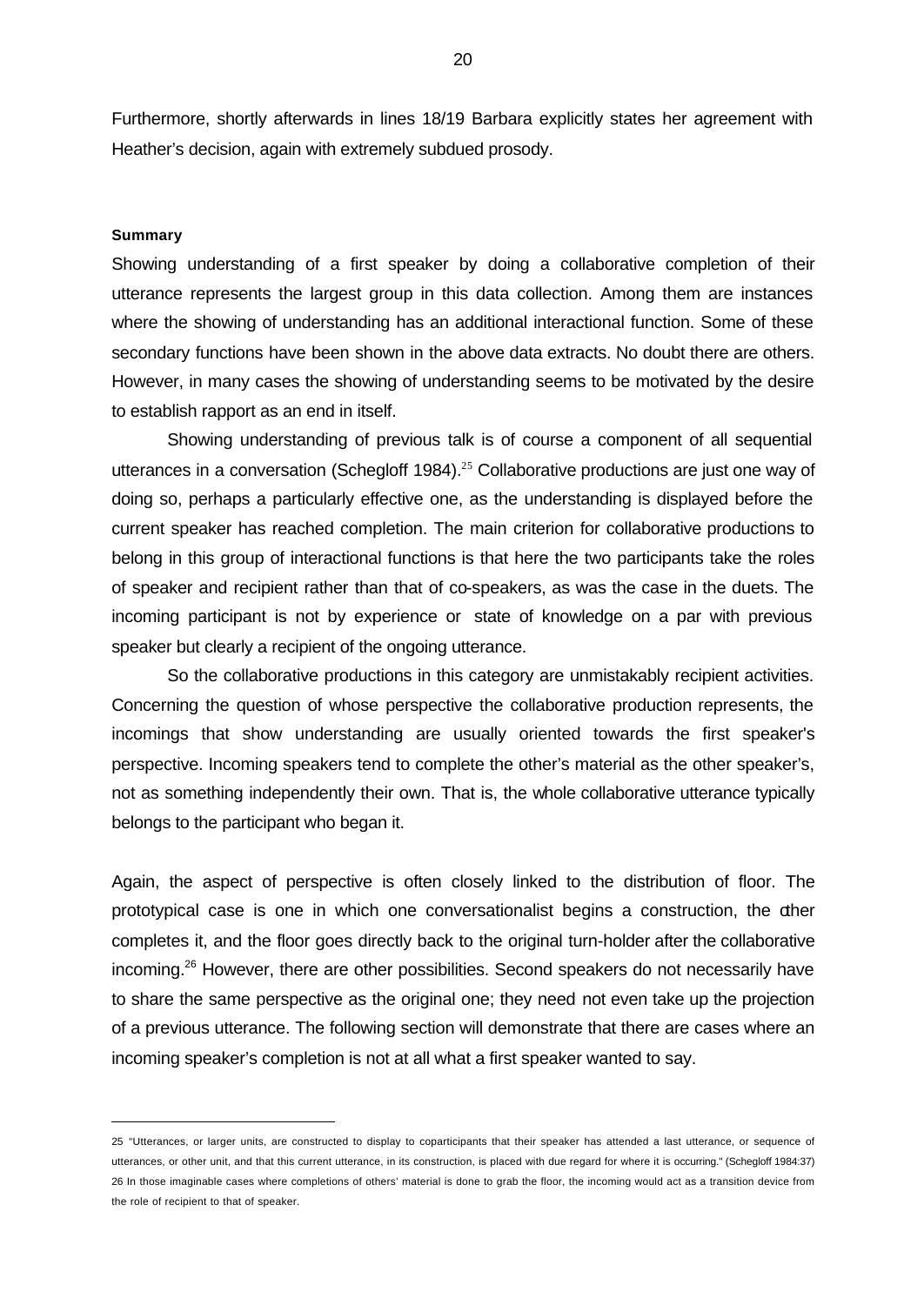#### **2.3 Borrowing**

There are instances of collaborative productions where the incoming participant's completion is not fully what has been projected by the utterance so far. In a small number of cases, this is because interactants have made a guess that did not turn out to be what the original speaker had in mind to say.<sup>27</sup> It is more frequent, however, that when a next speaker's material is different from the expected completion of an ongoing utterance, it seems to have been produced intentionally. In many instances, the result is accompanied by laughter, both from the incoming speaker and from the other participants. Other such completions are motivated by a difference of opinion, which is realized within the frame of one syntactic gestalt. The latter instances often involve the second speaker taking over the floor.

A first example comes from the two couples we have already encountered several times, here in their conversation about their Australian relatives. One cousin is a musician and the conversation is about a song she has had published:

(10)

28: Bit of a dirge

| $\mathbf{1}$   |          | MU:                   | i THINK someone Else wrote the music.                  |
|----------------|----------|-----------------------|--------------------------------------------------------|
| $\overline{c}$ |          |                       | YEAH.                                                  |
| 3              |          | PA:                   | the MUsic sounds like thAt one of grAcie FIELDS;       |
| $\overline{4}$ |          |                       | WHAT was it;                                           |
| 5              |          | (2.0)                 |                                                        |
| 6              |          |                       | the $er$ (.) the new ZEAland one.                      |
| $\tau$         |          | (2.5)                 |                                                        |
| 8              |          | MU:                   | i n- i THINK i knOw what you mean;=                    |
| 9              |          |                       | but i cAn't remember the TNAME;                        |
| 10             |          | (1.3)                 |                                                        |
| 11             |          |                       | $erm -$                                                |
| 12             |          | (0.8)                 |                                                        |
| 13             |          |                       | PA: NOW is the HOUR.                                   |
| 14             |          |                       | [NOW is the HOUR.                                      |
| 15             |          | BE:                   | [((humming))                                           |
| 16             |          |                       | [NOW is the HOUR yes.                                  |
| 17             |          | MU:                   | NOW is the HOUR.                                       |
|                |          |                       | $18 \rightarrow$ well it's a $\hat{B}$ IT like that;=  |
|                |          | $19 - \ge 1$          | it's a sort of $-$ (.)                                 |
|                |          |                       | $20$ -> PA: < <all+p> bIt of a DI:RGE.&gt;</all+p>     |
|                |          | $21 \rightarrow MU$ : | < <len> austrAlian WESTern<br/>[thInq.</len>           |
|                |          | $22 \rightarrow BE:$  | [hahahahahahaha:                                       |
|                | $23 - 5$ |                       | < <laughing> PATrick you're (GORgeous.)&gt;</laughing> |
|                |          | $24 - > MU$ :         | TDON'T be $\downarrow$ HORRible,                       |

In this sequence, Muriel and Patrick are looking for an adequate characterization of the song for Beverly, who does not know it. Patrick's attempt is to compare it to another song (*Now is* 

<sup>27</sup> Cf. "Gun-Shy" in note 15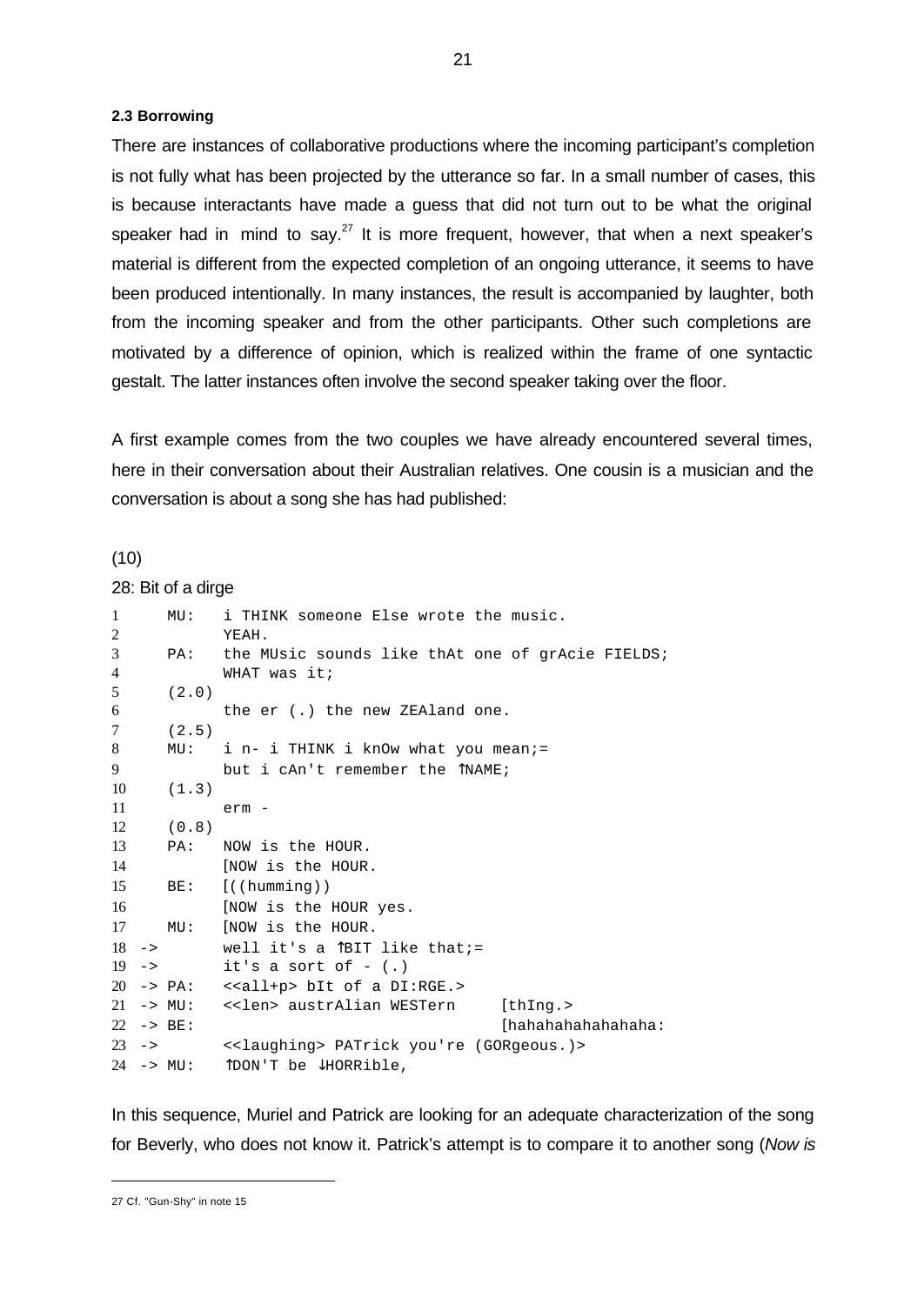*the hour*), after which Muriel begins a description of it. Muriel's construction is 'borrowed' by Patrick to insert his non-serious remark in line 20. Patrick's characterization of the song was clearly not what Muriel intended, and at first she continues with her own description without paying any attention to Patrick's incoming (line 21). But the little piece of ridicule has not gone unnoticed by Beverly, who starts to laugh and comments on Patrick's sense of humor.. In line 24 Muriel also comments on the remark, however in a playfully reproachful fashion. The two reactions by Beverly and Muriel show that Patrick, with his completion of Muriel's utterance, did something out of the ordinary, something both funny and *horrible*. His prosody on the completion is faster and quieter than the surrounding material, contextualizing it as subordinate. It seems he would not have made such a remark in an utterance all his own, but as Muriel has unwittingly supplied the beginning of a construction, he takes it and quickly inserts his incoming into her turn before she continues. This way, he brings about a situation where he does not have to take full responsibility for the turn as a whole, which is Muriel's rather than his. However, the two other participants both in their own way respond to his comment as coming independently from him.

The same strategy of borrowing somebody else's construction to insert one's own material can also be used for disagreeing. In the following example, the two radio hosts are talking about a boxing match to which Don has challenged another moderator. This person has told Tommy that he will not fight:

#### (11)

#### 8: Boxing thing

| $\mathbf{1}$   |          | DO:                   | tOmmy actually TALKED to him today,                                                                                   |  |  |  |  |
|----------------|----------|-----------------------|-----------------------------------------------------------------------------------------------------------------------|--|--|--|--|
| 2              |          |                       | he WOULDdn't-                                                                                                         |  |  |  |  |
| $\mathfrak{Z}$ |          |                       | he WON'T do the BOXing thing.                                                                                         |  |  |  |  |
| $\overline{4}$ |          | TO:                   | no i c-                                                                                                               |  |  |  |  |
| 5              |          |                       | (to him a cOUple of times today,<br>i TALKED                                                                          |  |  |  |  |
| 6              |          | DO:                   | (he)                                                                                                                  |  |  |  |  |
| $\tau$         |          |                       | TO: his TRATionale for NOT doing t[he BOXing was; (.)                                                                 |  |  |  |  |
| 8              |          | DO:                   | (yeah)                                                                                                                |  |  |  |  |
| 9              |          |                       | -> TO: that the $\int$ Idea THERE seems to bE that; (.)                                                               |  |  |  |  |
|                | $10 - >$ |                       | there's<br>[aniMOSity-                                                                                                |  |  |  |  |
|                |          | $11 \rightarrow Do:$  | [he JUST WON'T DO it.                                                                                                 |  |  |  |  |
| 12             |          |                       | TO: there's aniMOSity [both ways.                                                                                     |  |  |  |  |
|                |          | $13 \rightarrow DO$ : | $\left[ \langle \langle f+h \rangle \rangle \right]$ the $\left[ \text{Ide}a \rangle \right]$ THERE is he's a COWard. |  |  |  |  |
| 14             |          |                       | [THAT'S the idea.                                                                                                     |  |  |  |  |
| 15             |          | TO:                   | [NO.]                                                                                                                 |  |  |  |  |
| 16             |          | DO:                   | THAT'S the idea.                                                                                                      |  |  |  |  |
| 17             |          | $TO:$ $[\hat{N}0.$    |                                                                                                                       |  |  |  |  |
| 18             |          | DO: [SO-              |                                                                                                                       |  |  |  |  |
| 19             |          |                       | TO: << f+h> BRYan said,                                                                                               |  |  |  |  |
| 20             |          |                       | [that he (<br>$\geq$                                                                                                  |  |  |  |  |
| 21             |          | DO:                   | $[<$ I don't care what BRYan said;=                                                                                   |  |  |  |  |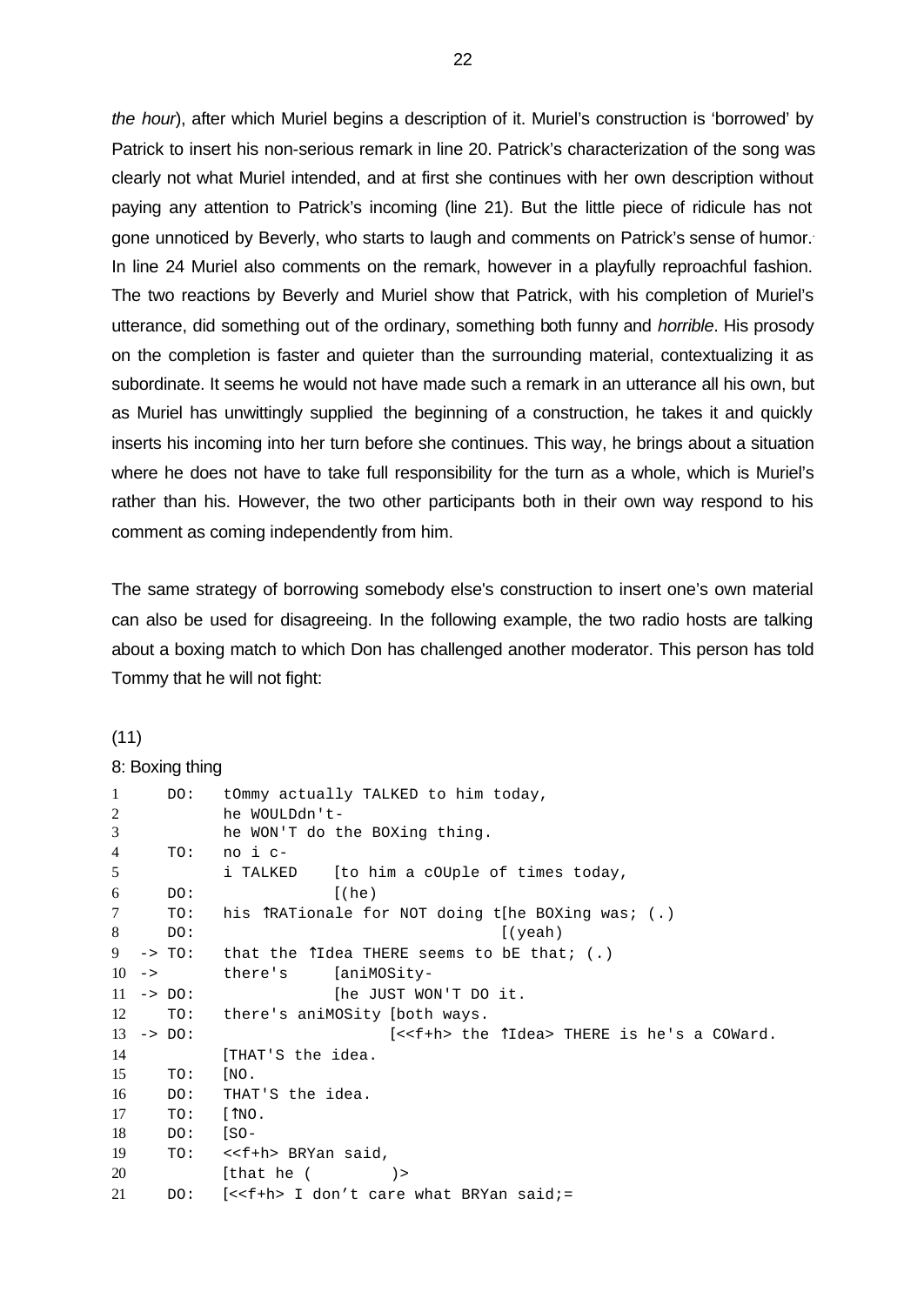| 22 |     | $=he's$ a COWard.                                                     |
|----|-----|-----------------------------------------------------------------------|
| 23 |     | $\text{S0}:>(-)$                                                      |
| 24 |     | in (VIEW) of that,                                                    |
| 25 |     | $\hat{N}$ $\hat{N}$ $\hat{N}$                                         |
| 26 |     | TO: << h+all> in FACT he said he loved you.>                          |
| 27 | DO: | < <l> yeah.</l>                                                       |
| 28 |     | RIGHT. > .h                                                           |
| 29 |     | $NOW-$                                                                |
| 30 | TO: | [< <h> līke a SON.&gt;</h>                                            |
| 31 | DO: | nOw we're trying to uh get him to .hh $( \, . \, )$ into Actual Duel. |
| 32 |     | $(-)$                                                                 |
| 33 |     | where we would uh $(-)$ engAge in FENCing;                            |

Don's incoming in line 11 is a collaborative completion of Tommy's *the idea there seems to be that*, which Don repeats as a whole construction in line 13, taking up Tommy's pitch jump up on *-Idea*. In the meantime, Tommy has attempted twice to complete his report of what was said (lines 10/12). After Don's judgement of the third person as a *coward* in line 13, there comes a sequential possibility for Tommy to agree - he abandons his reported speech and can now offer his own assessment of the situation. He does so, but in unmitigated disagreement with Don (lines15/17): *NO*. From line 19 – 21 the speakers are fighting for the floor, their prosody is both high and *forte*, and Don interrupts Tommy in line 21. After this floor fight and an insertion sequence (lines 26-30) the floor is taken over by Don.

This is an instance where a second speaker borrows the other's construction to complete it according to his own interpretation, which couldn't possibly be what the previous material projected semantically or pragmatically (the reported person would hardly call himself a coward). Don uses Tommy's phrase "the idea there is" to formulate his personal perspective, which has little to do with the original speaker's. However, the line that carries the collaborative production (line 11) is not prosodically designed as an interruption, or even as an incoming at a non-TRP. At this point, Don still speaks at unmarked volume and his pitch is rather low. It is only afterwards that the two speakers get into an open fight for the floor.

#### **Summary**

These instances have been termed "borrowing" because one speaker seems to borrow another's syntactic construction and semantic content in order to insert something independently of his/her own. Borrowing differs in this respect from other forms of collaborative productions where the inserted material is designed according to the perspective of the original speaker. Two types of borrowing can be identified.

In some cases the inserted sequence turns the collaborative production into an utterance which the incoming speakers would not necessarily have dared to say all by themselves, but are happy to add to someone else's utterance. This first type of borrowing is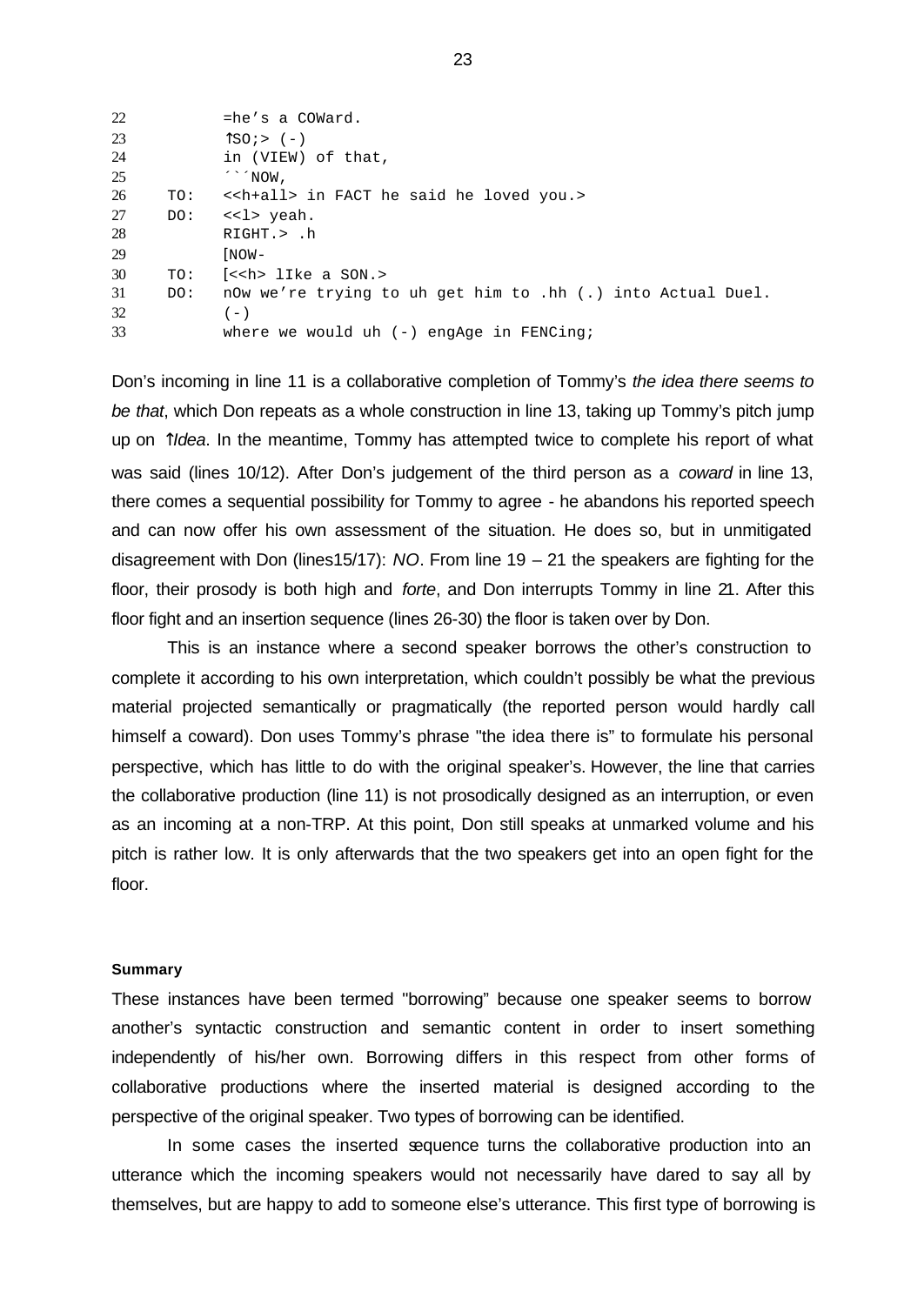demonstrated in (10), "Bit of a dirge." It is a non-competitive kind of borrowing which is not inserted to take the floor from the current speaker, but is usually done for the purpose of amusement.<sup>28</sup> Speaker reactions such as commenting on the incoming and laughter are typical for this kind of collaborative.

Hartung (1998) mentions this kind of completion when he describes strategies for the use of irony:

Bei der ironischen Verwendung dieses Formats muß der Hörer zwar der Sprecheräußerung so weit folgen, daß er einen korrekten syntaktischen Anschluß realisieren kann, seine Äußerungsabsicht voraussehen braucht er aber nicht, denn er bietet absichtlich Formulierungen an, von denen er nicht nur weiß, daß sie für den Sprecher nicht in Frage kommen, sondern die sogar dessen Aussageabsicht widersprechen. Auf diese Weise nutzt der Hörer dieses in üblicher Verwendung unterstützende Format, um die Sprecheräußerung kritisch und oftmals auch witzig zu kommentieren.  $(1998:144)^{29}$ 

A second type of borrowing seems to be fundamentally different and was exemplified in (11), "Boxing thing". This kind of borrowing has a competitive aspect in that a second speaker takes over the utterance already begun in order to disagree. This usually happens in combination with an illegitimate claiming of the floor.<sup>30</sup>

With respect to perspective, the incoming is not offered as something which still belongs to the original speaker, but as representing the incoming participant's point of view.

Riverbanks

l

| $\mathbf{1}$   |    | DA: | you can sAY hello to the WORLD while you're on.         |
|----------------|----|-----|---------------------------------------------------------|
| 2              |    | G:  | well i'd just like to say hello to (1.0) PARENTS, (1.0) |
| 3              |    |     | GIRLFRIEND,                                             |
| $\overline{4}$ |    |     | judith BANKS, (.) .h                                    |
| 5              |    |     | mary BANKS,                                             |
| 6              |    |     | PAUL BANKS,                                             |
| $\overline{7}$ |    |     | KAren BANKS, (.) .h                                     |
| 8              |    |     | DAVE WARing,                                            |
| 9              |    |     | <b>SUE JAGGer</b>                                       |
| 10             | -> | DA: | RIverBANKS,                                             |
| 11             |    | G:  | hehehe                                                  |

29 "When a hearer uses this format ironically, he must follow the speaker's utterance in so far as to be able to produce a correct syntactic continuation, but he need not predict the speaker's intention, as he deliberately offers phrases of which he not only knows that they are not a possibility for the speaker but which even contradict the speaker's intention. This way, the hearer uses this format, which in its typical use is supportive, in order to critically or playfully comment on the speaker's utterance."

30 Kotthoff (1993) has found another way in which participants use others' material in argumentation sequences: "The speaker co-opts the opponent's expression or point, and uses it for his or her own side. (…) Opponent's formulations are incorporated but interpreted to the contrary." (201*f*) In these cases, the strategy is to incorporate semantic and verbal material, whereas in the cases under analysis here, participants borrow a syntactic construction and a global prosodic contour in order to insert sematically and lexically *new* material.

<sup>28</sup> One typical format is collaborative lists, into which second speakers can insert items that do not match the rest of the list and which produce a comic effect. See for example: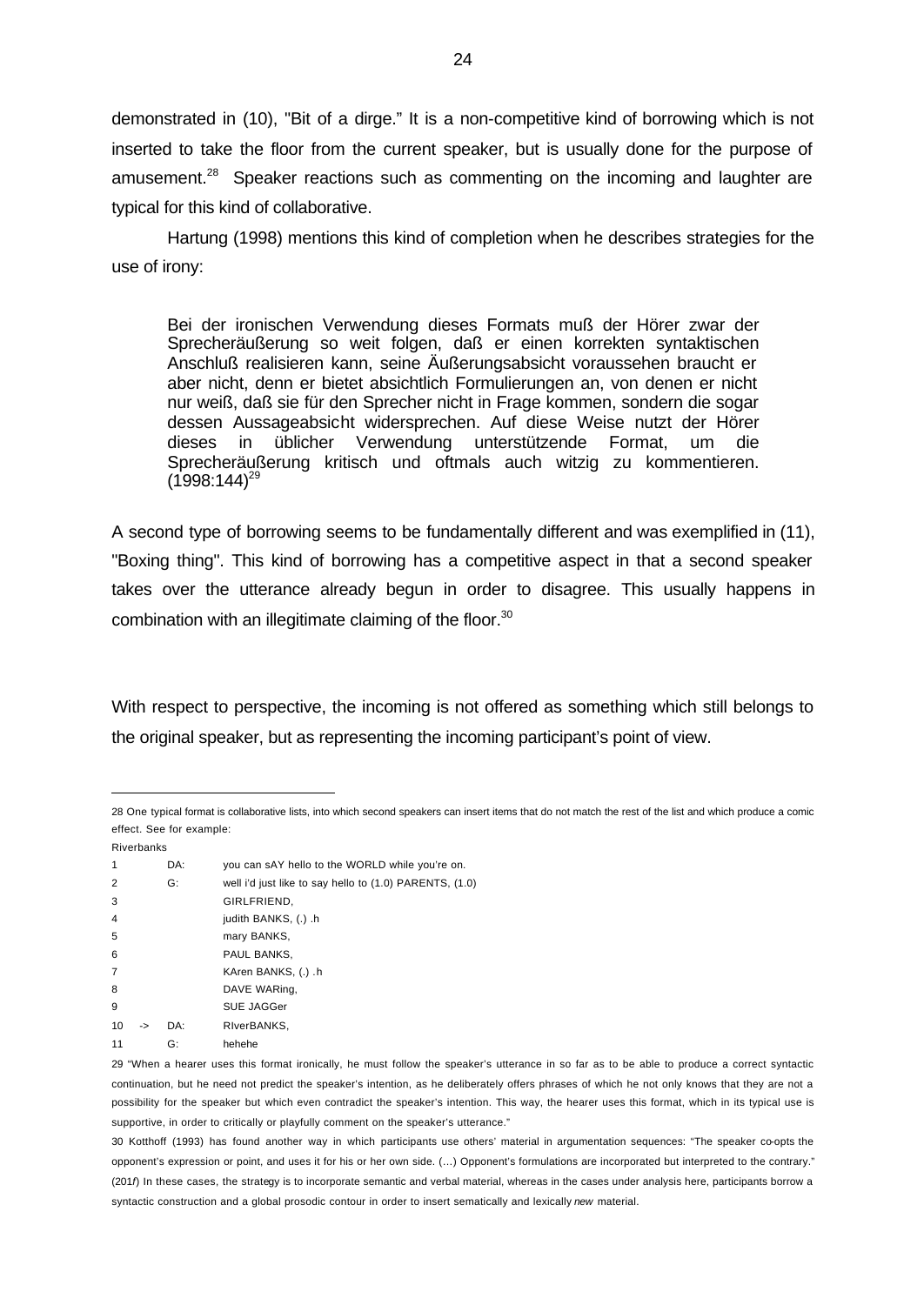The interactional evidence that a collaborative production belongs to this group is in the turns that follow. Firstly, the original speaker's and other recipients' responses usually show that for them the completion comes as a surprise, i.e. via laughing or disagreeing. Secondly, the first speaker then typically self-completes and thereby shows what the projected end of the utterance would have been from his/her own perspective.

#### **2.4 Eliciting Information**

The last interactional function considered here takes the incoming speaker's perspective. It is possible for speakers to begin a construction without knowing, or pretending not to know, how it will end. In those cases, the addressee is expected to provide the completion, and is prosodically invited to do so. The prosody that contextualizes such a function of an incomplete utterance is often extreme lengthening on one or more of the vowels in the incomplete intonation unit preceding the expected incoming and typically rising or level intonation on the last accented syllable.

An example is taken from a radio-show in which Barbara has invited a dog trainer into the studio, who has brought two of her dogs with her. Striker is the dog that is talked about at the moment our extract begins:

## (12)

|   | 1: Striker      |                                                                  |
|---|-----------------|------------------------------------------------------------------|
|   |                 | $1 \rightarrow BA$ : aind STRIker i: s a: :: -                   |
|   |                 | $2 \rightarrow CI$ : GOLDen reTRIEver,                           |
| 3 |                 | he's thrEE years OLD,                                            |
|   |                 | 4 BA: $\left[ \langle \langle p \rangle \rangle \right]$ okay, > |
|   | $6$ BA: $OKAY:$ | 5 CI: [and i'm (training) him in oBEDience right no:w,           |

In line 1 Barbara does a request for information by providing a slot for Cindy to fill in the missing verbal item. She does so syntactically by producing a copulative structure only until the indefinite article (*a*). Prosodically, she elicits completion by increasingly drawling her vowels in *a:nd*, *i::s* and *a:::*, thereby slowing down her speech rate and giving Cindy a chance to prepare for her incoming. Cindy acts accordingly, filling in the open slot with her dog's breed.

This interactional function of collaborative productions is one of Ferrara's (1992) categories which she calls "invited utterance completions." For her, inviting utterance completion is a discourse strategy with which speakers cover up their lack of knowledge, eliciting missing information through "questions masquerading as statements" (1992:221). However, in many of the instances, speakers openly display their lack of information through hesitant and incomplete prosody.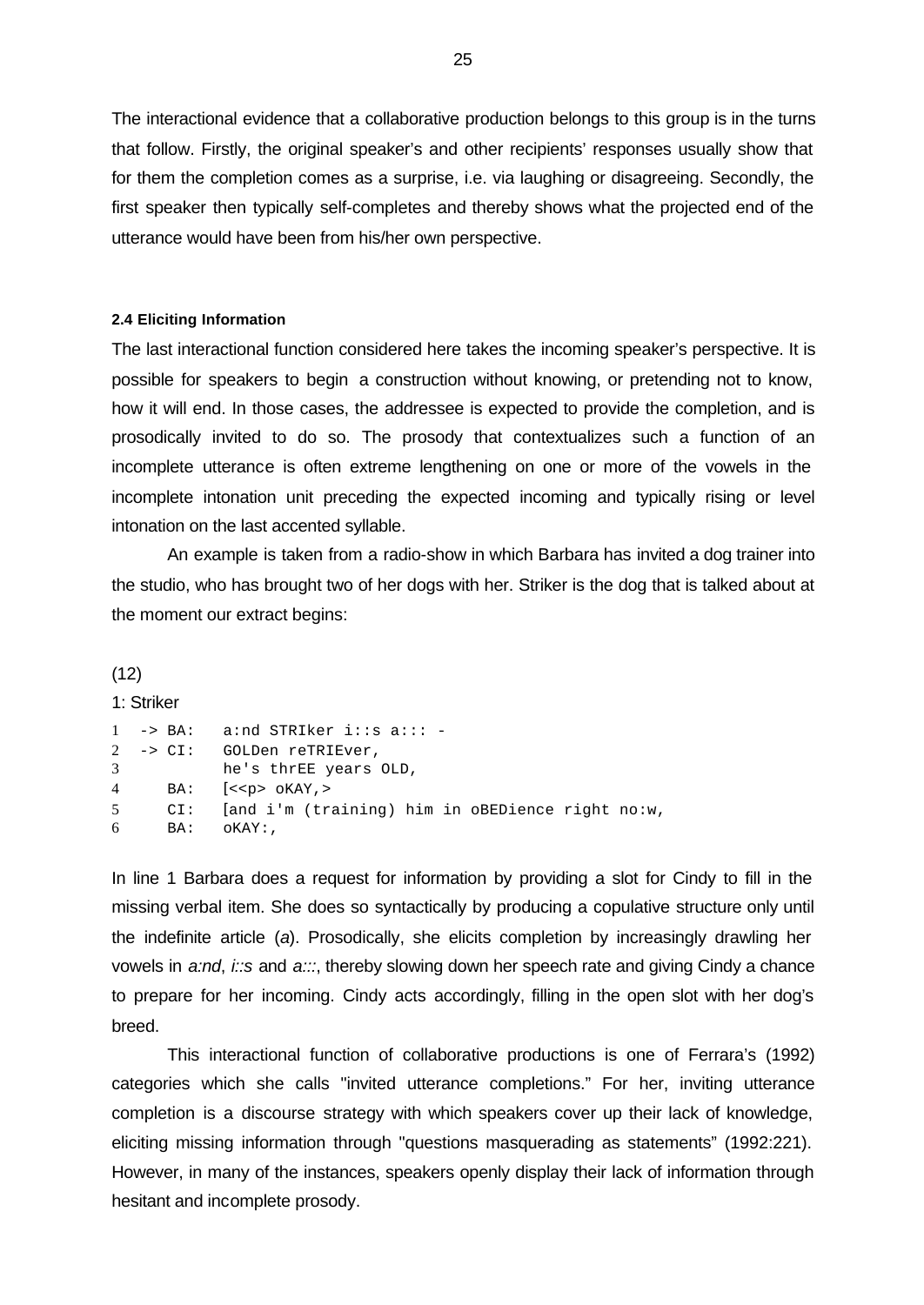#### **3. One Form of Reaction to Collaborative Productions: Agreement-Tokens**

Among the potential ways in which participants can react to collaborative productions one seems extremely frequent, at least in the data corpus for the present investigation: the use of agreement-tokens by either the first or the incoming speaker. The participant-reactions considered here will be limited to those participants engaged in the collaborative production itself: reactions from third parties will only be mentioned briefly, e.g. in the discussion of example (13). It is an instance of an agreement token from the original speaker. The extract is taken from a dinner conversation among friends; Al is in the middle of reporting a joke about fanatic anti-smoking campaigners:

#### (13)

#### 12: Accurate

|                                    | AL: | and he said the 10nly thing WORSE than sEcond hand SMUG uh                           |  |
|------------------------------------|-----|--------------------------------------------------------------------------------------|--|
|                                    |     | $\le$ laughing + p> GOD;>                                                            |  |
|                                    |     | sEcond hand SMOKE is; .h                                                             |  |
| $4\overline{ }$<br>MOral SMUGness. |     |                                                                                      |  |
|                                    |     |                                                                                      |  |
|                                    |     | $6 \rightarrow$ < <p>which (.) which is&gt; (.) aGAIN REAlly; <math>(1.0)</math></p> |  |
|                                    |     | $7 \rightarrow \text{TR}$ : [Accurate.                                               |  |
|                                    |     | 8 DO: [it's [FUnny;                                                                  |  |
|                                    |     | [yeah.                                                                               |  |
|                                    |     | 5 ((laughter))<br>$9 \rightarrow AL$ :                                               |  |

In line 6, Al is engaged in a word-search. Trish provides a lexical item in line 7, which suits Al's incomplete utterance, and Al confirms this in line 9 by the use of the agreement-token *yeah*, without producing a completion of his own. His agreement not only signals his affirmation of the lexical item, though. It is also a way of treating Trish's incoming as a collaborative action, rather than as an illegitimate intrusion into his turn. The latter would have required some sort of sanctioning action rather than a confirmation token.

It is interesting that Al's incomplete utterance (line 6) is received in two different ways: Trish seems to interpret it as incomplete and brings it to an end by completing the syntactic structure. Donna seems to consider it possibly complete, a trail-off, as she treats it as a TRP and begins a new turn.

The following example is taken from a family dinner where the current topic is electrical appliances. Agreement by the first speaker to a collaboratively produced completion here again seems to do more than simply agreeing: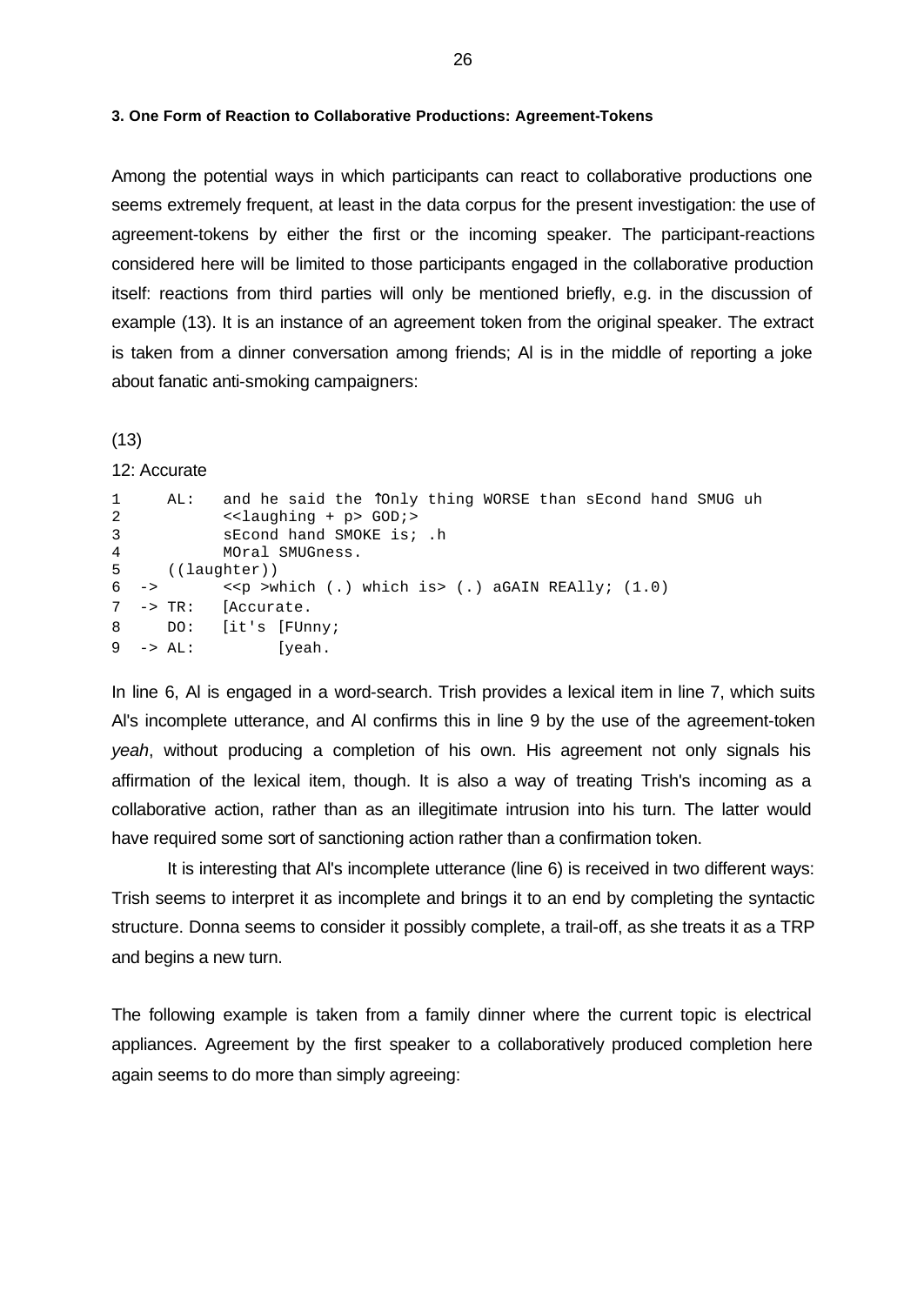#### $(14)$

|                   |               | 30: Rogue one |                                  |                                                        |
|-------------------|---------------|---------------|----------------------------------|--------------------------------------------------------|
| $\mathbf{1}$<br>2 |               | BE:           | well TdOn't you FIND;            | that with Anything << l> elEctrical (.) or like that;> |
| 3                 |               |               | PA: the MORE                     | [you-                                                  |
| $\overline{4}$    |               | BE:           |                                  | [you get a ROGUE one,                                  |
| 5                 |               |               | and it it [qOEs WRONG.           |                                                        |
| 6                 |               | PA:           |                                  | OH yes yeah yeah yeah;                                 |
| 7                 |               | BE:           | it's the same w-                 |                                                        |
| 8                 | $\rightarrow$ |               |                                  | with TELevisions and m- MOtor cars even;               |
| 9                 | $\rightarrow$ |               | [you qEt-                        |                                                        |
| 11                |               | $10 ->$ LI:   | you can't quaranTEE;<br>CAN you. |                                                        |
|                   |               | $12 - > BE$ : | NO.                              |                                                        |

The collaborative production of interest here begins in line 8. Beverly has clearly not reached a possible completion point, both her prosody and her semantics project a continuation of her turn. In contrast to speaker Al in (13), "Accurate," she has produced no hesitation signals that could be understood to invite a second speaker's incoming. She does attempt to complete her turn in line 9, but Linda comes in in overlap, also with a possible completion of it. Beverly gives up her own attempt at completion and agrees with Linda's in her next turn (line 12).

In this example, we are not dealing with a helpful utterance completion from the incoming speaker, as in (13), "Accurate," but with a rather abrupt taking over of another's turn, which could possibly be understood as an illegitimate intrusion. Beverly's agreement with Linda's completion, however, is a way for her to signal that she was going to continue along those same lines and that Linda's incoming is not being taken as competitive but on the contrary, as collaborative.

Another function of a first speaker's agreement with an incoming speaker's completion is to ensure a smooth conversational flow. Had Beverly insisted on her own completion, there would probably have followed a short sequence in which the continuation of the turn and possibly the floor distribution would have had to be negotiated.

A third example of an agreement by a first speaker is (15). The two conversationalists are engaged in a duet, in which they tell the other participants about a young man who has a strong liking for various sub-cultures, such as punk, but does not participate in any way himself:

#### (15)

#### 67: Whole thing

|   |     | SU: he's got SUCH a $(.)$ a strAnge sense of decOrum;=          |
|---|-----|-----------------------------------------------------------------|
|   |     | on ONE hand he's he rEAlly is fAscinated by these really TRENDy |
| 3 |     | things [like disco:::;                                          |
| 4 | AS: | [oh like pUnk ROCK;                                             |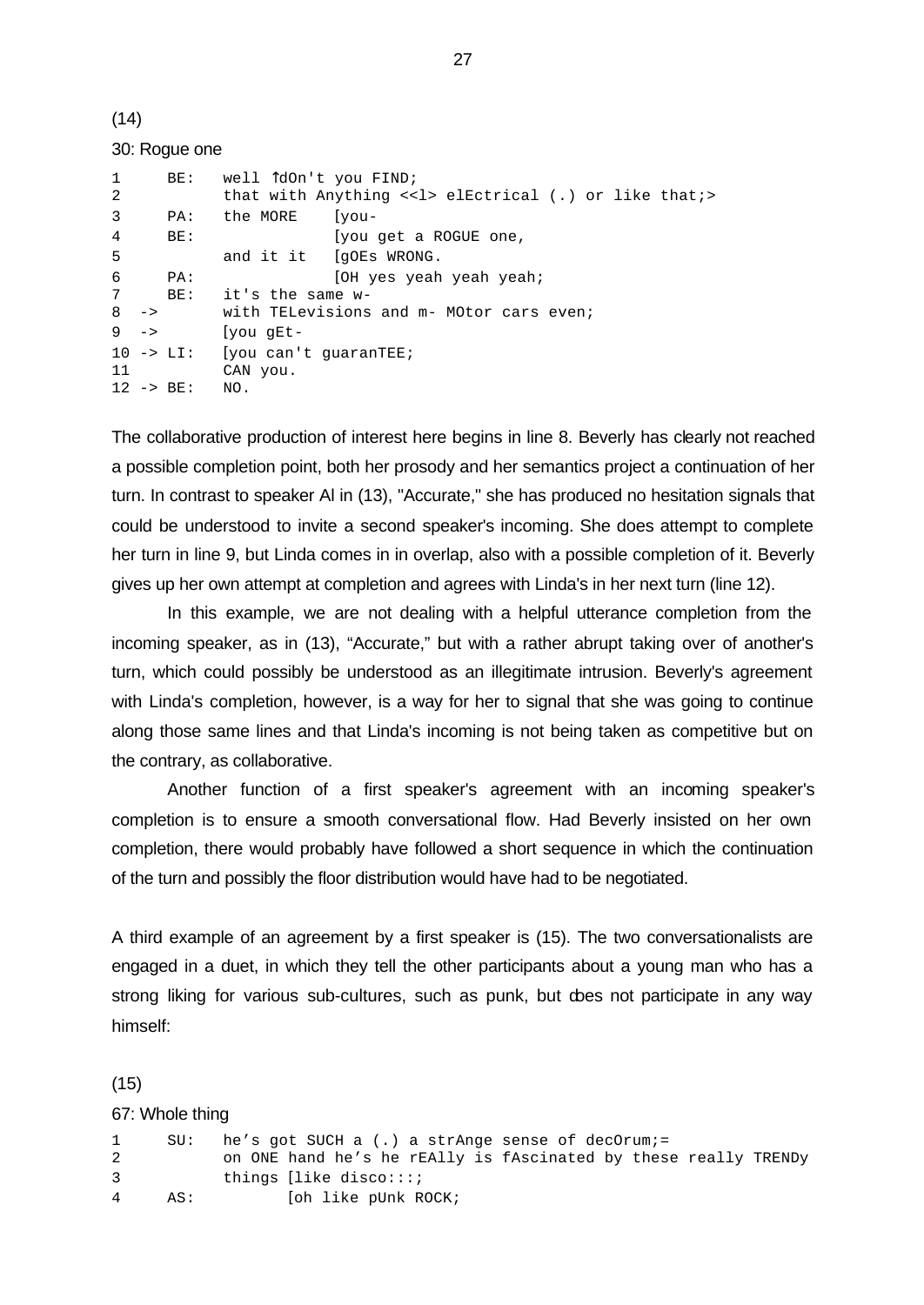| 5  |          |                       | and lEAther [(                                      |
|----|----------|-----------------------|-----------------------------------------------------|
| 6  |          | SU:                   | [punkt R0::CK an;                                   |
| 7  |          |                       | you know strAIght leg jeans ROLLED UP an;           |
| 8  |          |                       | and the right kind of BOOTS;                        |
| 9  |          | LU:                   | does he have taTOOS;                                |
| 10 |          | SU:                   | NO no no;                                           |
| 11 |          | AS:                   | $\sqrt{\text{NO}}$ .                                |
| 12 |          | SU:                   | NOT at All;                                         |
| 13 |          | AS:                   | he would never do-                                  |
| 14 |          |                       | [he gets he's a he's a                              |
| 15 |          | SU:                   | [that's too too wild.                               |
| 16 |          | AS:                   | he's a voyEUR you see,                              |
| 17 |          | SU:                   | [veah]                                              |
| 18 |          | AL:                   | The likes to see this on other PEOple;              |
| 19 |          |                       | and he likes to sort of preTEND that; (.)           |
|    | $20 - >$ |                       | mAYbe he can [sort of gEt LIKE it;                  |
| 21 |          | SU:                   | [veah:::                                            |
|    |          | $22 \rightarrow AL$ : | but he doesn't want to be a reall MEMber of it; nO; |
|    |          | $23 \rightarrow SU$   | [but he WON'T do the whole THING.]                  |

The pragmatic content of Sue's and Ashley's description of their friend seems to project a two-fold construction from line 16 (*he's a voyeur*). The first part of this format is produced by Ashley with hardly any hesitation signals (lines 3-5). The projected second part of the formulation is produced by both participants in overlap, they both begin with *but* and then continue along rather similar lines. At the end of Ashley's completion he produces an agreement-token (*no*). To agree with one's own utterance is rather unusual, and from the sequential format of this collaborative production it is very probable that Ashley is not agreeing with his own turn but with Sue's, which he has heard in spite of the overlap.

Sue's incoming has not been prompted by any sign of hesitation from Ashley and could therefore theoretically be interpreted as illegitimate, because uninvited. Ashley's agreement again confirms the collaborative rather than the competitive aspect of it.

It is also arguably necessary in the circumstances to give a sign of appreciation for Sue's incoming. Simultaneous speech of such length as in lines 7/8 allows for the interpretation of one speaker ignoring the other, in this case Ashley ignoring the incoming of Sue. Within his ongoing intonation unit in line 7 he could be heard as not responding to her continuation of his turn. We have seen other first speakers breaking off and even giving incomers time to finish their completion until they themselves continue ((2), "Skull"). Ashley does nothing of the sort. However, neither does he fight for the floor. If he were to attempt to simply 'talk over' Sue, we could expect a different prosodic design for his completion, most importantly a louder one. Ashley remains at his original volume and pitch level. The agreement-token directly latched onto his own completion thus seems to function as a signal of retrospective appreciation of Sue's contribution and her collaborative efforts.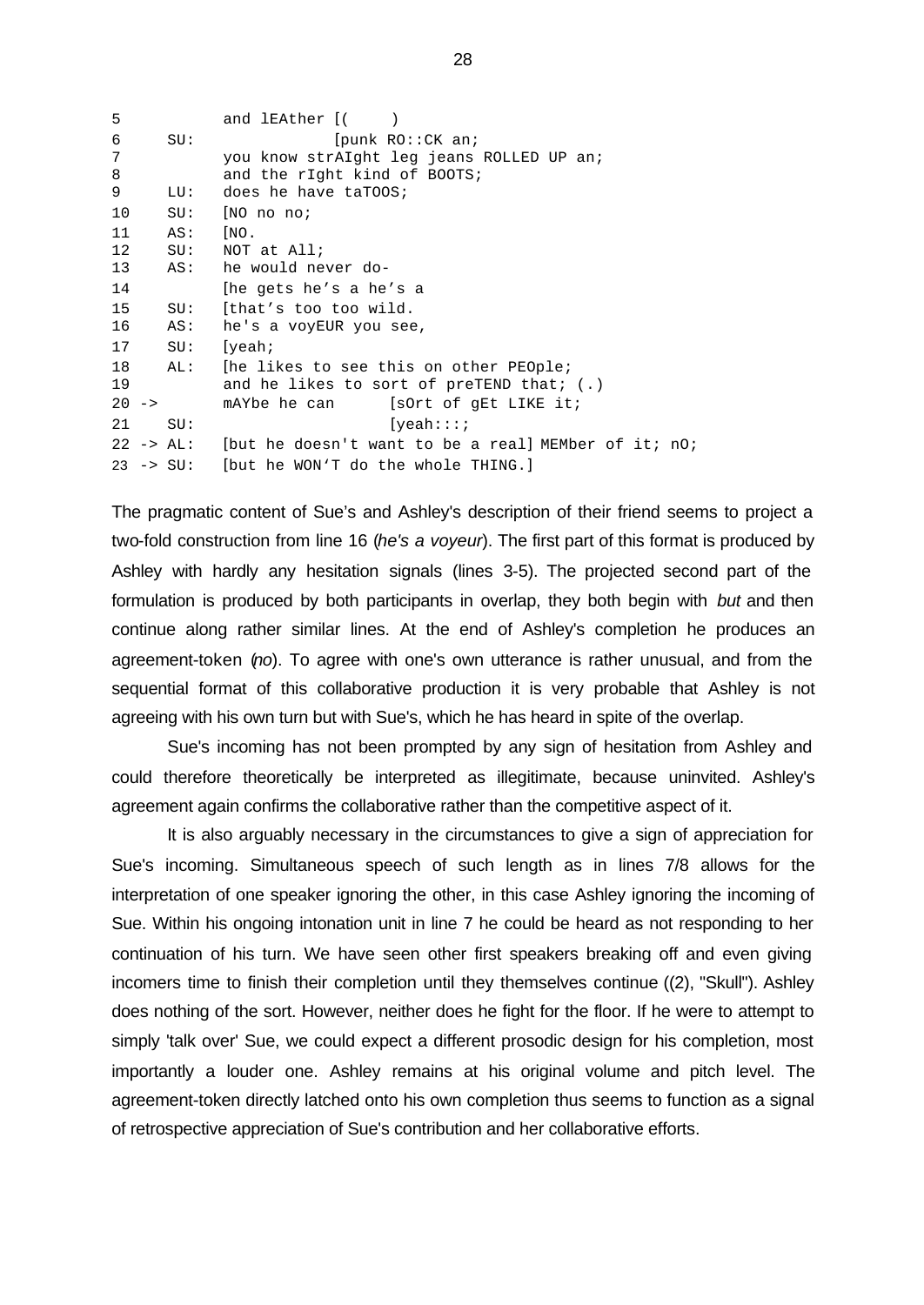To summarize the first three excerpts: Agreement-tokens by the original speaker in a collaborative production seem to do several things at once. First of all, they are doing agreement, and in some cases this can be thought of as their main function. In (13), "Accurate," the incoming speaker has reacted to an ongoing word-search and obviously provided a term that is acceptable to the original speaker. He agrees with it. Secondly, the agreement-token assures the incoming speaker that his action is being received as a collaborative one, which is being appreciated, rather than being sanctioned as an illegitimate intrusion into another's ongoing turn.

In addition to these two functions, a third one is demonstrated in (14), "Rogue one." Here, the agreement-token prevents a possible insertion sequence, in which the acceptability of the second speaker's candidate completion would perhaps have been negotiated.

In (15), "Whole thing," both the original and the incoming speaker produce a completion, and therefore the first speaker already provides evidence for their mutual agreement on the matter discussed. His agreement with the incomer is therefore potentially redundant. However, by producing an additional agreement-token and latching it onto his own completion, he retrospectively appreciates the collaborative incoming of his coparticipant. He thereby excludes a possible interpretation of his simultaneous speech as ignoring the second participant's contribution, which is a fourth possible function agreementtokens from first speakers can accomplish in collaborative sequences.

The following extracts are instances of second speakers' agreement. A first one is taken from a conversation between two women, the current topic is Alissa's husband's job situation:

(16) 96: Stable 1 LE: HIS posItion is pretty uh - (-) 2 AL: .hh STABle. 3 YEAH.

Lesley seems to be searching for the right expression to characterize Alissa's husband's job situation. Alissa fills in a candidate term and agrees with it in a second TCU. A possible interpretation is that Lesley is eliciting information that she does not have and Alissa provides it.

The agreement- token seems to accomplish a function other than agreeing, as it is again unlikely that Alissa agrees with herself. One such function is that Alissa's completion of Lesley's turn is retrospectively treated as if it had come from Lesley herself. Stating something (*HIS posItion is pretty uh STABle*) and agreeing with it (*YEAH*) are two actions performed typically by two participants. It is even possible to assume that *HIS posItion is*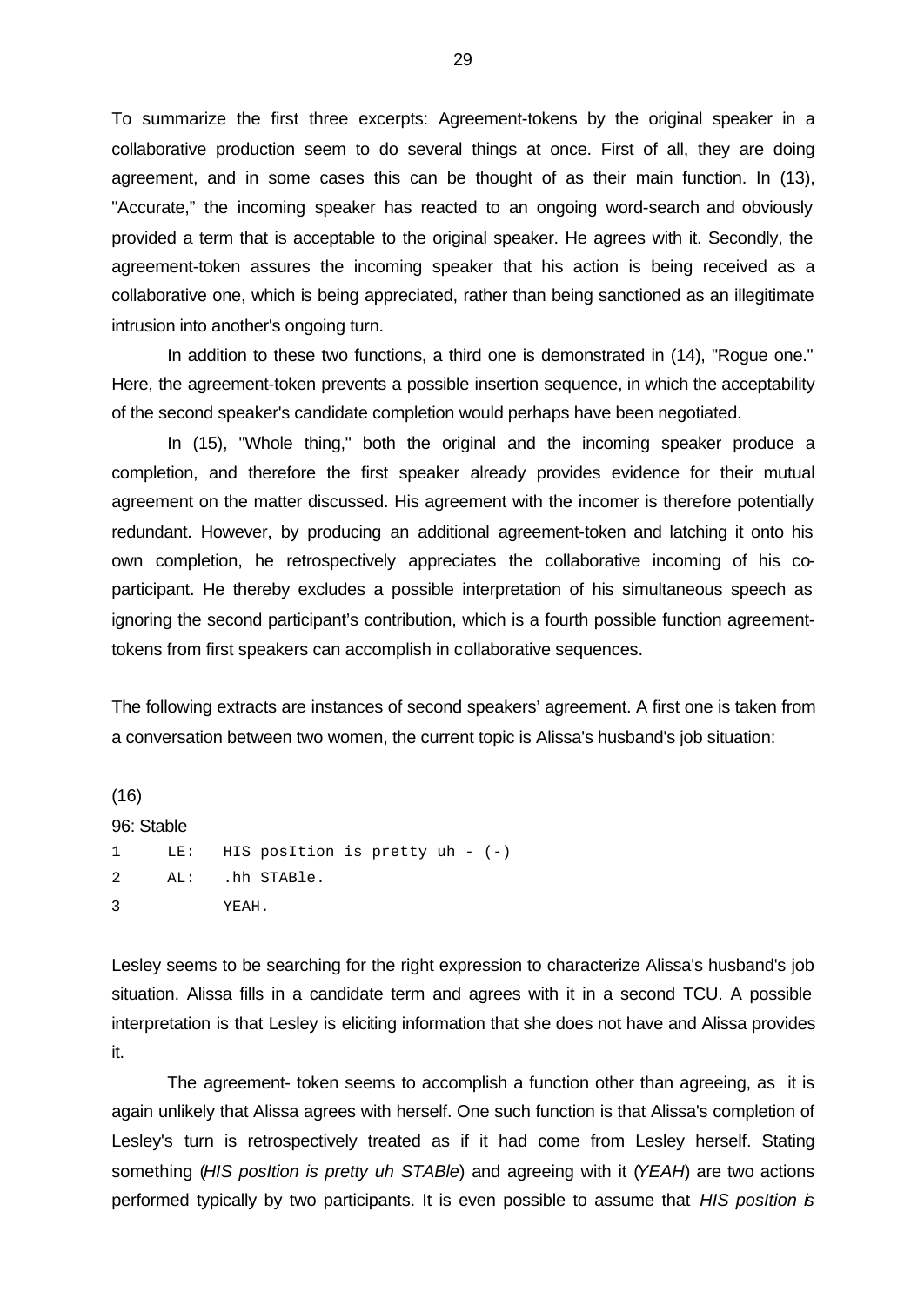*pretty uh STABle* is treated by Alissa as a question and that her *YEAH* is an answer to that question. By completing Lesley's utterance and then agreeing with it, Alissa treats her own completion as belonging to Lesley, speaking in Lesley's voice first and in her own voice in the agreeing next turn.

In addition, Alissa's treatment of her completion as Lesley's has the effect of covering up Lesley's word search. By agreeing with it, Alissa treats her turn as complete.

A third result is again a smooth continuation of the talk. The distribution of the floor can now continue in the same distribution as it would have without Lesley's word-search. A different reaction from Alissa would have interrupted the conversational flow and required a new negotiation of the floor allocation.

The last example is taken from the family dinner conversation as in (3), "Sausages,":

#### (17)

l

#### 29: Rubbish

| 1<br>2          | PA:<br>BE:            | but you CA:N use quality meat                  | [for SAUSages.<br>[VEAL actually, |
|-----------------|-----------------------|------------------------------------------------|-----------------------------------|
| 3<br>4          | RO:                   | Toh you no you you CA:N,<br>and and they DO,   |                                   |
| 5               |                       | [in in GERmany TAnd swItzerland,               |                                   |
| 6               |                       | -> PA: [but the but the malJOrity of sAUsages, |                                   |
|                 | $7 \rightarrow$       | $A:RE$ ,                                       |                                   |
| $8 \rightarrow$ |                       | $\perp$                                        |                                   |
|                 | $9 \rightarrow BE$ :  | [ÎRUbbish.                                     |                                   |
| 10              | (1.0)                 |                                                |                                   |
|                 | $11 \rightarrow PA$ : | what they CAN'T sEll as ROASTing BOILing,      |                                   |
|                 |                       | 12 -> BE: that's $TRIGHT$                      |                                   |
|                 | $13 \rightarrow PA$ : | TFRYing joints.                                |                                   |

In this collaborative production (lines 69) the first speaker, Patrick, does not produce any hesitation signals, but the prosodic design of his utterance makes it rather predictable how it is going to continue.<sup>31</sup> Beverly produces a candidate continuation which is a perfect match prosodically for Patrick's incomplete turn. He begins to continue in overlap, breaks off, and after a relatively long pause continues again, without overtly reacting to Beverly's completion. In his second attempt at continuation he is then supportively agreed with by Beverly (line 12).

This agreement token from Beverly is redundant as a marker of actual agreement: her earlier completion has already fulfilled that function. However, the agreement-token retrospectively contextualizes her previous incoming as collaborative. This is sequentially necessary as Patrick's lack of reaction to her completion allows for the interpretation that he sees it as in some way illegitimate. Such an interpretation is retrospectively denied by

<sup>31</sup> See Szczepek (forthcoming) for a prosodic analysis of this example.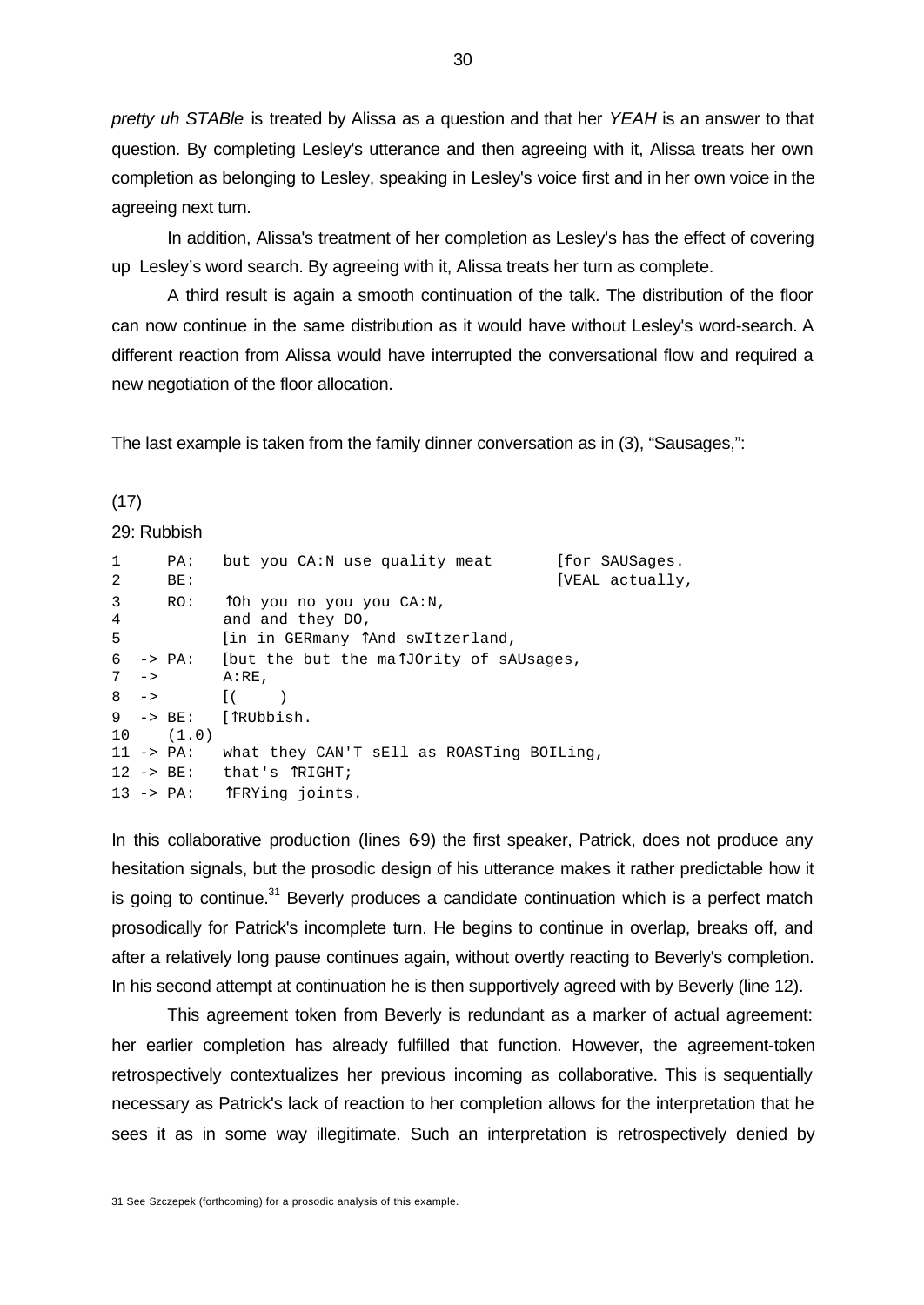Beverly's agreement with Patrick's own completion. By agreeing with something she herself has already formulated in very similar terms, Beverly treats her completion of Patrick's turn as his and therefore as a collaborative production rather than as an interruption to take the floor.

To summarize the implications from the examples for second speakers' reactions: Agreement-tokens by incoming speakers underline the collaborative character of their incoming. Incoming speakers can agree with their own completion of another's turn, as in (16), "Stable," and thereby treat the completion as belonging to the first speaker's utterance. Their agreement constitutes a new turn in itself, a reaction to the collaboratively completed turn before. It also covers up a possible word-search from the original speaker by maintaining the original floor distribution.

If the original speaker decides to continue his/her turn in addition to the already offered candidate completion from a second speaker, an agreement from the second speaker with that completion retrospectively contextualizes the earlier incoming as supportive rather than as competitive. It also treats the completion as the first speaker's property, and assures the original turn-holder of his/her right to it.

#### **Summary**

Agreement-tokens as reactions to collaborative productions are evidence for the constant necessity for sequential reception of other's talk. Just as a collaborative incoming is a form of uptake of a previous speaker's material, that incoming must also be explicitly received, or it will be interpreted as requiring further affirmation of its collaborative character. As the instances of agreement-tokens from first speakers show, such an explicit appreciation of a second speaker's contribution treats the early incoming as note-worthy but unmarked and unthreatening to current floor allocation.

Most importantly, however, agreeing reactions from both first and incoming speakers seem to be supportive evidence for the non-competitive character of collaborative productions. By agreeing with another's completion, participants signal their appreciation of the other's incoming. By agreeing with an utterance they themselves helped to complete, they allocate that utterance to its original producer and support the other participant in his/her right to the floor. By agreeing with a first speaker's completion, second speakers can signal retrospectively that their earlier collaborative incoming was non-competitive.

Szczepek (2000) has argued that collaborative productions are non-competitive early incomings in that they are not prosodically designed as turn-competitive (i.e. they lack loud volume and high pitch, as described by French/Local (1986)) and are not treated as turncompetitive sequentially by co-participants in that the floor typically goes back to the preceeding turn-holder.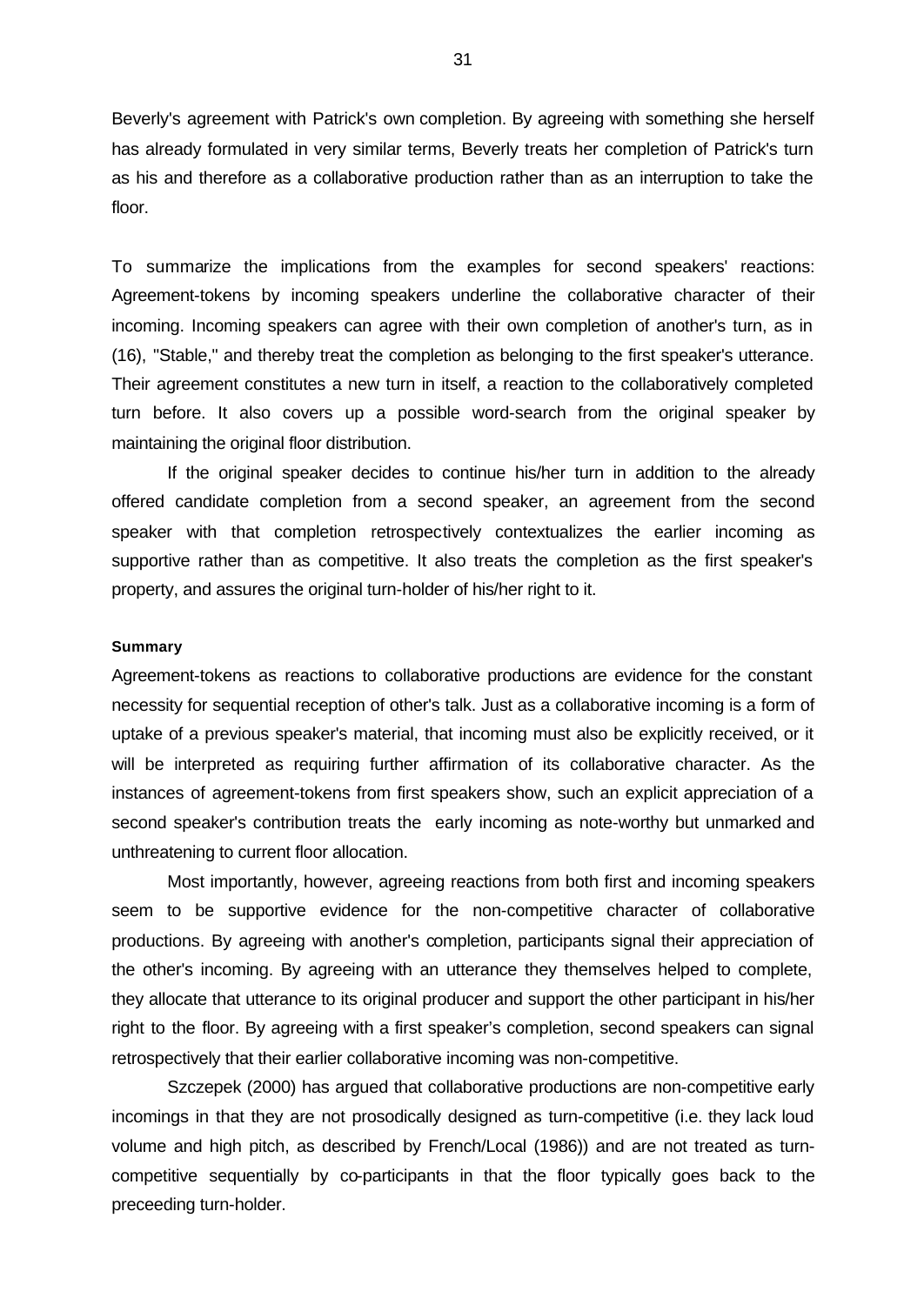The above occurrences of agreement-tokens after collaborative productions are more proof from the participants themselves that an early incoming in a collaborative production is not an attempt to take over the floor, but a way to both contribute to another's turn and at the same time support them in their right to speak.

#### **4 Conclusion**

This paper has investigated what participants of a conversation do when they collaboratively produce a turn. Four broad conversational actions have emerged from the data: duetting, showing understanding, borrowing and eliciting information. It seems therefore that collaborative productions are a "practice" in the sense of Schegloff (1997), which are used to achieve particular actions in conversation. Showing understanding has itself proved a practice for further actions: helping out, terminating another's turn and showing support.

A second part of the paper has dealt with one way in which conversationalists react to collaborative productions, namely the use of agreement tokens both by the original and by the incoming speaker.

Collaborative productions have been defined as sequences in which participants work together on the prosodic, syntactic and semantic plane of talk-in-interaction (Szczepek 2000). Additionally, in collaborative productions participants very often co-operate interactionally, for example when participants tell a story together, when they show understanding of each other, when they help each other out with word searches, when they show support of each other's position and when they provide information their co-participants lack.

Yet, there are instances where collaborative productions are not collaborative on the interactional level, or are only partially so. Incomers may decide that the story belongs more to them than to the other person; turn-holders may not appreciate an attempt to share their story; incomers may complete a current speaker's turn because they have decided that s/he has talked long enough; incomers may use another's turn to say things they would not normally say by themselves, and thereby avoid potential blame; and incomers may complete another person's turn in order to disagree with it.

However, whatever the action accomplished by a collaborative incoming, it has been incorporated in the previous speaker's turn, and is therefore offered up as talk which, although it is spoken by one conversationalist, potentially belongs to another. Collaboratives are therefore a way for participants to sensitively handle questions of authorship and responsibility. The possible implications this has for the notion of turn-taking and turnallocation must be reserved for development in further research.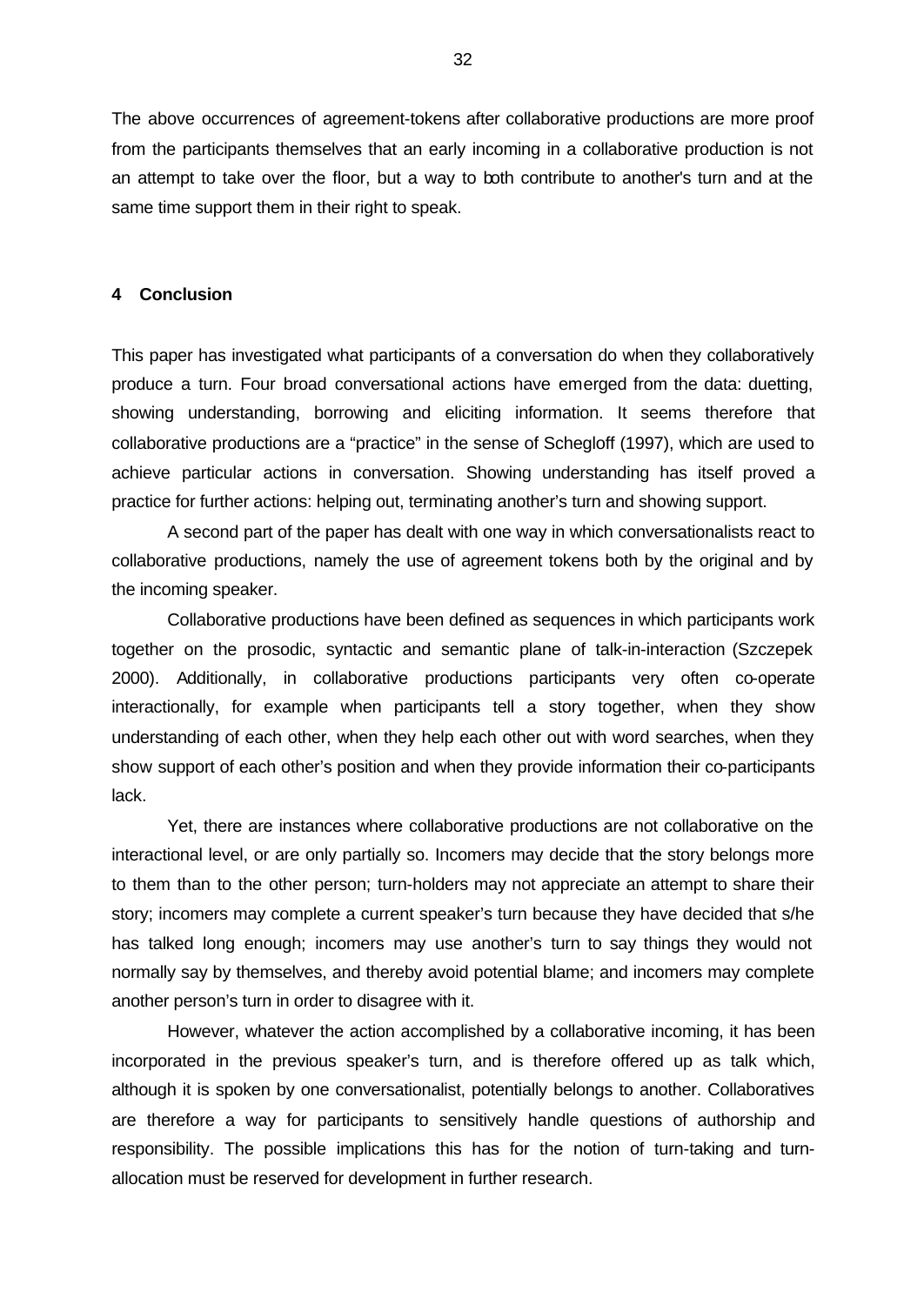## **Appendix**

## **GAT-Transcription Conventions**

## **Basic Transcription Conventions**

#### **Sequential structure**

| overlap                                                  |
|----------------------------------------------------------|
|                                                          |
| quick, immediate connection of new turns or single units |

## **Pauses**

| (.)              | micro-pause                                                                                                      |
|------------------|------------------------------------------------------------------------------------------------------------------|
| (-), (--), (---) | short, middle or long pauses of cat 0.25 - 0.75 seconds, up to                                                   |
| (2.0)<br>(2.85)  | ca. 1 second<br>estimated pause of more than cat 1 second<br>measured pause (measured to hundredths of a second) |

## **Other segmental conventions**

| and=uh      | slurring within units                         |
|-------------|-----------------------------------------------|
| <br>.       | lengthening, according to its duration        |
| uh,ah, etc. | hesitation signals, so-called "filled pauses" |
|             | glottal stop                                  |

## **Laughter**

| so(h)o         | laughing particles during speech |
|----------------|----------------------------------|
| haha hehe hihi | syllabic laughing                |
| ((laughing))   | description of laughter          |

## **Reception signals**

|        | hm, yes, yeah, no one syllable signals                            |
|--------|-------------------------------------------------------------------|
|        | hm=hm, yea=ah, two syllable signals                               |
| no=o   |                                                                   |
| 'hm'hm | two syllable signal with a glottal stop, usually signals negation |

#### **Accents**

| ACcent   | primary, or main accent |
|----------|-------------------------|
| !AC!cent | extra strong accent     |

## **Final pitch movements**

- ? high rise
- , mid-rise
- level pitch
- ; mid-fall
- . low fall

## **Other conventions**

| $((\text{cough}))$            | paralinguistic and non-linguistic actions and events                               |
|-------------------------------|------------------------------------------------------------------------------------|
| $\leq$ coughing $>$           | accompanying paralinguistic and non-linguistic actions over a<br>stretch of speech |
| < <surprised>&gt;</surprised> | interpretive comments over a stretch of speech                                     |
|                               | unintelligible passage, according to its duration                                  |
| (such)                        | presumed wording                                                                   |
| $al(s)$ o                     | presumed sound or syllable                                                         |
| (such/which)                  | possible alternatives                                                              |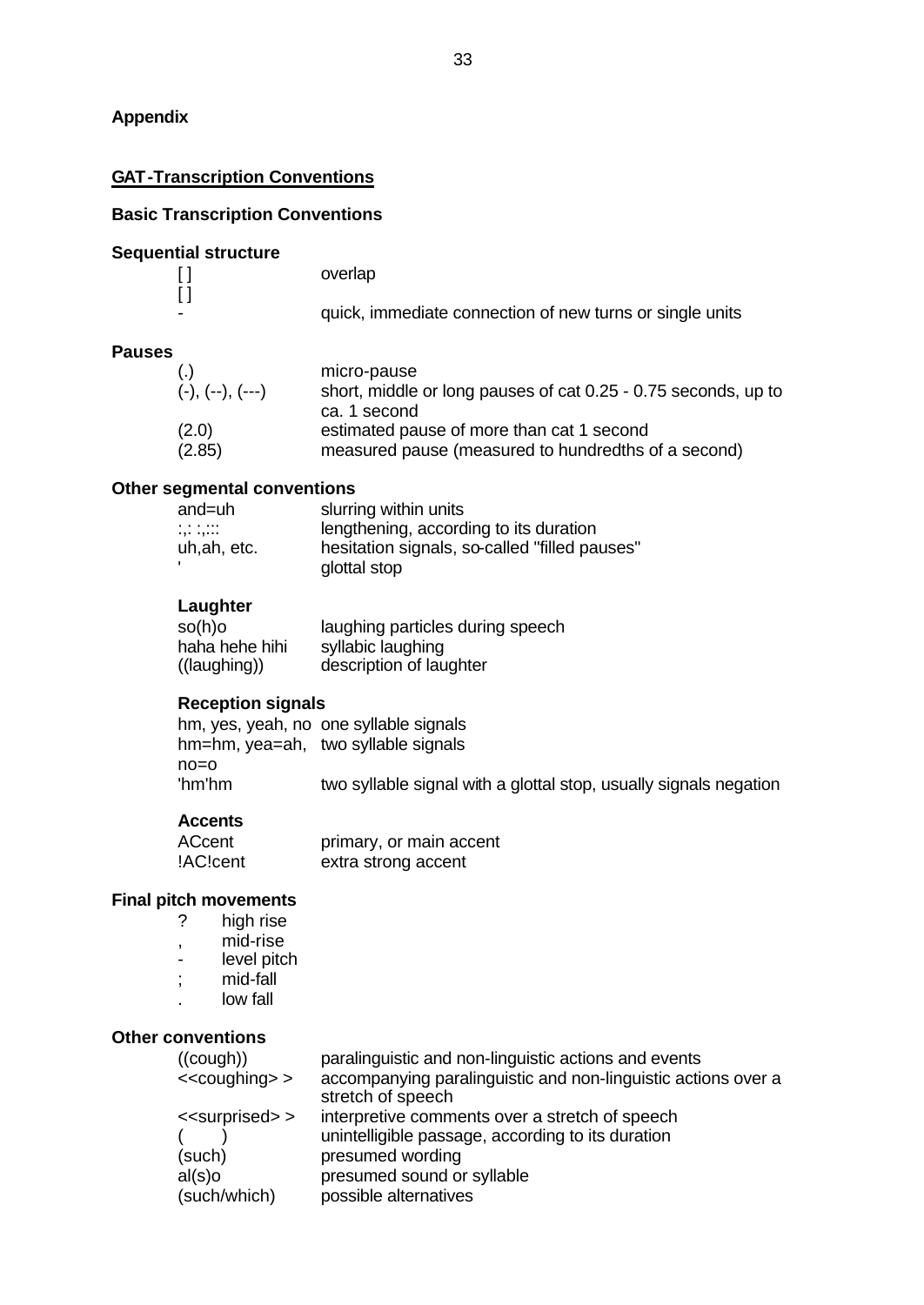|    | omission of text                                                 |
|----|------------------------------------------------------------------|
| -> | specific line in the transcript which is referred to in the text |

## **Detailed Transcription Conventions**

## **Accents**

| ACcent   | primary or main accent |
|----------|------------------------|
| Accent   | secondary accent       |
| !AC!cent | extra strong accent    |

## **Pitch step-up/step down**

|    | pitch step down |
|----|-----------------|
| sk | pitch step up   |

## **Change of pitch register**

| $<<$ $>$      | low pitch register  |
|---------------|---------------------|
| $\langle$ h>> | high pitch register |

## **Change of key**

| < <narrow key="">&gt;</narrow> | use of small segment of speaker's voice range |
|--------------------------------|-----------------------------------------------|
| < <wide key="">&gt;</wide>     | use of large segment of speaker's voice range |

## **Intra-linear notation of pitch movement within an accent**

| 'SO          | fall                                                           |
|--------------|----------------------------------------------------------------|
| 'SO          | rise                                                           |
| <b>SO</b>    | level                                                          |
| ^SO          | rise-fall                                                      |
| "SO          | fall-rise                                                      |
| $\uparrow$   | small pitch step up to the peak of the accented syllable       |
| $\downarrow$ | small pitch step down to the bottom of the accented syllable   |
| ↑`SO or ↓´SO | conspicuously high or low pitch step up or down to the peak or |
|              | the bottom of the accented syllable                            |
| ↑ SO or ↓ SO | pitch jumps to conspicuously higher or lower accent            |

## **Volume and tempo changes**

| < <f> &gt;</f>         | forte, loud                  |
|------------------------|------------------------------|
| $<<$ ff> >             | fortissimo, very loud        |
| $\langle$ <p> &gt;</p> | piano, soft                  |
| $<$ pp> >              | pianissimo, very soft        |
| $\le$ all $>$ >        | allegro, fast                |
| $<$ ten $>$            | lento, slow                  |
| $<<$ Cresc $>$ $>$     | crescendo, becoming louder   |
| $<<$ dim $>$ >         | diminuendo, becoming softer  |
| $\text{ >$             | accelerando, becoming faster |
| $\le$ rall $>$         | rallentando, becoming slower |

## **Breathing in and out**

| h, hh,.hhh | breathing in, according to its duration  |
|------------|------------------------------------------|
| h, hh, hhh | breathing out, according to its duration |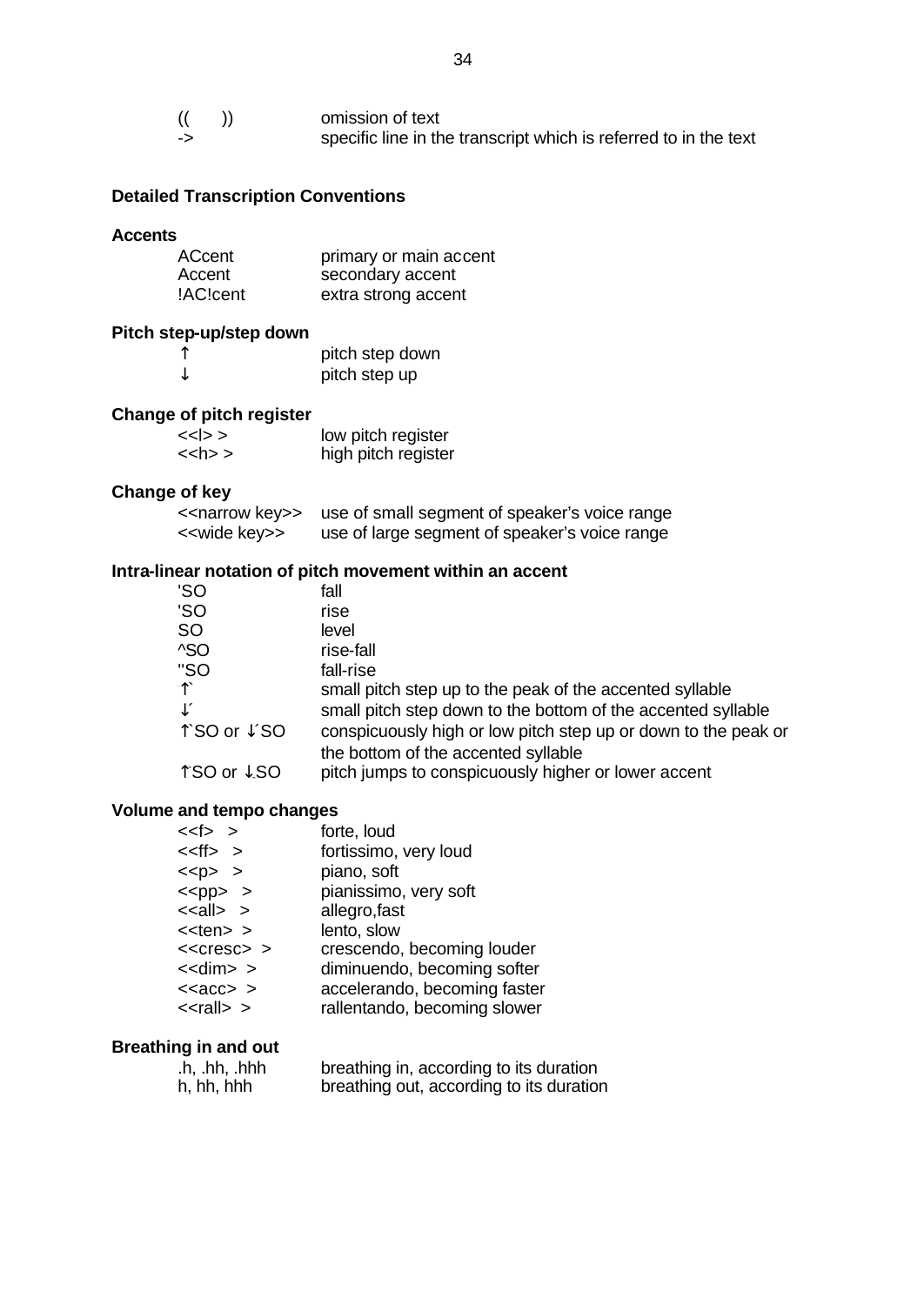## **References**

- Auer, Peter (1996): "On the Prosody and Syntax of Turn-Continuations" in: Elizabeth Couper-Kuhlen and Margret Selting (eds): *Prosody in Conversation*. Cambridge University Press. Cambridge
- Couper-Kuhlen, Elizabeth (1993) *English Speech Rhythm*. John Benjamins Publishing Company. Amsterdam
- Drew, Paul (1991): "Asymmentries of knowledge in conversational interactions" in: Ivana Marková and Klaus Foppa (eds): *Asymmetries in dialogue*. Barnes and Noble Books. Savage, Maryland
- Falk, Jane (1980): *The Duet as a Conversational Process*. University Microfilms International. Ann Arbor, Michigan.
- Ferrara, Kathleen (1992): "The Interactive Achievement of a Sentence: Joint Productions in Therapeutic Discourse" *Discourse Processes* 15. 207-228
- French, Peter and John Local (1986): "Prosodic Features and the Management of Interruptions" in: Catherine Johns-Lewis (ed): *Intonation in Discourse*. Croom Helm. London
- Goodwin, Charles (1977): *Some Aspects of the Interaction of Speaker and Hearer in the Construction of the Turn at Talk in Natural Conversation*. University Microfilms International. Ann Arbor, Michigan.
- Hartog, Jennifer (1992): "Paare in der genetischen Beratung" in: Susanne Günthner und Helga Kotthoff (Eds*.): Die Geschlechter im Gespräch. Kommunikation in Institutionen*. J.B. Metzlersche Verlagsbuchhandlung. Stuttgart
- Hartung, Martin (1998): *Ironie in der Alltagssprache: Eine gesprächsanalytische Untersuchung*. Westdeutscher Verlag. Opladen
- Jefferson, Gail (1990): "List-Construction as a Task and Resource" in: George Psathas (ed): *Interaction Competence*. University Press of America. Lanham, Maryland
- Kotthoff, H. (1993): "Disagreement and Concession in Disputes. On the Context Sensitivity of Preference Structures " in: *Language in Society* 22. 193-216
- Lerner, Gene H. (1992): "Assisted Story Tellng: Deploying Shared Knowledge as a Practical Matter" in: *Qualitative Sociology* 15/3. 247-271
- Lerner, Gene H. (1994): "Responsive List Construction" in: *Journal of Language and Social Psychology* 13/1, 20-33
- Quasthoff, Uta (1980): "Gemeinsames Erzählen als Form und Mittelim sozialen Konflikt oder Ein Ehepaar erzählt eine Geschichte" in: Konrad Ehlich (Ed.): *Erzählen im Alltag*. Suhrkamp. Frankfurt am Main
- Sacks, Harvey (1995): *Lectures on Conversation*. Ed. by Gail Jefferson. Blackwell. Oxford
- Sacks, Harvey, Emmanuel A. Schegloff and Gail Jefferson (1974): "A Simplest Systematics for the Organization of Turn-Taking for Conversation" *Language* 50: 696-735
- Schegloff, Emmanuel A. (1984): "On Some Questions and Ambiguities in Conversation" in: J. Maxwell Atkinson and John Heritage (eds.): *Structures of Social Action. Studies in Conversation Analysis*. Cambridge University Press. Cambridge
- Schegloff, Emmanuel A. (1997): "Practices and Action: Boundary Cases of Other-Initiated Repair" in: *Discourse Processes* 23. 499-547
- Schwitalla, Johannes (1992): "Über einige Weisen des gemeinsamen Sprechens" *Zeitschrift für Sprachwissenschaft* 11. 68-98
- Szczepek, Beatrice (1998): *On the Prosody and Syntax of Collaborative Productions in Spoken English*. Unpublished Master's Thesis. University of Konstanz
- Szczepek, Beatrice (2000): *Formal Aspects of Collaborative Productions in English Conversation*. InLiSt No17. Konstanz
- Szczepek, Beatrice (forthcoming): *Prosodic Orientation Between Participants in Talk-in-Interaction.* InLiSt. Konstanz
- Tannen, Deborah (1984): *Conversational Style: Analizing Talk Among Friends*. Ablex Publishing Corporation. Norwood, New Jersey
- Tannen, Deborah (1989): *Talking Voices*. Cambridge University Press. Cambridge